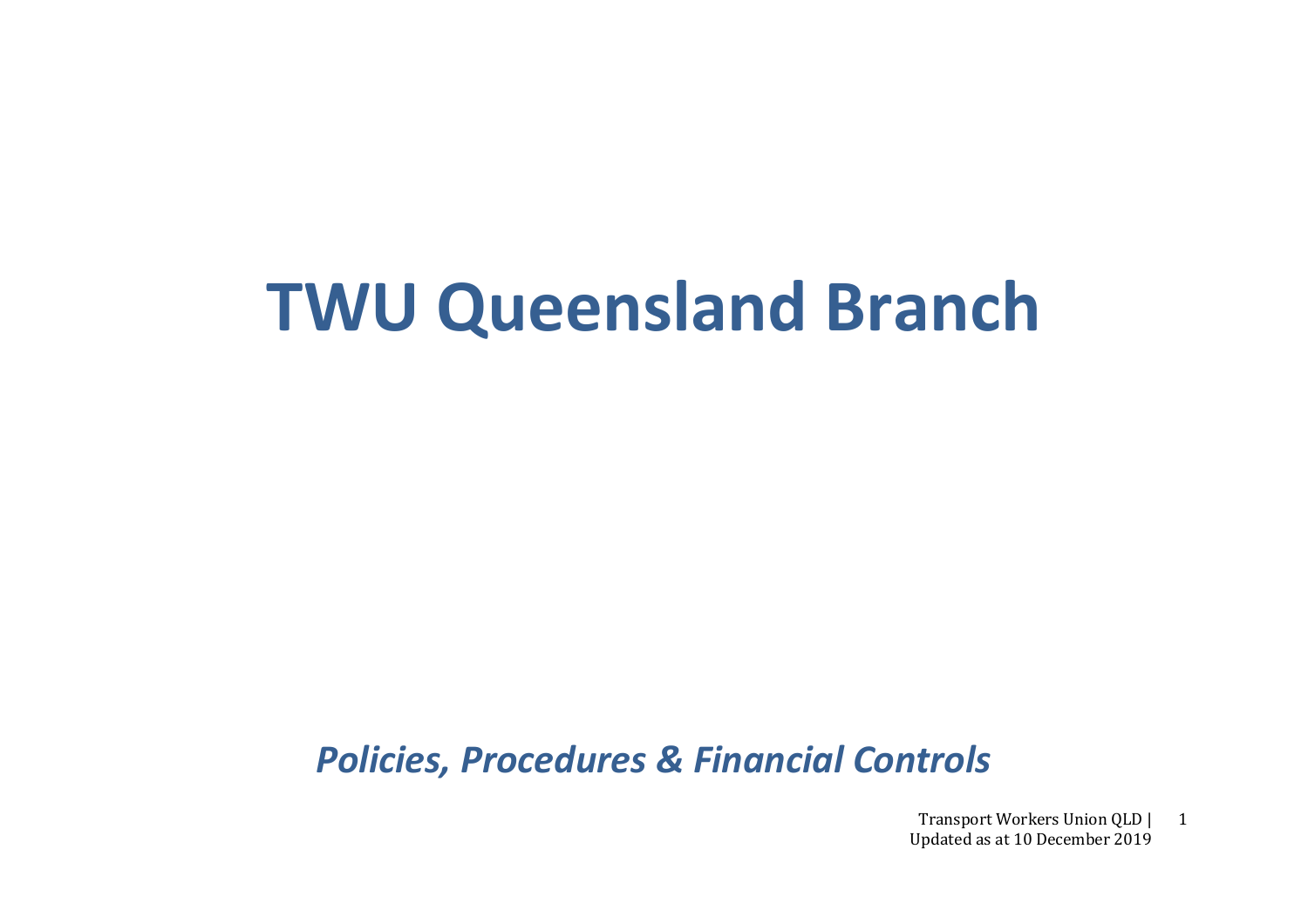# **CONTENTS**

# **Definitions**

| <b>Part One:</b>    | <b>Code of Conduct</b>                                                     |
|---------------------|----------------------------------------------------------------------------|
| <b>Part Two:</b>    | <b>Core Conditions</b>                                                     |
| <b>Part Three:</b>  | <b>Anti Discriminations &amp; Harassment &amp; Equal Employment Policy</b> |
| <b>Part Four:</b>   | <b>Financial Oversight</b>                                                 |
| <b>Part Five:</b>   | <b>Financial Training</b>                                                  |
| <b>Part Six:</b>    | <b>Annual Financial Report</b>                                             |
| <b>Part Seven:</b>  | <b>Budget &amp; Banking</b>                                                |
| <b>Part Eight:</b>  | <b>Procurement</b>                                                         |
| <b>Part Nine:</b>   | <b>Credit Cards, Fuel Cards &amp; Cab Charges</b>                          |
| <b>Part Ten:</b>    | <b>Payroll</b>                                                             |
| <b>Part Eleven:</b> | <b>Petty Cash</b>                                                          |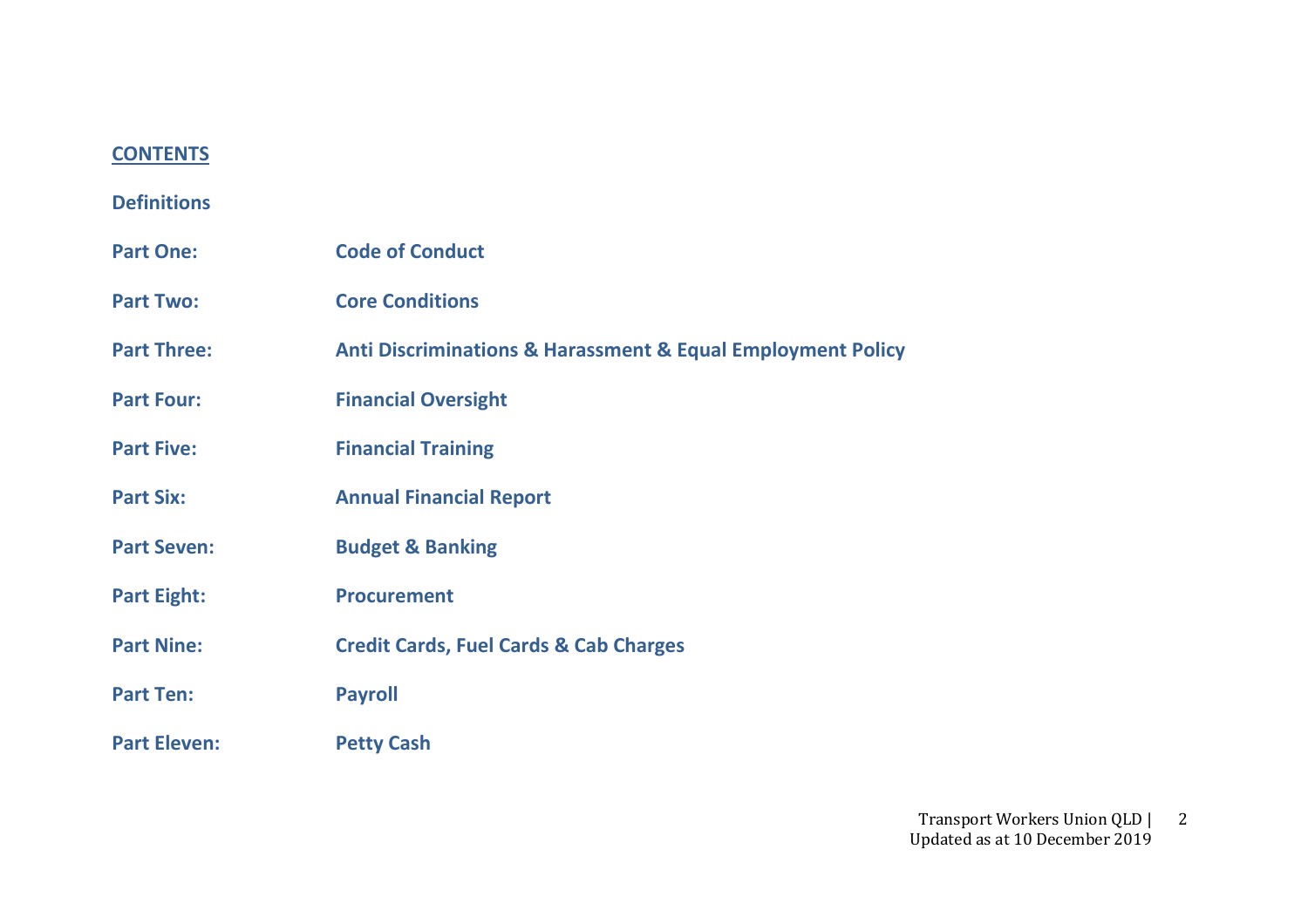| <b>Part Twelve:</b>    | <b>Asset Management</b>                                                       |
|------------------------|-------------------------------------------------------------------------------|
| <b>Part Thirteen:</b>  | Vehicles & Equipment Provided to Staff (including IT, Email & Internet Usage) |
| <b>Part Fourteen:</b>  | <b>Travel</b>                                                                 |
| <b>Part Fifteen:</b>   | <b>Reimbursement of Other Staff Travel Expenses</b>                           |
| <b>Part Sixteen:</b>   | <b>Insurance</b>                                                              |
| <b>Part Seventeen:</b> | <b>Financial Delegations Table</b>                                            |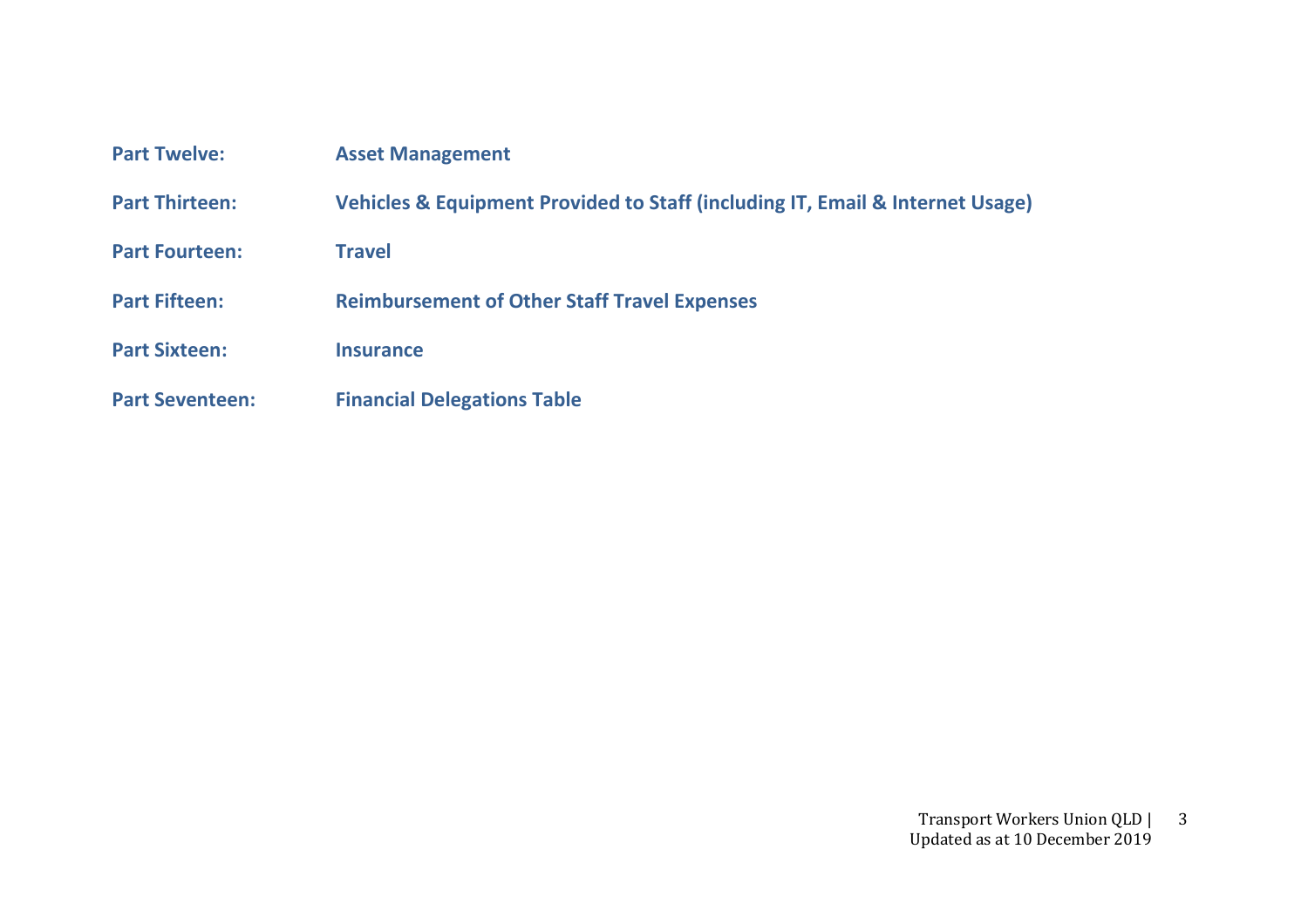**TWU means Transport Workers' Union of Australia, Queensland Branch**

**Employee** means every staff member of the TWU and every person engaged to provide the TWU with services, information or advice. More specifically, the Code applies to all employees including executive officers, permanent employees, temporary employees, casuals, trainees, contractors and other staff employed from time to time not covered by the definition of an employee.

**Workplace** means any place at which an employee or workplace participant works or otherwise attends in connection with carrying out duties as an employee or workplace participant.

**BCOM** means Branch Committee of Management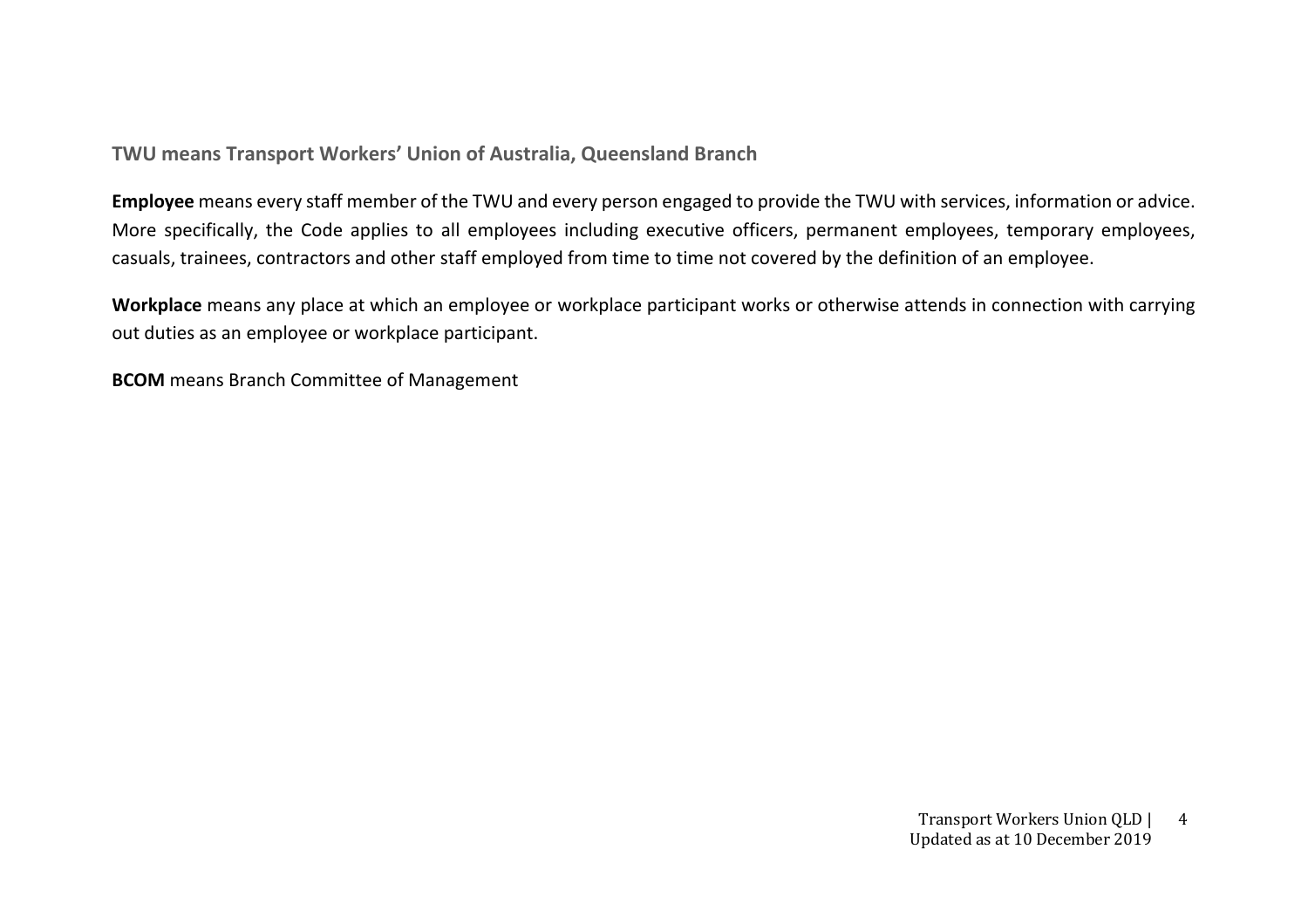# **PART ONE: CODE OF CONDUCT**

### **1. Code of Conduct**

The Transport Workers' Union of Australia (Queensland Branch) Code of Conduct is a guide to ethical workplace behaviour and applies to all employees of the Queensland Branch, hereafter referred to as 'TWU'.

This Code sets out the minimum standards of conduct expected of employees of the TWU. It applies to all aspects of employment, including the workplace environment and workplace activities, and provides an ethical framework for our decisions, actions and behaviour.

# 2. **Essential Summary**

Abiding by the Code of Conduct is a condition of employment for all staff of the TWU.

Employees who are found to be in breach of the Code may be subject to disciplinary action.

**Principles** - Employees of the TWU are expected to:

- Comply with the law, policies and any lawful direction;
- Provide timely, accurate and impartial assistance and advice;
- Treat everyone with dignity, respect, courtesy and fairness;
- Provide quality member service and assistance;
- Respect the privacy of individuals and maintain appropriate confidentiality of information;
- Act honestly, ethically and with integrity and avoid conflicts of interest;
- Decline gifts or benefits which affect or may be seen to affect impartiality;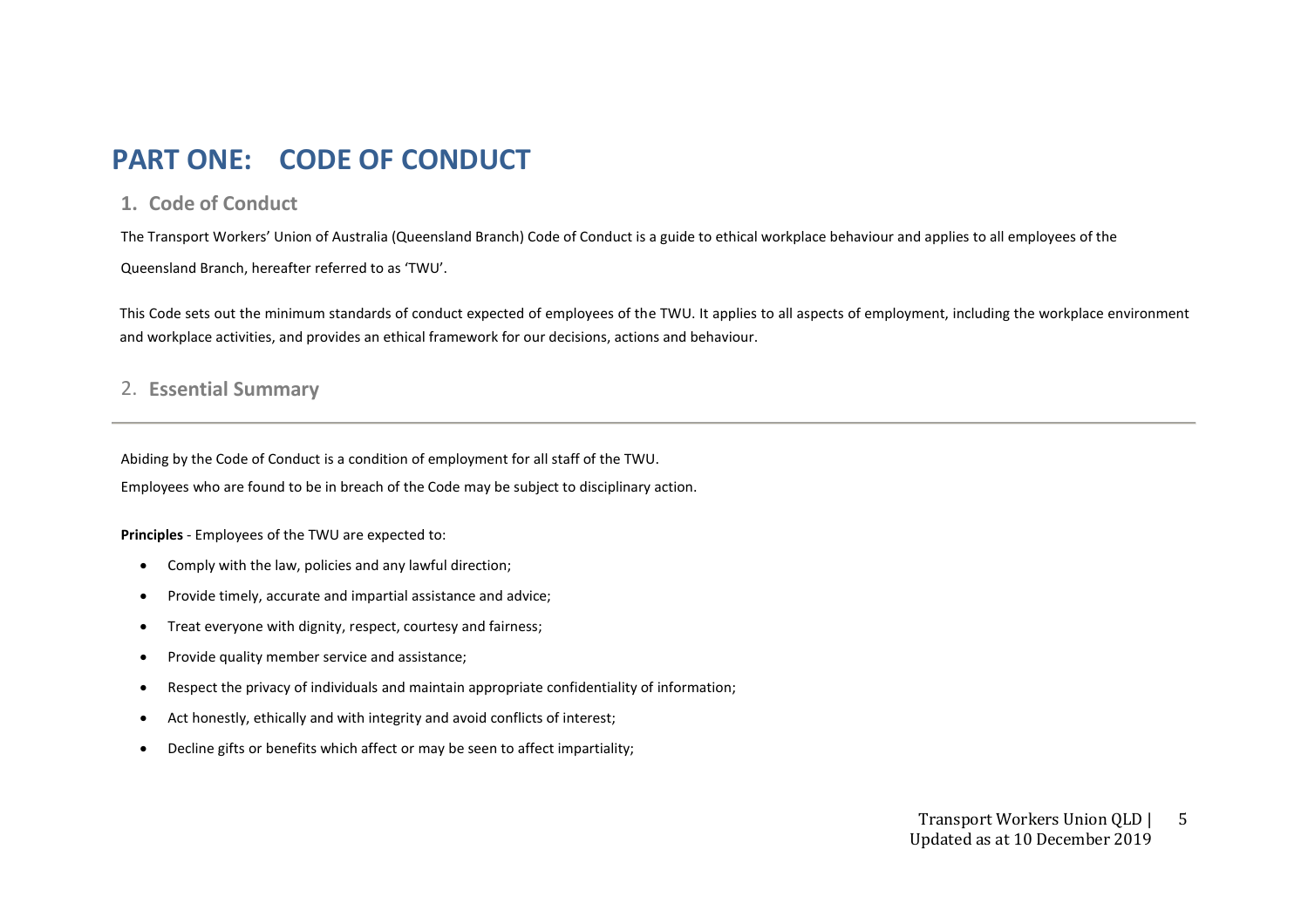- Report instances of fraud, corruption, serious and substantial waste, or maladministration;
- Ensure TWU resources are used in a proper manner.
- Make ethical decisions and exercise diligence, care and attention to detail while performing official duties

# **3. Provide timely, accurate and impartial assistance and advice**

Employees are expected to provide assistance, advice and reports in a timely and impartial manner as part of their work. Such assistance and advice must be honest, frank, and accurate and without material omission and make clear any limitations.

Before providing advice or reports employees should, where reasonably possible, make adequate inquiries to obtain all relevant information. If information provided is found to be false or misleading it must be rectified as quickly as possible.

All employees are required to act within their authority and delegations and in accordance with any established procedures. They are expected to perform their duties to the best of their abilities. Where an employee has any concern about their ability to carry out their duties appropriately, or where they perceive an ethical dilemma, they should consult with their supervisor or another more senior manager.

# **4. Treat everyone with dignity, respect, courtesy, and fairness**

Employees must treat everyone with respect and courtesy. This includes refraining from discriminating, harassing, or bullying behaviour or treating anyone inappropriately, including colleagues, staff, members or the public.

Employees must not discriminate against a person because of race, ethnic or national origin, sex inclu ding a breastfeeding mother, age, marital status, pregnancy, disability, transgender grounds, sexual preference, political or religious beliefs or responsibilities as a carer. Such discrimination may be unlawful.

All employees should be familiar with and comply with the TWU's Code of Conduct and if unsure refer to the Equal Employment Opportunity (EEO) policy of the TWU and seek the advice of their Senior Official/Manager if required.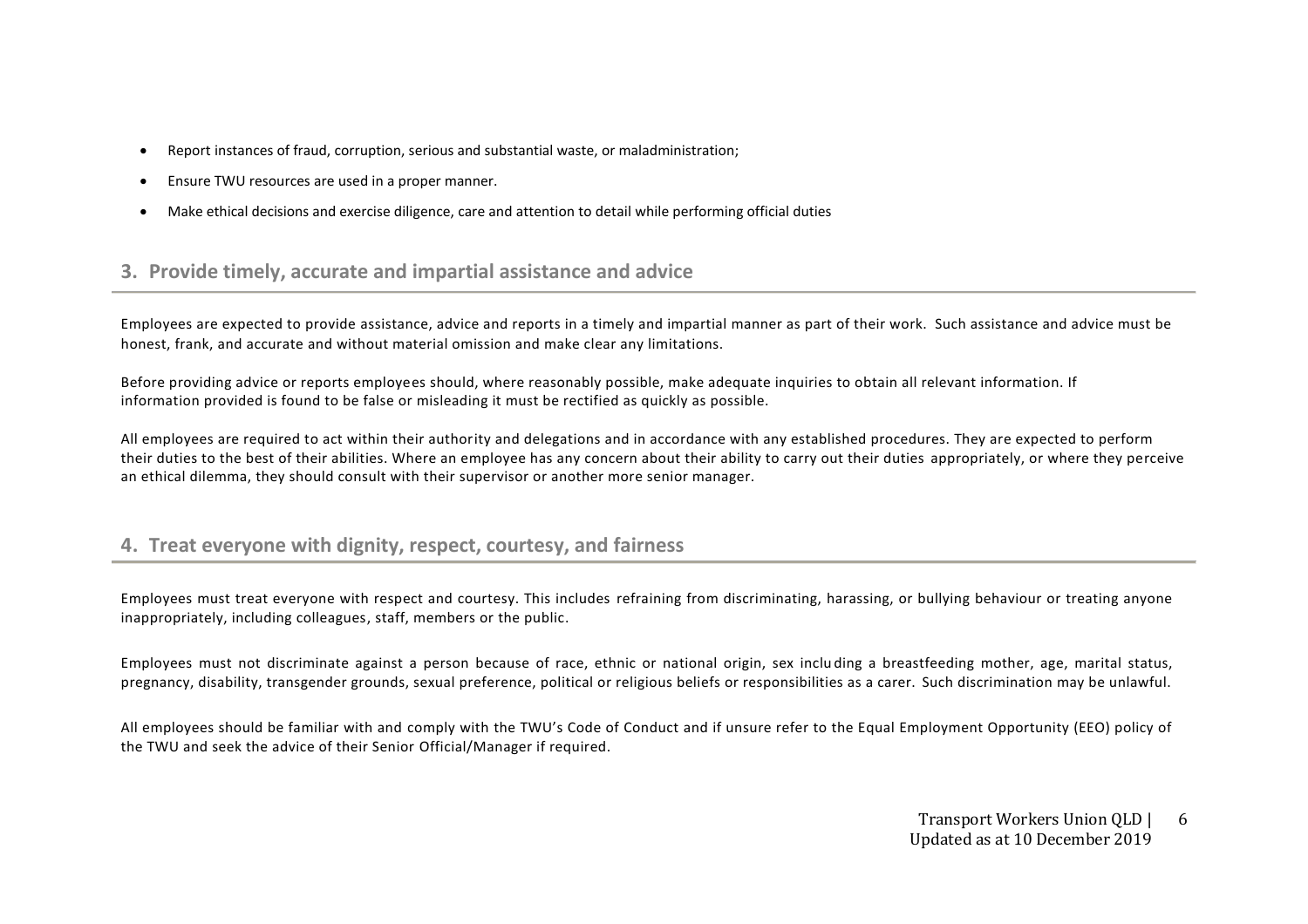### 5. **Provide quality member service and assistance**

Employees must provide quality services and advice to the TWU members and ensure fairness. This entails:

- Acting efficiently, equitably and professionally;
- Treating individuals courteously, attentively and sensitively;
- Making decisions based on merit and within the authority conferred.

Employees must meet their legal obligations and provide accurate information, within the scope of their position.

To ensure quality member service and assistance is provided at all times, it is essential that all TWU employees while on official duty do not:

- a) Consume alcohol in excess or be under the influence of alcohol to a degree that impairs sound judgment or adversely affects your capacity to work or drive a TWU or other motor vehicle
- b) Abuse prescription medicine/drugs
- c) Use any form of illicit drugs, substances or any intoxicating substance/s that impairs your sound judgment, your vision or adversely affec ts your capacity to work or drive a TWU or other motor vehicle
- ➢ Employees may consume alcohol in moderation at TWU authorised functions only
- ➢ Refrain from using offensive or obscene language when communicating with other employees and TWU members.
- $\triangleright$  Wear attire which reasonably reflects public expectations and community standards for each work location.

# **6. Respect the privacy of individuals and maintain appropriate confidentiality of information**

Employees, or former employees, must not use confidential information obtained in official duties or by virtue of office or p osition, to gain any direct or indirect financial benefit or other improper advantage for them, or any other person. Use of such information may be a criminal offence.

Employees need to exercise care in dealing with former employees of the TWU to ensure there are no appearances of favourable treatment or access to

Transport Workers Union QLD | Updated as at 10 December 2019 7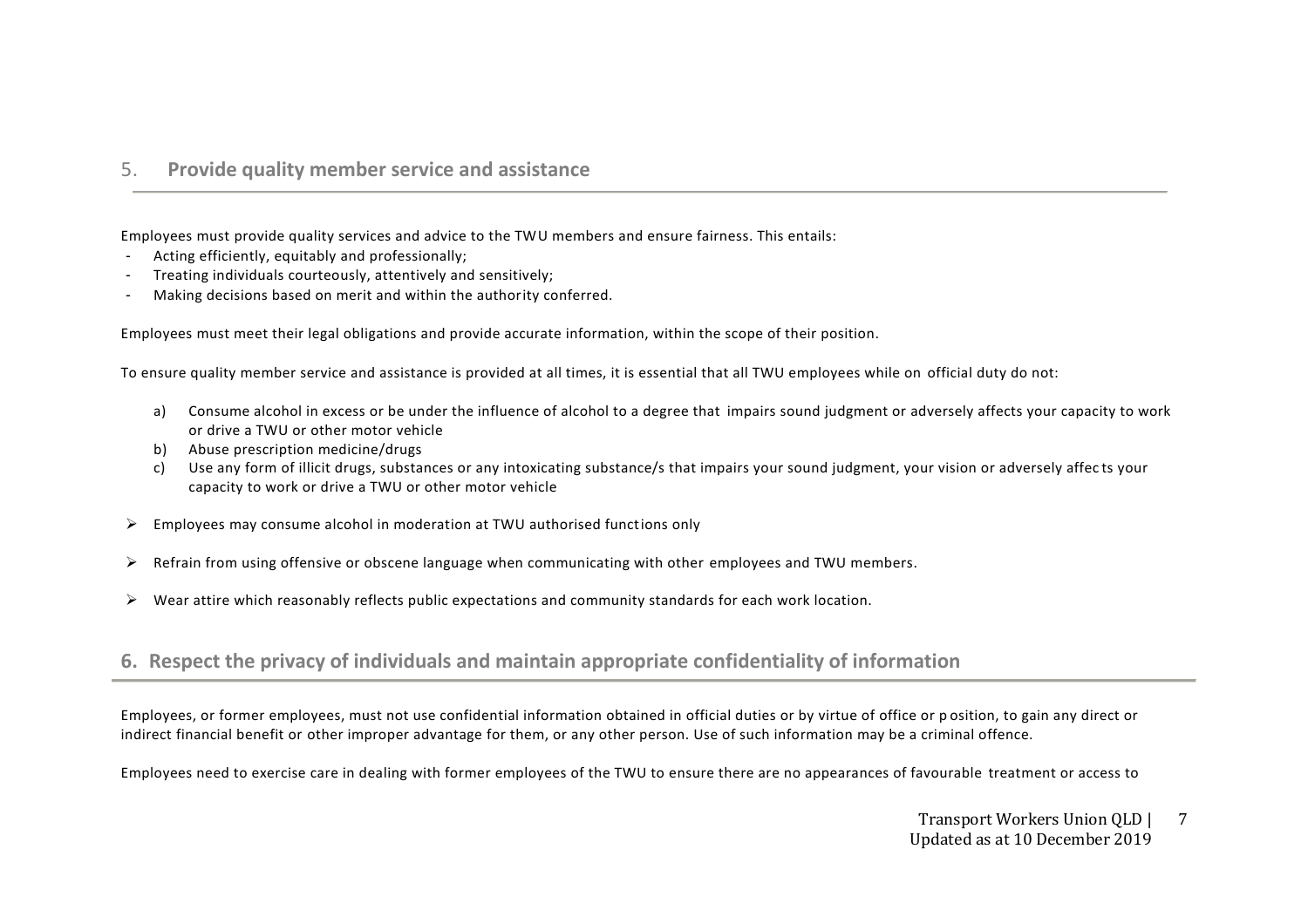#### privileged information.

#### **6.1 Leaving the Employment of the TWU**

When leaving the service of the TWU, unless authorised by the State Secretary**,** employees must return all documentation and any equipment provided or obtained eg. mobile phone, laptop computer, iPad etc.

During subsequent employment and activities, employees must respect the confidentiality of information gained in their official capacity. Intellectual property remains the property of the TWU unless there is agreement in writing to the contrary.

#### **6.2 Respect the privacy of individuals**

It is important that employees and TWU members have confidence that personal information acquired and/or held by the TWU will be kept confidential as required under the law.

Employees must ensure that personal information must only be used for the official purposes for which it was collected.

The *Privacy Act* 1988 and any other current and relevant legislation provides protection around information collected and/or held by an organisatio n about a person. This includes the collection, storage, use, access, correction, destruction and disclosure of personal information.

The *Privacy Act* requires that the TWU must not do anything that contravenes the Australian Privacy Principles "APPs" that apply to the TWU.

Employees must be aware of and comply with the requirements of the *Privacy Act* 1988 that applies to the performance of any official duties.

#### **6.3 Disclose any secondary employment**

Employees must comply with legal and policy requirements regarding secondary employment and must obtain approval before engag ing in secondary employment.

In general, employees must not undertake secondary employment that adversely affects the performance of official duties or gi ves rise to a real, potential or reasonably perceived conflict of interest.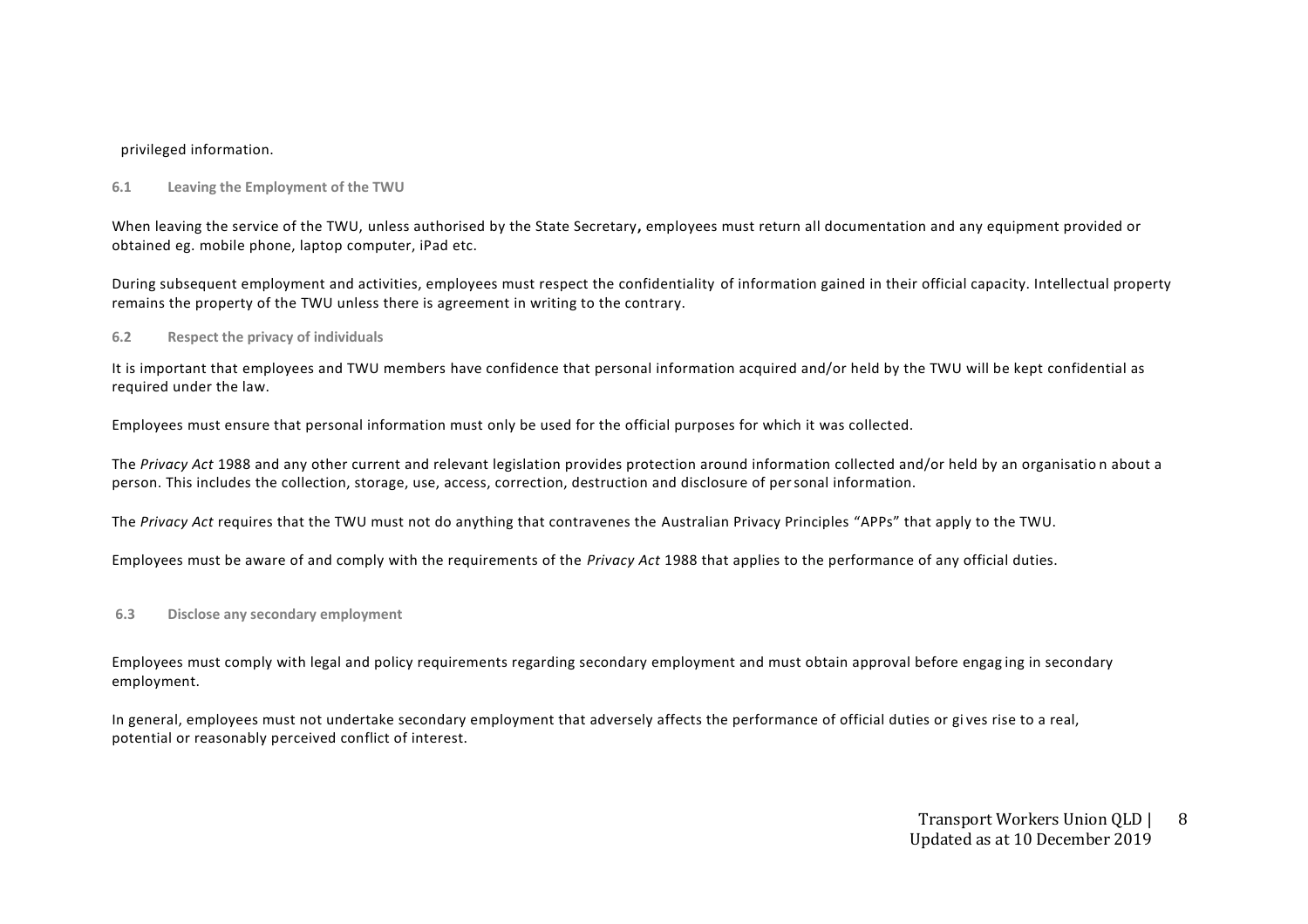# **7. Decline gifts or benefits which affect or may be seen to affect impartiality**

Employees must not seek, accept, or expect to receive any payment, gift or benefit from any person in an official capacity. G ifts or benefits may be intended or likely to influence, or could be reasonably perceived as being intended or likely to influence the employee.

All reasonable steps should be taken by employees to ensure that immediate family members are not the recipients of gifts or benefits that could give the appearance to an impartial observer of an indirect attempt to secure influence or favour.

It is often not a question of whether a gift or benefit is or was an attempt to influence, but what an impartial observer may think. Factors which could influence the perception of a gift or benefit would include:

- ❖ The nature of the employee's main function to the TWU and;
- ❖ Scale, lavishness or expense/cost/value of the gift;
- ❖ Current or potential relationship between employees and the giver, including the likelihood of further contact;
- ❖ Frequency of occurrence, regardless of the value;
- ❖ Degree of openness surrounding the occasion or gift.

To preserve integrity when dealing with TWU clients or the general public employees should not:

- i) Accept a payment or benefit from any person dealt with in an official capacity;
- ii) Display favour or bias toward or against any person in the course of official duty, even if there is no payment or return favour.

The appearance of impartiality should be respected and maintained, as well as impartiality in fact.

If any offer or suggestion of a bribe is made directly or indirectly, the facts must be reported by the employee to a Senior Official/Manager at the first opportunity for further follow-up action with the Office of the State Secretary.

Gifts or benefits include free (or less than market value) accommodation, entertainment, hospitality and travel items. Benefits that are essentially token or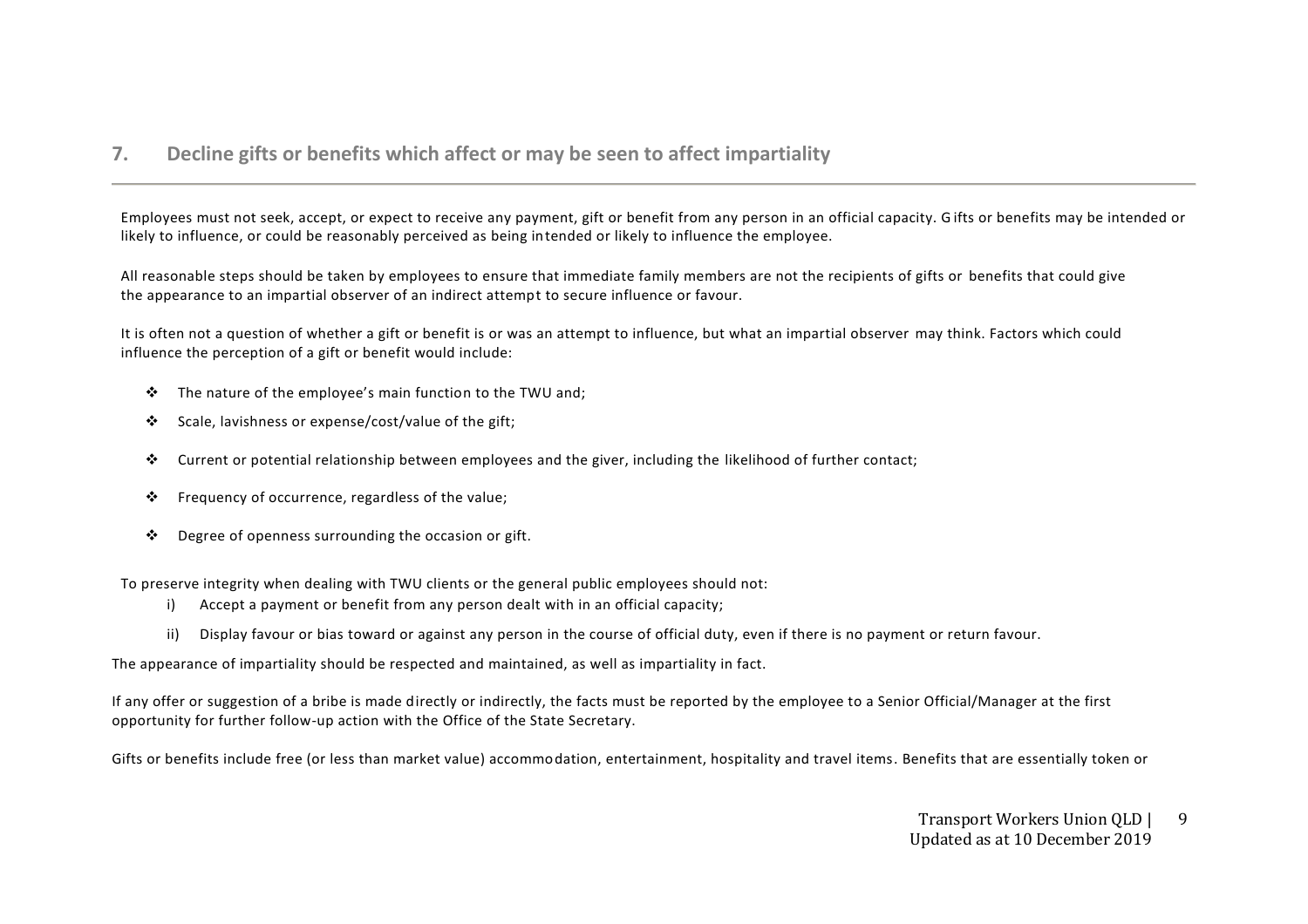constitute moderate acts of hospitality such as scarves, diaries, chocolates, flowers or the provision of drinks/meals at fun ctions attended as a TWU representative are excluded from this definition. Only gifts or other benefits that are token or inconsequential may generally be accepted. If gifts or hospitality or other benefits are accepted by employees or their immediate family members due to their official capac ity in TWU, they are to update the Register of Gifts, Hospitality and Other Benefits, which is kept with the Financial Controller.

# **8. Report instances of fraud, corruption, serious and substantial waste, or maladministration**

All employees have an obligation to report to the State Secretary or a Senior Official any suspected corrupt or unlawful conduct, maladministration or serious and substantial waste of TWU office resources.

# **9. Ensure TWU resources are used in a proper manner**

Employees are expected to be efficient and economical in the use and management of the TWU's resources, including their own work time. Employe es must be scrupulous in the use of property and services and ensure that they are used for their intended purpose. Any loss, damage, misuse or theft should be reported to the employee's supervisor, manager or the State Secretary immediately.

Except for the use of TWU cars and mobile phones provided for work and reasonable personal use, any other facilities provided by the TWU for use in performing duties or functions (such as desktop computers, laptops, iPads, stationery, fax, email or secretarial services) should only be used for those duties or functions. Occasional or minor use of TWU's resources for personal purposes is acceptable as long as it does not interfere with work, customer service or the work of other colleagues.

Such use by employees should be infrequent and brief, and should not involve activities that might be questionable, controversial or offensive. This includes gambling, gaming sites, accessing chat lines, transmitting inappropriate jokes, intentionally downloading unauthorised softwa re or accessing or communicating any material of an offensive, obscene, pornographic, threatening, abusive or defamatory nature. Such use is unacceptable and in most cases is likely to constitute a disciplinary offence.

All employees are required to abide by the IT, Email, Internet Usage Policy.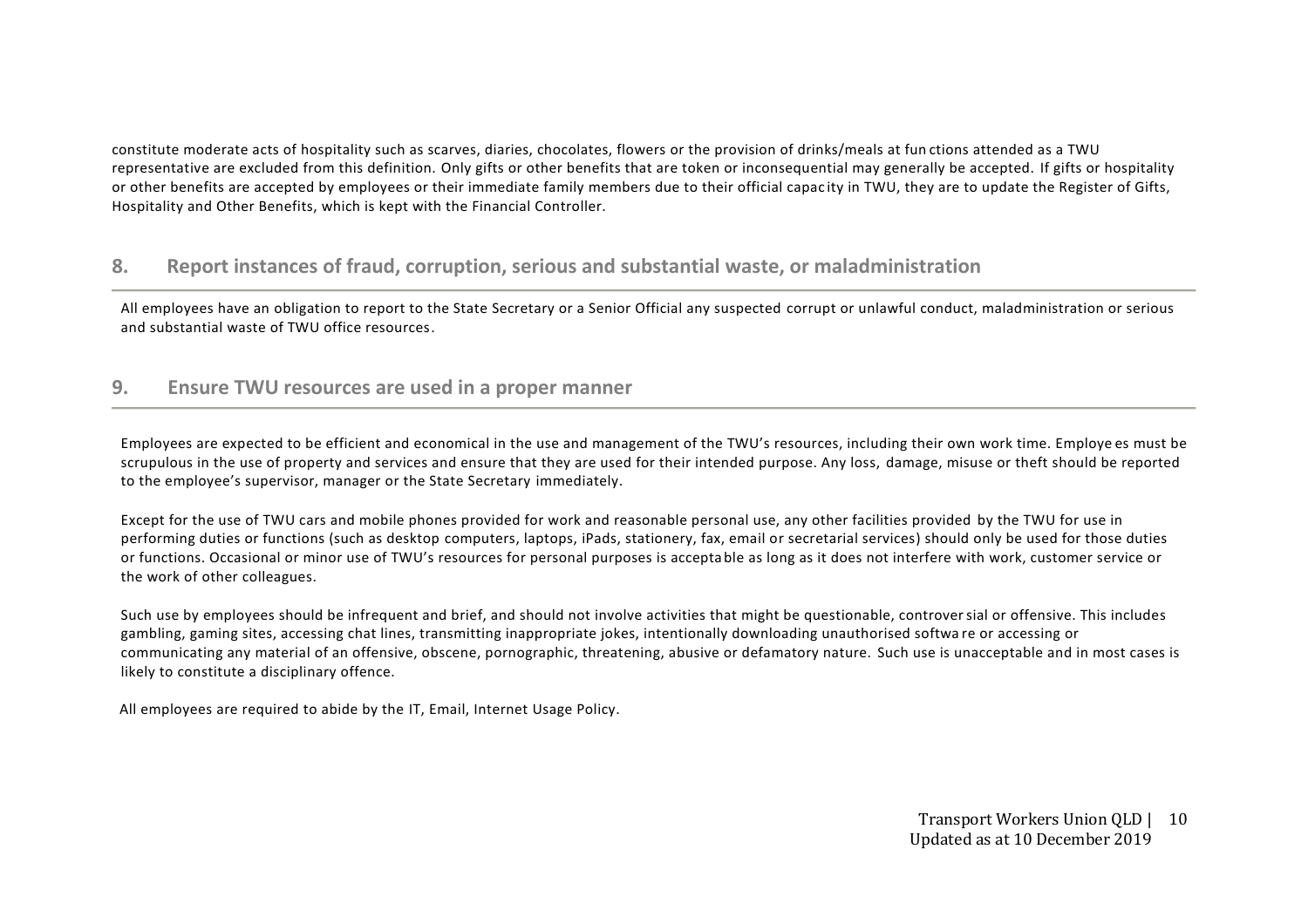# **10. Make ethical decisions and exercise diligence, care and attention to detail while performing official duties**

Employees should ask themselves the following questions when making decisions:

- Is the decision or conduct legal and consistent with current TWU policy?
- Is the decision or conduct consistent with the TWU's objectives and the Code of Conduct?
- Can the decision or conduct be justified in terms of the TWU's interest and would it withstand independent scrutiny?
- How would I perceive the situation if I were an independent observer?
- Do the outcomes raise a conflict of interest or lead to private gain at the TWU's expense?
- Will it discredit or disadvantage the TWU, customers or colleagues?

### **11. Employee Assistance Program**

The TWU Queensland branch will make counselling assistance available to any employee who requires it. Although there is no current "Employee Assistance Program" in place, the TWU encourages staff to actively seek assistance where required.

# **12. Disciplinary Action**

An employee may be subject to disciplinary action if they breach or fail to comply with the contents of these policies and procedures. Such disciplinary action may include the termination of an employee's employment with the TWU.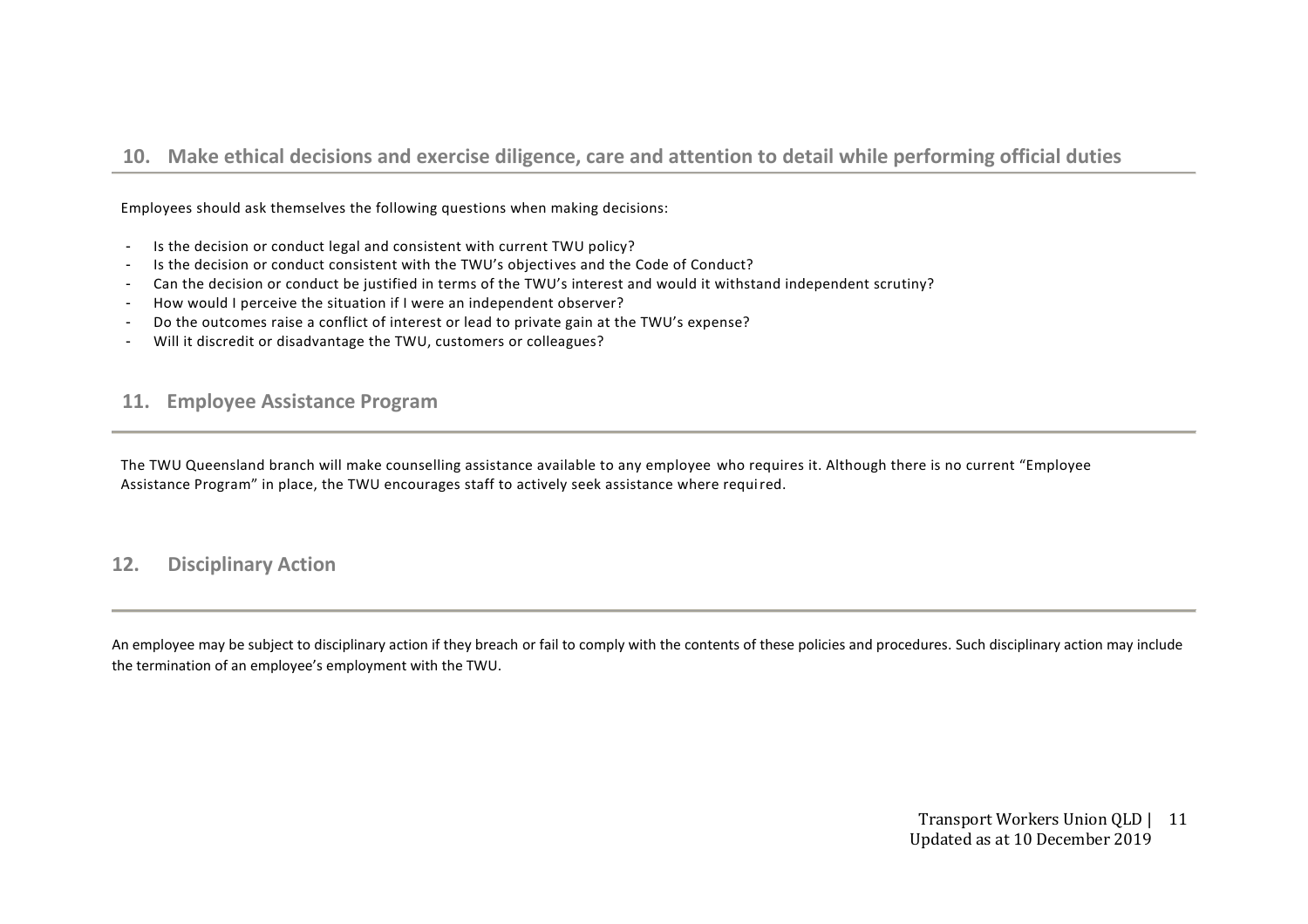# **PART TWO: CORE CONDITIONS**

Employees of the TWU shall be provided with the following core conditions of employment. At the time of engagement, employees shall also be provided with a letter of employment setting out their individual terms and conditions of employment. For the avoidance of doubt, only this part two "Core Conditions" shall form part of an employee's contract of employment. The remainder of the policies and procedures do not form part of an employee's employment contract.

#### **Wages & Superannuation**

Staff wages and superannuation contributions shall be determined by the BCOM and reviewed on an annual basis. As at 1 January 2020, the superannuation contribution for emplovees is comprised of the superannuation guarantee legislation (currently 9.5%) plus 5.5% of employer additional superannuation, providing a total of 15% superannuation. The BCOM will review the 'employer additional superannuation contribution %' from time to time. However, it is noted that should the Superannuation guarantee % increase over time, the BCOM may decide to absorb any SG% increase into the current total superannuation contribution, and thus reduce the employer additional % accordingly. For example, should the SG % increase to 10%, and the BCOM decides to maintain a total superannuation % of 15%, then the employer additional superannuation % is reduced by 0.5% accordingly to 5%, in order to maintain a total current superannuation contribution of 15%. In other words, an increase in SG % does not necessarily mean the employee will receive more total superannuation than before the SG increase, unless it is decided by the BCOM.

The wages of the Secretary and Assistant Secretary shall be determined by the BCOM from time to time.

#### **Salary Sacrifice Options**

Staff will have access to salary sacrifice options as they are available, provided that the TWU doesn't incur any cost, eg. has to pay any Fringe Benefits Tax (FBT) on the salary sacrifice arrangement. At the date of this document's preparation, salary sacrifice arrangements for superannuation and one (1) item of portable electronic equipment per employee per year does not attract any FBT liability for the TWU.

#### **Personal Leave**

Staff shall be provided with 10 days personal leave per year on a cumulative basis in line with the current National Employment Standards. Personal leave usage by employees will be monitored periodically, and should there be found to be instances of misuse, the State Secretary may discuss this with the employee.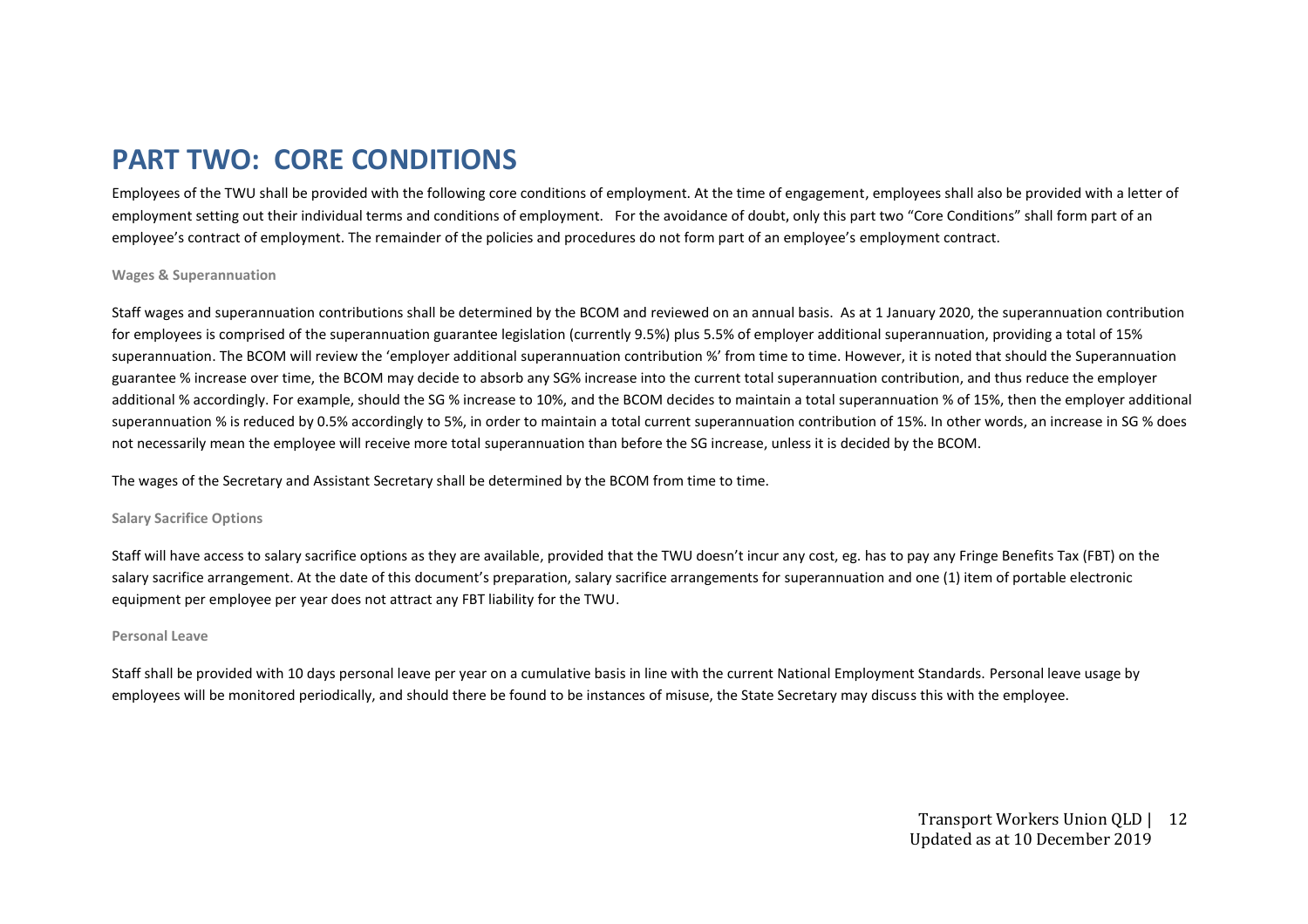#### **Annual Leave**

Annual leave entitlements shall be 4 weeks per year, with a loading of 20% paid at the time leave is taken.

The TWU encourages all staff to access their annual leave entitlements, as they accrue. For the employee, it means they can maintain a healthy work/life balance and ensure they can continue to work effectively. For the TWU, it means its liabilities are reduced in respect to leave entitlements. Accordingly, should an employee have an annual leave balance greater than the equivalent of 8 weeks, they must make a plan with the State Secretary to use their excess leave within the following 12 months.

#### **Long Service Leave**

Long Service Leave entitlements shall be 13 weeks for each 10 years of service (available on a pro-rata basis after 5 years of service). It can't be cashed during an employee's employment without an order from the Queensland Industrial Relations Commission (QIRC). It is paid at the employee's ordinary rate of pay.

#### **Notice Provisions**

The employee's contract of employment shall set out the period of notice required to be given by the Employee and the TWU in the event of termination of employment.

#### **Redundancy Provisions**

In the event of the necessity for positions to become redundant, payment of redundancy shall be as follows. For the first completed year of service, the employee will receive 4 weeks of pay. Thereafter, each completed year will entitle the employee to an additional 3 weeks of pay. If an employee has not completed a year of service, they will not have any entitlement under this section.

#### **Internal Grievance & Disputes Handling Procedure**

Any dispute or grievance that arises at the workplace between an employee and the employer about their terms and conditions of employment, the NES, or any other matter pertaining to the relationship between the employee and the employer shall be dealt with in the following manner:

The matter will first be discussed by the aggrieved employee(s) directly with their immediate supervisor.

If the matter remains in dispute, it will next be discussed by the aggrieved employee and their supervisor's immediate superior or another representative of the employer appointed for the purpose of this procedure.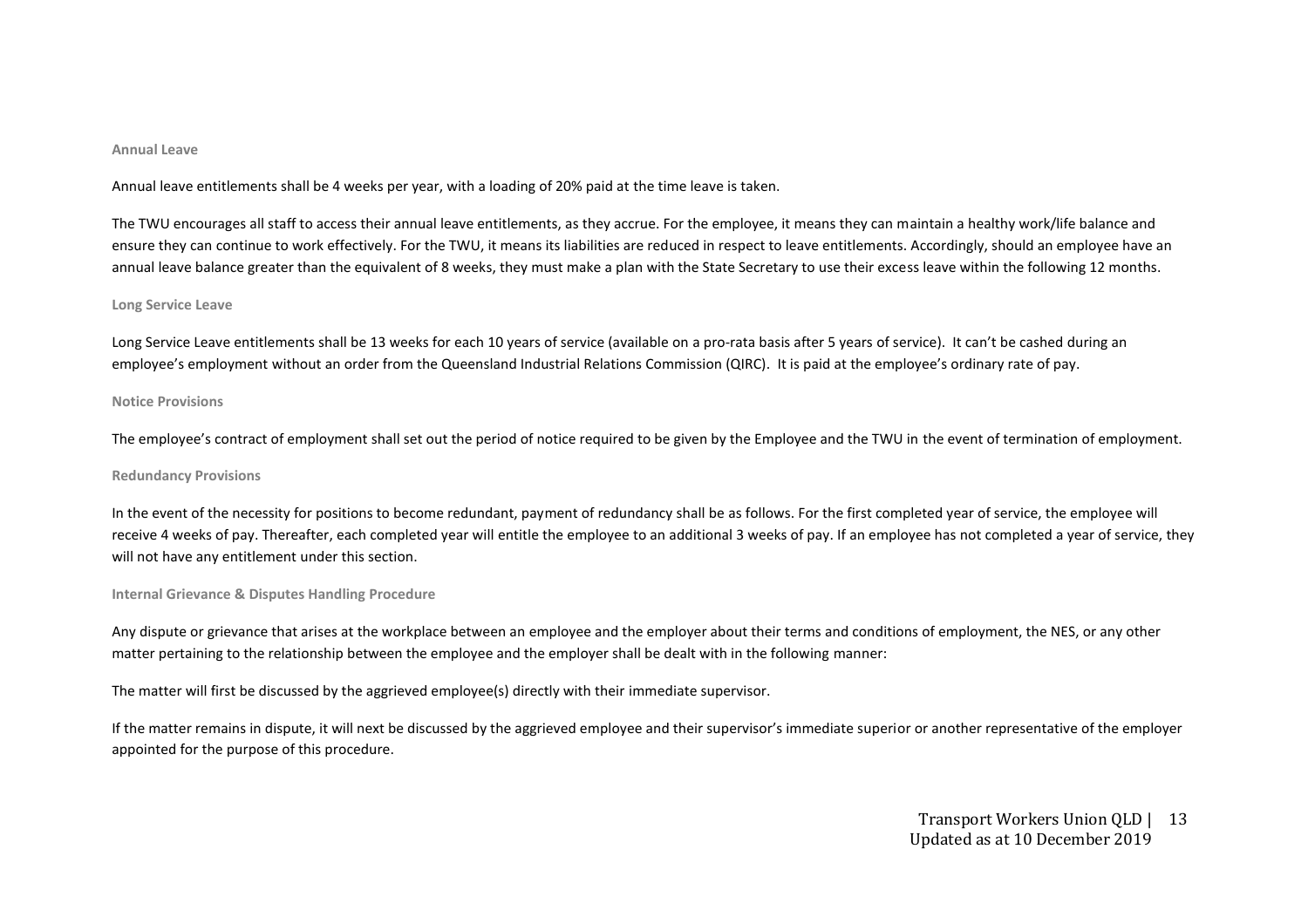The employee has the right to be represented and assisted in each of these discussions with a representative of their choice.

If the matter remains in dispute it will be discussed with the State Secretary or the Assistant State Secretary.

If the matter continues to be unresolved the employee shall be provided the opportunity to formally present their grievance to the members of the Branch Committee of Management (excluding the State Secretary and Assistant State Secretary for the purposes of any decision).

Should the matter continue to remain unresolved the employer agrees that the matter may be again presented to an agreed independent third party (which may be FWC) for further review and that it shall accept the recommendations/decisions of same.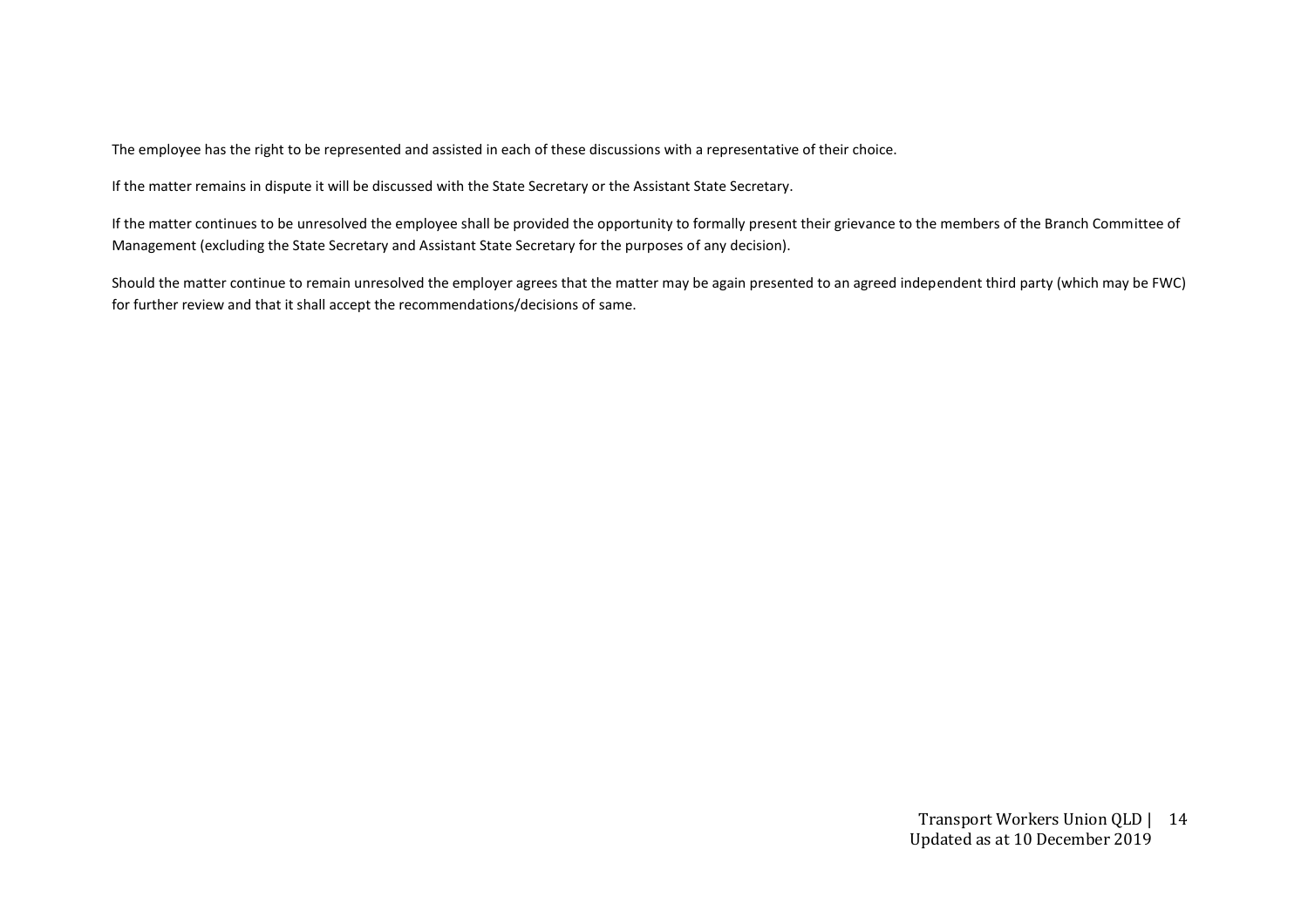# **PART THREE: ANTI-DISCRIMINATION & HARASSMENT & EQUAL EMPLOYMENT POLICY**

#### **1. POLICY STATEMENT**

This Policy was adopted by the Transport Workers' Union of Australia (QLD Branch) (hereinafter referred to as the "TWU") on 30 June 2015.

The TWU is committed to providing a workplace free of unlawful discrimination and one directed to creating equal employment opportunities (EEO).

There are a number of reasons why the TWU has a formal anti-discrimination and equal employment policy:

- $\Rightarrow$  the TWU demands integrity and high ethical standards from its employees;
- $\Rightarrow$  this policy demonstrates the TWU's commitment to equal employment opportunity, it explains what those policies mean in the context of the organisation and it informs employees of their rights under the policy; and
- $\Rightarrow$  the TWU has set high standards of professionalism and integrity for those who work with the union and the TWU is serious about issues of discrimination and harassment in the workplace.

Equal employment opportunity means ensuring that employment policies and practices are based on, and operate according to, the principle of merit.

The TWU is committed to ensuring that factors relating to a person's ability to be offered a position with the union or an employee's ability to perform their workplace responsibilities and to develop in their employment, are the only ones to be considered in the union's decisions about an employee's working life with the TWU.

The TWU is therefore committed to taking all practicable steps to ensure that its employment practices and workplaces are free of discrimination on the grounds of sex, race, colour, nationality, ethnic or ethno religious background, marital status, pregnancy, physical or intellectual disability, carer's responsibilities, homosexuality, transgender status, HIV/AIDS status, age or a person's association with, or relation to, a person identified on the basis of any of the above.

The TWU also aims to create an environment where every individual thrives and differences are tolerated.

Transport Workers Union QLD | 15 Updated as at 10 December 2019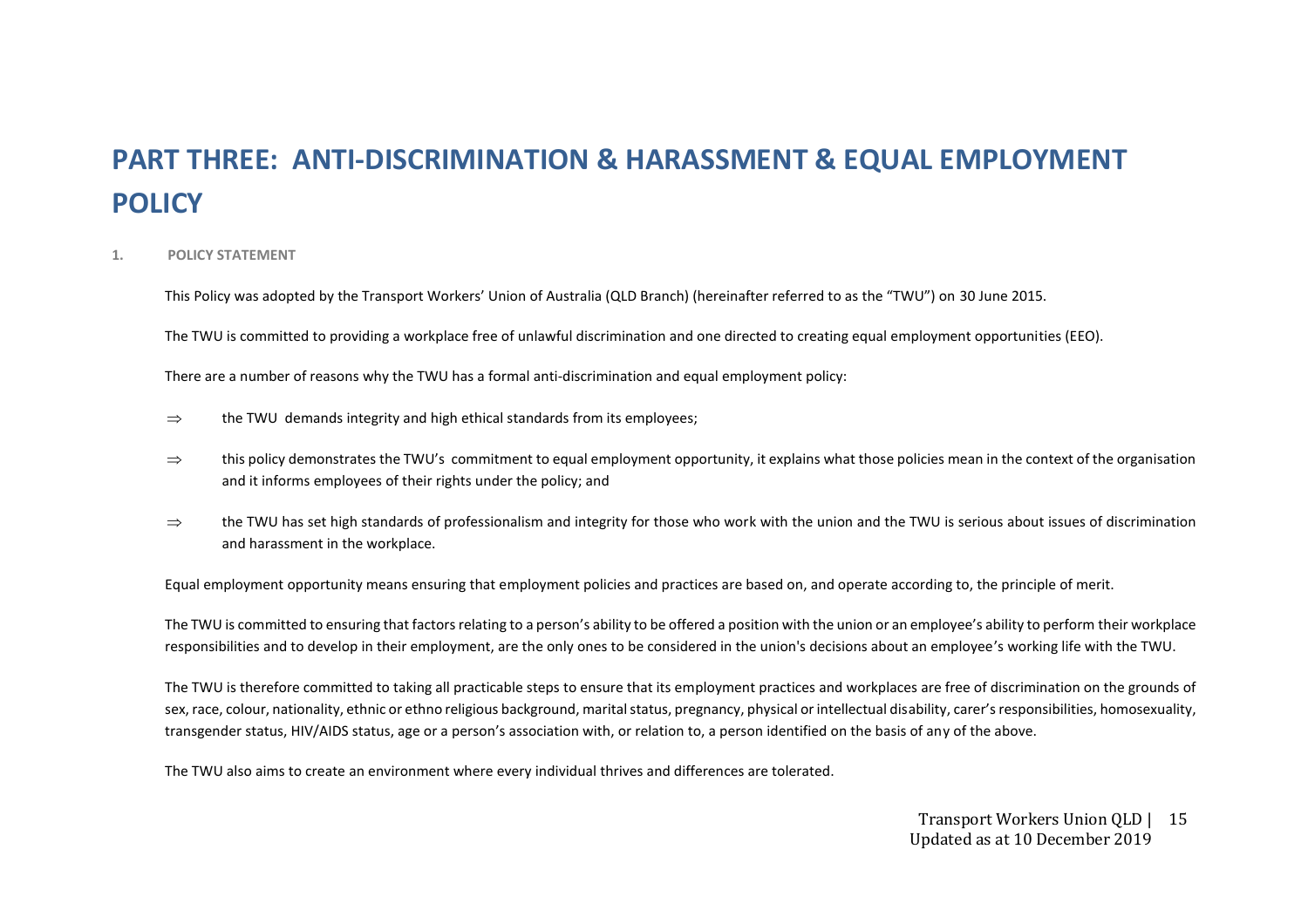The TWU will not condone or tolerate any conduct by any of its employees which amounts to unlawful discrimination, harassment (as defined below) or any victimisation of a person who raises complaints of discrimination or harassment. A substantiated breach of this policy will give rise to a disciplinary investigation and may result in the imposition of disciplinary sanctions including suspension and, in the most serious cases, termination of employment.

#### LEGISLATION

In Queensland there is legislation that regulates unlawful discriminatory conduct. These Acts define what specific relationships are covered by the legislation, what specific criteria are to be met and, in that context, prohibit certain conduct as unlawful. The relevant legislation is:

- *Anti-Discrimination Act, 1991 (QLD)*
- *Sex Discrimination Act, 1984 (Cth)*
- *Disability Discrimination Act, 1992 (Cth)*
- *Racial Discrimination Act, 1975 (Cth)*
- *Age Discrimination Act, 2004 (Cth)*
- *Australian Human Rights Commission Act, 1986 (Cth)*
- *Fair Work Act 2009 (Cth)*

Unlawful discrimination in an employment relationship is prohibited in different ways by each of these Acts. Some of the legislation deals only with certain types of discrimination but the effect of the legislation (taken as a whole) is that discrimination on the following grounds can be found to be unlawful:

- $\Rightarrow$  Gender (including sexual harassment, pregnancy and breast feeding)
- $\Rightarrow$  Race (including colour, ethnicity, national origin and ethno-religious beliefs)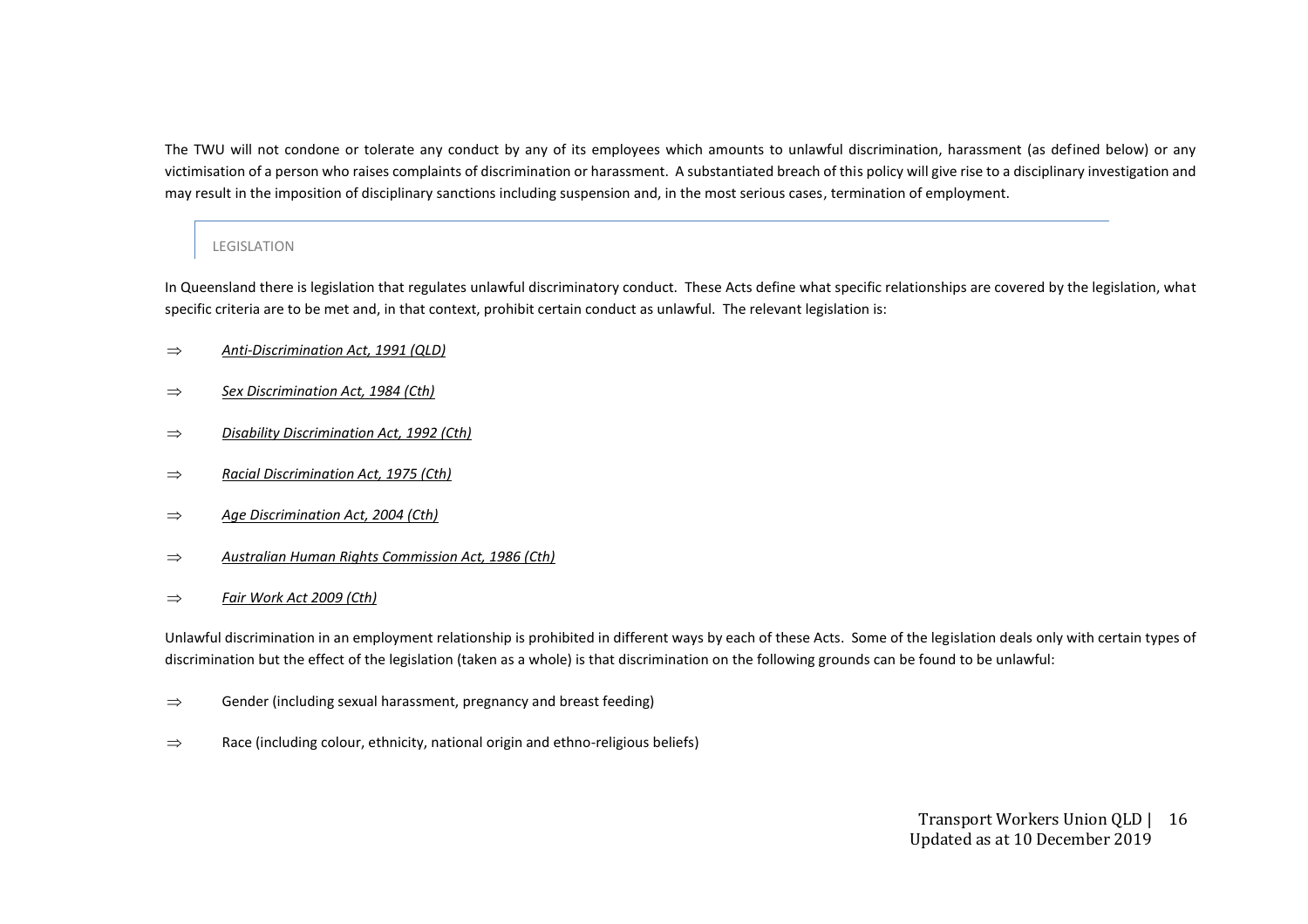- $\Rightarrow$  Disability (physical, mental or intellectual, whether permanent or temporary and whether actual or presumed)
- $\Rightarrow$  Marital status
- $\Rightarrow$  Carer responsibilities
- $\Rightarrow$  Homosexuality (actual or presumed)
- $\Rightarrow$  Age
- $\Rightarrow$  HIV/AIDS status
- $\Rightarrow$  Transgender (actual or presumed)
- $\Rightarrow$  Association with a person who has any one of the above characteristics.

In relation to dismissal from employment, it is unlawful discrimination if the decision to dismiss is based (or partly based) upon any of the above grounds or upon an employee's political beliefs, religious beliefs, trade union membership or non-membership.

Although not restricted to employment, it is unlawful to engage in vilification of a person or group on the grounds of race (including their ethno-religious status), sexuality or transgender status.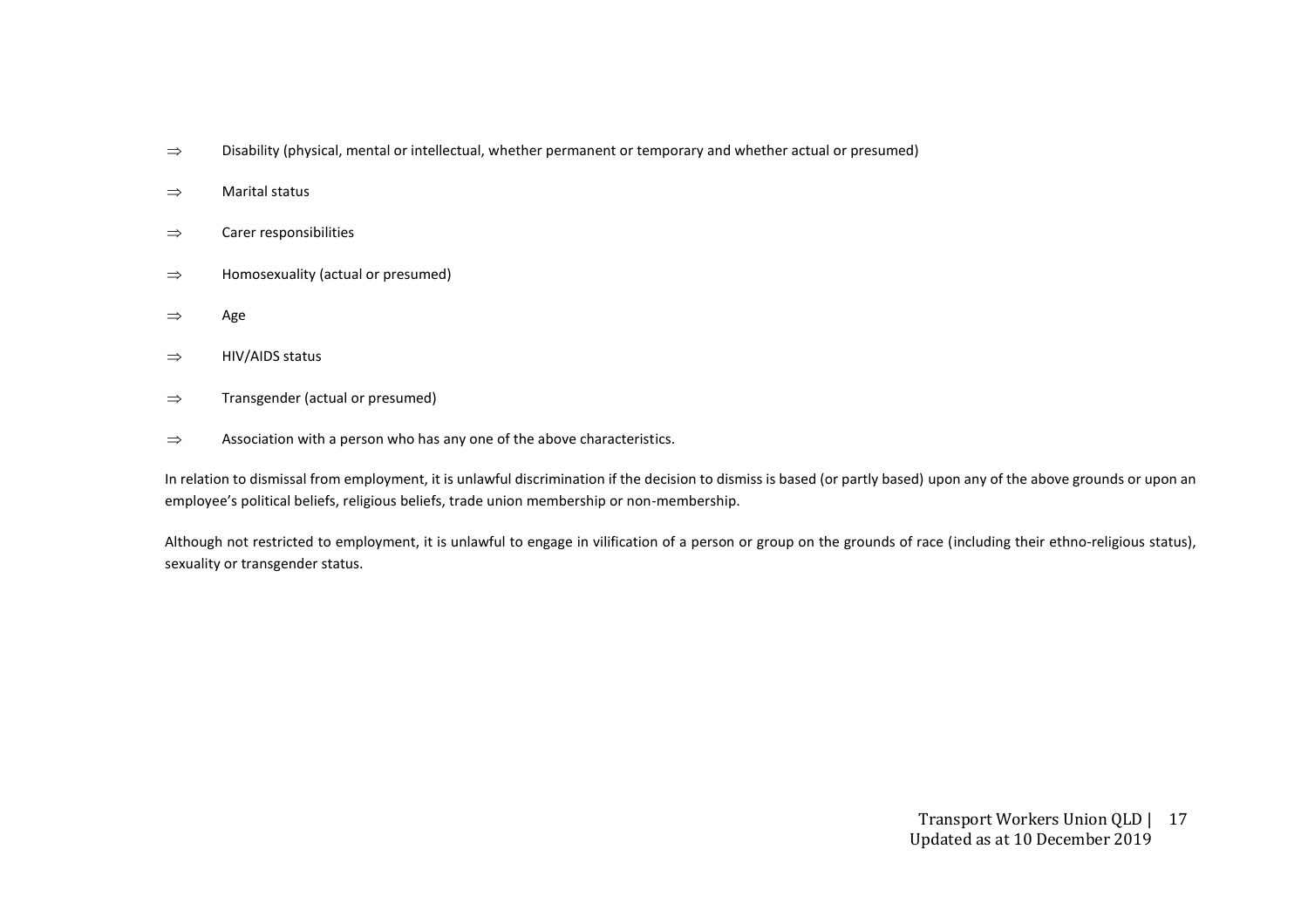#### DISTINGUISHING WORKPLACE COMPLAINTS FROM DISCRIMINATION COMPLAINTS

Employees often confuse complaints of unlawful discrimination with workplace complaints. An employee may describe their treatment at work as "discrimination" or "harassment". However, unless the conduct occurs *by reason of* one of the grounds set out in the legislation (race, gender, marital status etc.) it will not be a claim of unlawful discrimination or harassment under the legislation.

Workplace complaints should be made under the Internal Grievance and Disputes Handling Procedure contained in this policy.

#### FORMS OF DISCRIMINATION

#### Unlawful discrimination occurs in a number of ways:

*(a)* **Direct discrimination**

This occurs when a person is treated "less favourably" than another person on the grounds that the person has a specified characteristic. For example, refusing to interview someone because they are of a particular ethnic background or refusing to promote someone because of their gender. Similarly, direct discrimination would occur if a person was barred from a job because they are or are presumed to be homosexual, or because they have or are presumed to have HIV or AIDS.

#### Indirect discrimination

This occurs when a requirement, policy, practice or rule is applied to all groups but has an unequal or disproportionate effect or result on one particular group, and that requirement is not reasonable in the circumstances. For example, having a policy where there is an age limit for employment may constitute indirect discrimination as well as direct discrimination. It may be indirect discrimination against women who, because of family responsibilities, have resumed or begun their careers later in life. Similarly, scheduling meetings regularly in the evenings or on weekends discriminates against people with family responsibilities. Another example is failing to provide special facilities or services for persons with a disability unless it would constitute "unjustifiable hardship".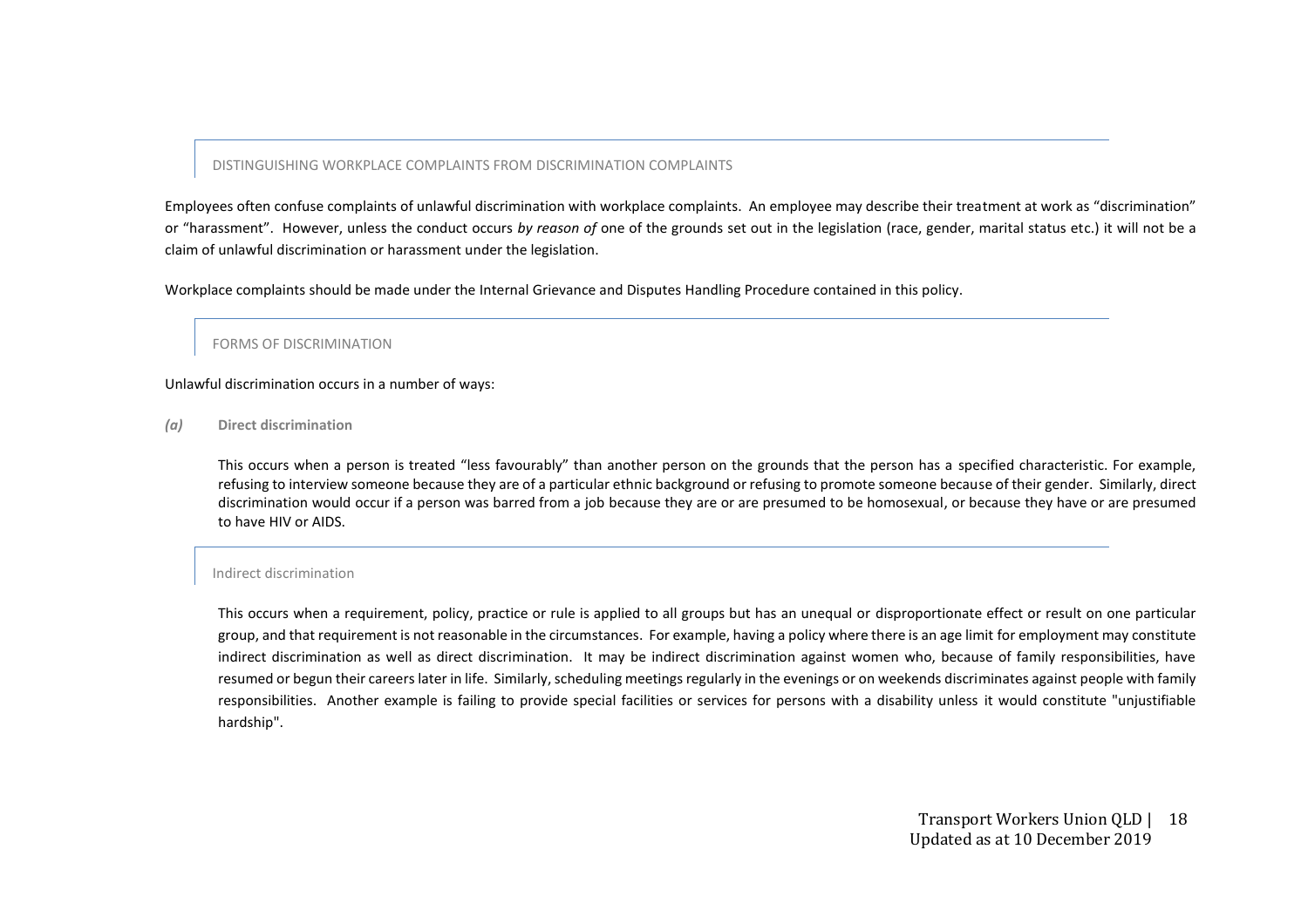#### Victimisation

This occurs when someone is treated less favourably because they have made a complaint about discrimination or have taken action against the union under the relevant legislation.

#### V*ilification*

Generally this is any act that happens publicly as opposed to privately. It is an act designed to or having the effect of inciting others to hate or be contemptuous of or severely ridicule a person (or group of people) because they are (or are thought to be) of a characteristic. The vilification laws are however limited to vilification on the grounds of race, homosexuality, or those living with HIV or AIDS.

#### Harassment

*Sexual harassment*: is any unwelcome, unsolicited, unreciprocated behaviour or statements of a sexual nature, which may be isolated incidents or a series of incidents or an on-going pattern of behaviour.

*Racial harassment* is any conduct (including statements or behaviour) of a racist nature, which may be isolated incidents or a series of incidents or an ongoing pattern of behaviour. This can include name-calling, jokes about a person's ethnicity or colour or any racist comments.

Harassment on any other of the grounds referred to above (such as disability, sexual preference or age) is also discriminatory.

See the Harassment Section below on the various forms of harassment.

Officials, managers and employees of the TWU are required to take all practicable steps to ensure that all employees are treated fairly and equitably, including not being subjected to discrimination, vilification or harassment. They are also required to ensure that complainants and witnesses are not victimised in any way.

#### EMPLOYMENT PRACTICES

This EEO and Anti-Discrimination Policy applies to job applicants as well as current, permanent, temporary and contract employees. It applies in the areas of:

> Transport Workers Union QLD | 19 Updated as at 10 December 2019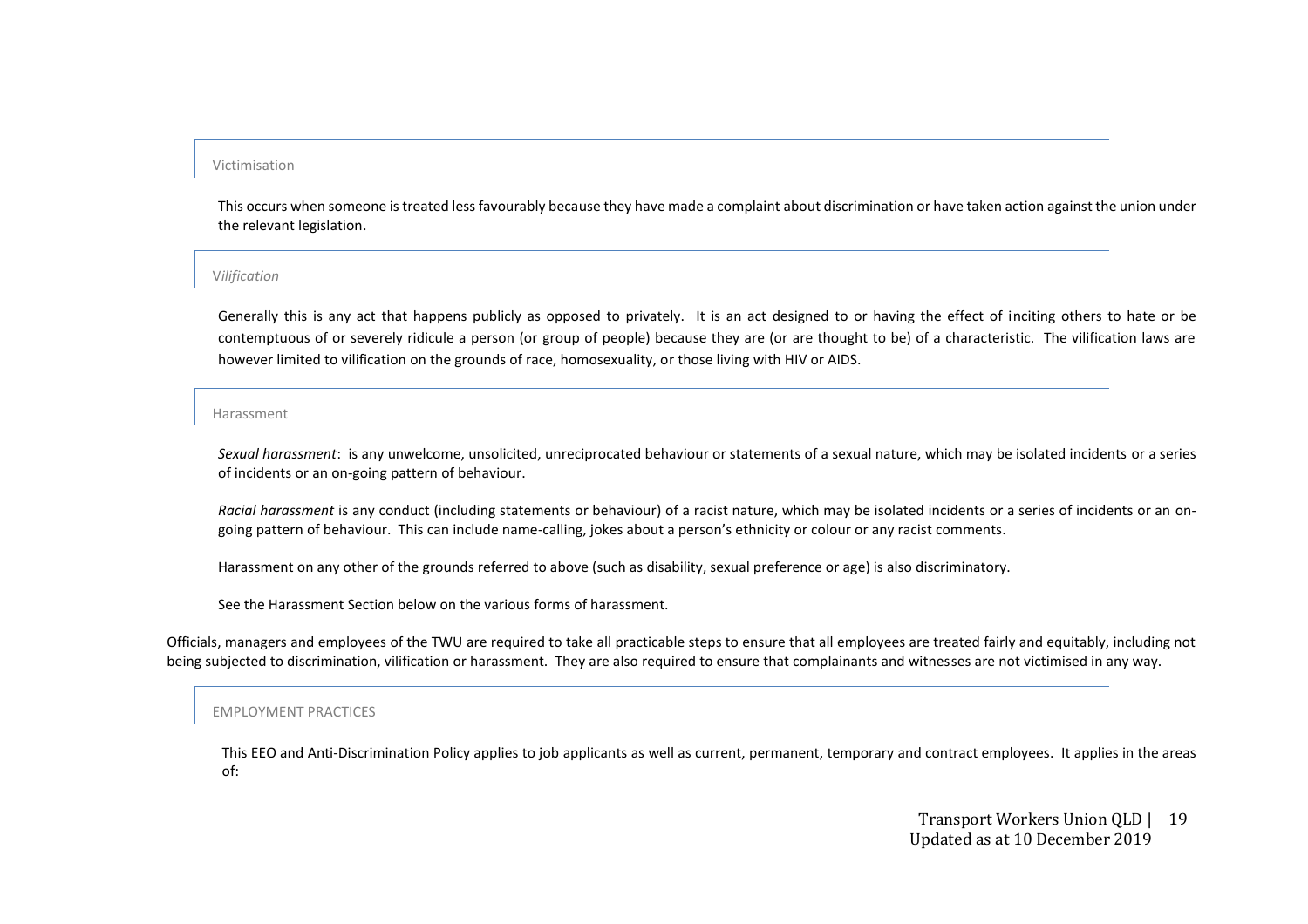#### Selection and Recruitment

Recruitment of staff is and will continue to be based upon genuine merit and suitability for the job regardless of irrelevant discriminatory characteristics.

#### Promotion, Training, Pay and Conditions

Employees will be promoted and rewarded on the basis of the actual skills, experience and ability possessed by the employees. The TWU will not discriminate on prohibited grounds in the provision of work conditions.

#### Dismissal, Retrenchment and Retirement

Employees will not have their employment terminated or be asked to retire because of their gender, race, colour, nationality, ethnic or ethno religious background, marital status, pregnancy, physical or intellectual disability, carer's responsibilities, sexual orientation or perceived sexual orientation, transgender status, HIV/ AIDS status, age or a person's association with, or relation to, a person identified on the basis of any of the above. If retrenchment is necessary, decisions will be made in accordance with the operational needs of the union, without reference to irrelevant discriminatory factors and in a manner that is sensitive to the individual/s concerned.

Please refer to the Grievance Handling Procedure in this Section should you wish to report any complaint, or to seek further information or assistance.

#### HARASSMENT

Harassment is unwelcome, uninvited behaviour, which can make a person feel offended, humiliated or intimidated on the above named discriminatory grounds.

The TWU is committed to providing a work environment that is free from unlawful harassment. All employees should enjoy good working relationships with each other. This means that employees and members should feel comfortable in the workplace and that differences should be respected.

Harassment may consist of isolated incidents or a series of incidents or an ongoing pattern of behaviour.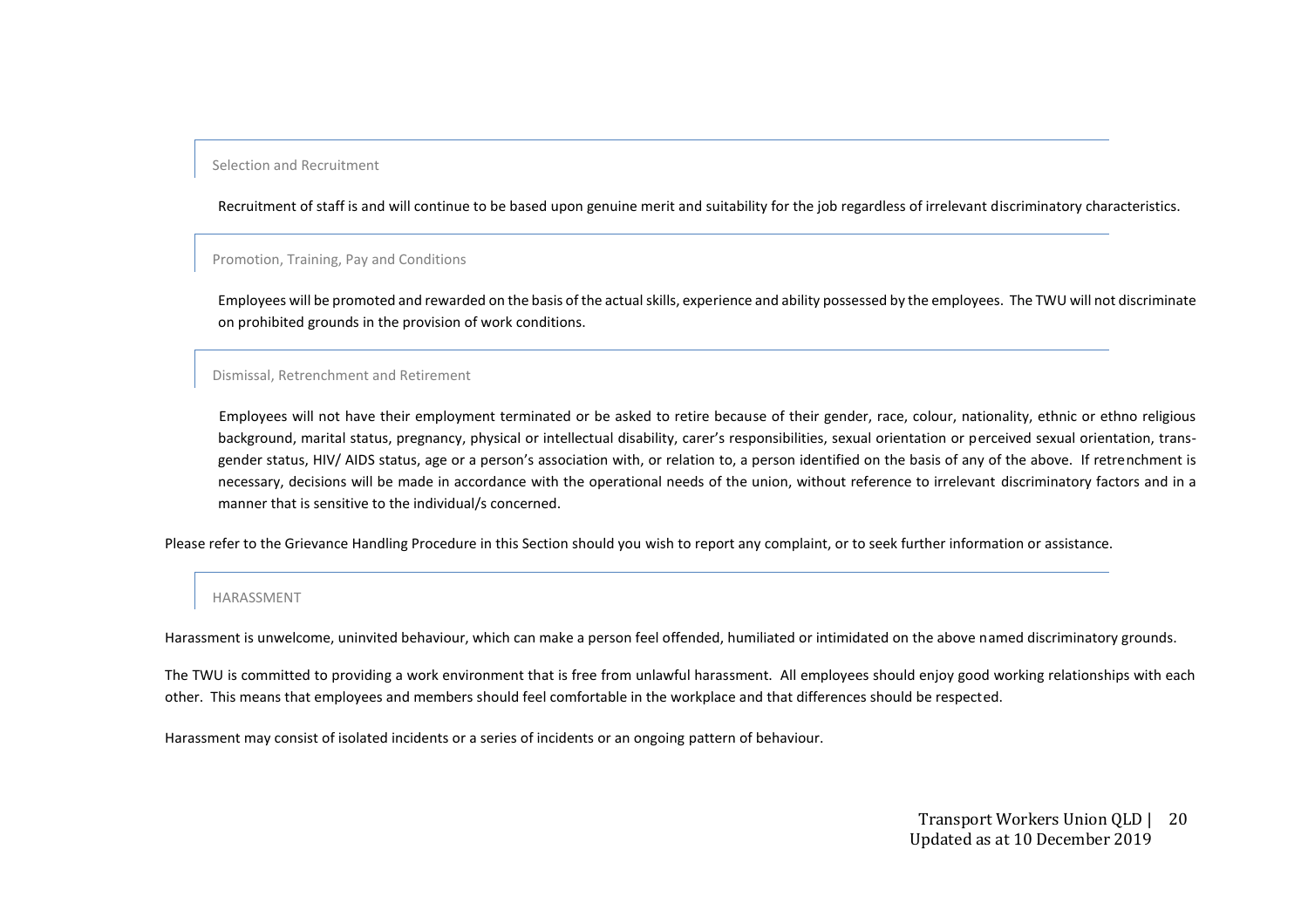A relationship or behaviour that is freely accepted by all persons involved is not harassment. For example, harassment does not usually include genuine compliments, shared jokes or mutually acceptable physical contact.

Harassment interferes with a person's work performance by creating an intimidating or hostile work environment. It is not always intended and often happens when power is used wrongly. It may be overt or subtle, direct or indirect (for instance where a hostile feeling/ environment is created without any direct attacks being made on a person).

| <b>Verbal harassment</b>                                          | <b>Non-verbal harassment</b>                                                                            | <b>Physical harassment</b>                                                                         |  |  |
|-------------------------------------------------------------------|---------------------------------------------------------------------------------------------------------|----------------------------------------------------------------------------------------------------|--|--|
| Sexual or sexually suggestive<br>remarks<br>Making fun of someone | Putting sexually suggestive,<br>٠<br>racist or offensive material<br>on walls, computer screen          | physical<br>Unnecessary<br>$\bullet$<br>contact (pinching, patting,<br>brushing<br>against,<br>up  |  |  |
| because of their sex, age,<br>race etc.,                          | savers, e-mail etc<br>Suggestive looks                                                                  | touching, kissing, hugging<br>against a person's will)                                             |  |  |
| Imitating someone's accent                                        | Unwelcome jokes (verbal,<br>٠<br>written or email) of a                                                 | Indecent or sexual assault or<br>$\bullet$<br>attempted assault                                    |  |  |
| Obscene telephone calls                                           | discriminatory kind                                                                                     | Pushing, shoving or jostling                                                                       |  |  |
| Repeated unwelcome<br>invitations to socialise                    | Displaying<br>circulating<br>or<br>$\bullet$<br>racist or sexually suggestive<br>cartoons or literature | Exposing<br>yourself<br>or<br>$\bullet$<br>touching<br>yourself in a<br>sexually suggestive manner |  |  |
| Offensive jokes                                                   | Mimicking someone with a<br>disability                                                                  |                                                                                                    |  |  |

#### **EXAMPLES OF HARASSMENT**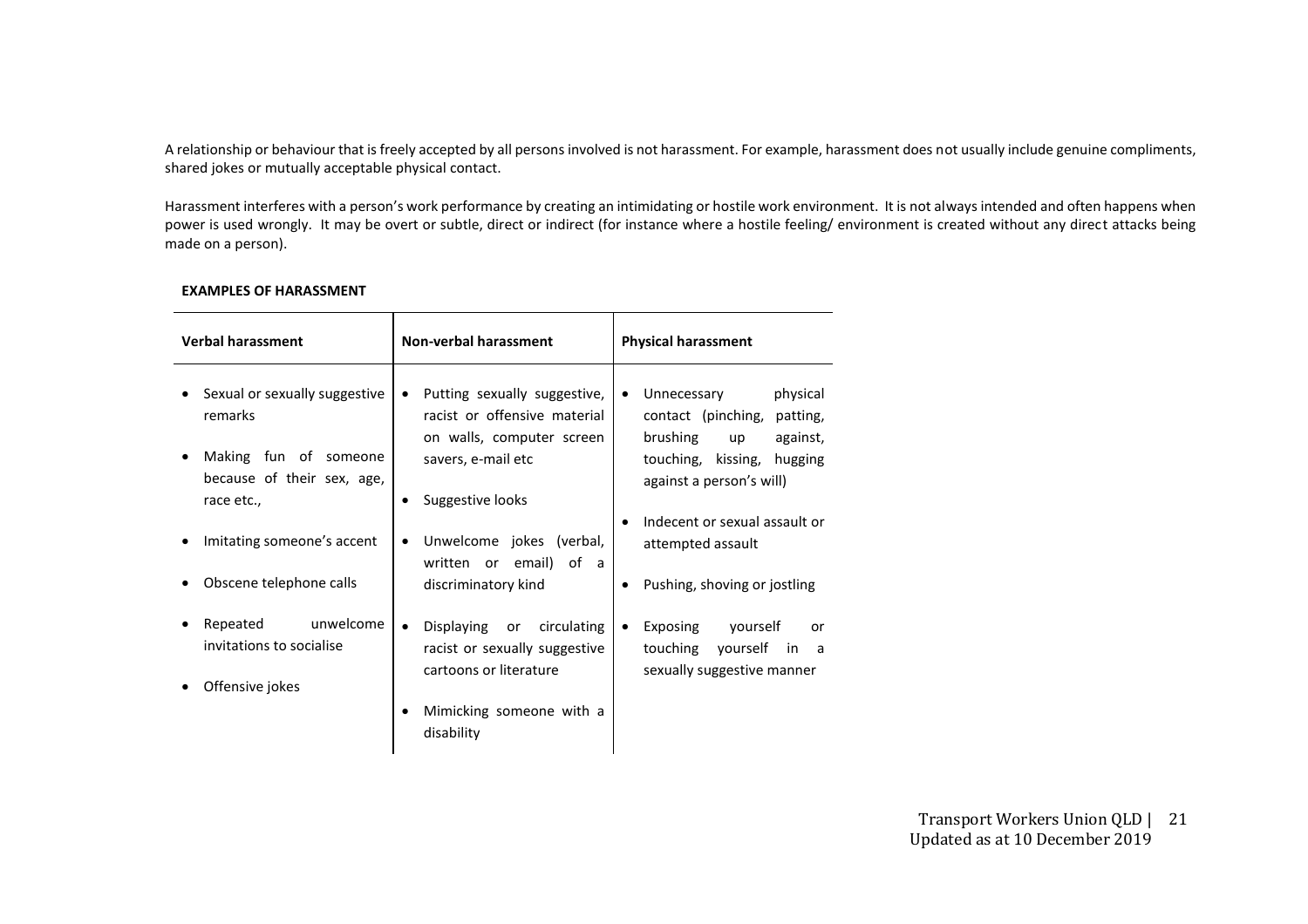| Repeated questions about<br>$\bullet$<br>personal life of<br>the<br>a -<br>colleague or member<br>Threats or insults which are | Following a person home<br>Putting your hand or an<br>$\bullet$<br>$\bullet$<br>from work<br>object (like a pen)<br>into<br>someone's<br>pocket<br>Offensive<br>hand<br>body<br>or<br>٠<br>(especially breast,<br>hip or |
|--------------------------------------------------------------------------------------------------------------------------------|--------------------------------------------------------------------------------------------------------------------------------------------------------------------------------------------------------------------------|
| based on the other person's<br>gender, race etc.,                                                                              | gestures<br>back pocket)<br>Unnecessarily leaning over<br>٠<br>someone                                                                                                                                                   |
| The use of language that is<br>$\bullet$<br>not suitable in the workplace                                                      | Wolf whistling<br>٠                                                                                                                                                                                                      |
|                                                                                                                                | Emails<br>Screensavers<br>٠                                                                                                                                                                                              |

Harassment may also take the form of victimisation. This occurs when someone is treated less favourably because they have made a complaint about discrimination or has taken action against the union under the relevant legislation. The TWU will not tolerate victimisation of complainants.

Please refer to the Grievance Handling Procedure in this Section should you wish to refer any complaint, report or to seek further information or assistance.

#### DISCIPLINE

Acts of discrimination on the grounds of race, sex, marital status, parental status, political belief, sexual orientation or perceived sexual orientation, religion or ethical belief, age, mental or physical disability or the person's association with, or relation to, a person identified on the basis of any of the above are regarded as misconduct by the TWU.

If an employee is found to have contravened this EEO and Anti-Discrimination Policy disciplinary measures will be taken against that employee or official.

Transport Workers Union QLD | Updated as at 10 December 2019 22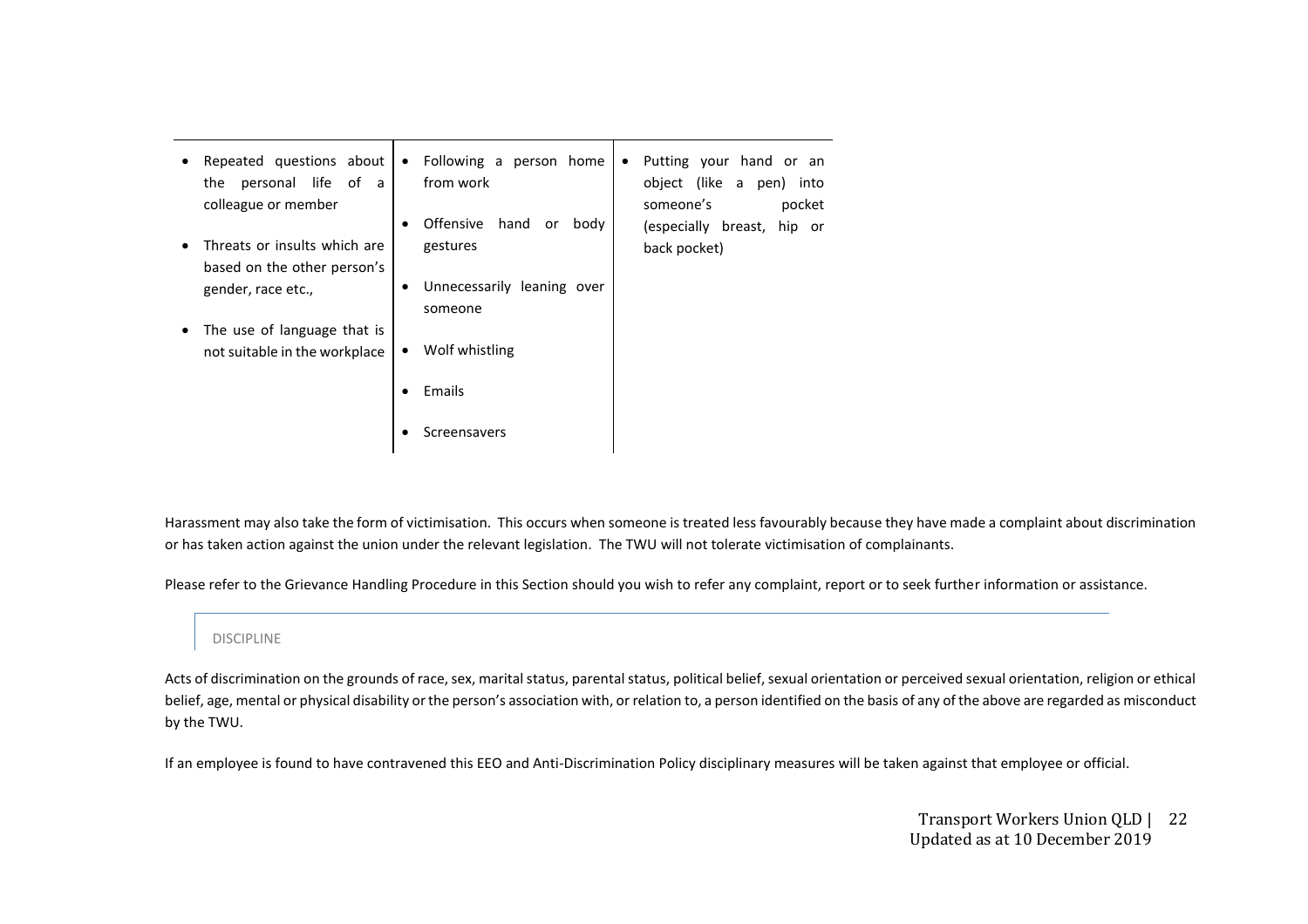Discipline for breaches of the policy may include such outcomes as a reprimand, demanding an apology, suspension and in serious cases, termination of employment.

MAKING A COMPLAINT

The following procedure is designed to allow employees to raise a concern or complaint related to work or the work environment. A grievance may be about any act, omission, situation or decision that an employee thinks is discriminatory or contravenes this EEO and Anti-Discrimination Policy.

CONFIDENTIALITY

Only the people directly involved in making or investigating a complaint will have access to information about the complaint.

IMPARTIALITY

All parties to the complaint will have a chance to tell their story. No assumptions will be made and no action will be taken until all relevant information has been collected and considered.

#### N*O VICTIMISATION*

No action will be taken against anyone for making a complaint or helping someone to make a complaint. The TWU will take all practicable steps to ensure that victimisation does not occur against anyone who makes or assists in a complaint.

#### PROMPT DEALING WITH COMPLAINTS

All complaints will be dealt with as quickly as possible. The TWU aims to resolve all complaints within four (4) weeks if at all possible, if not sooner.

GRIEVANCE HANDLING PROCEDURE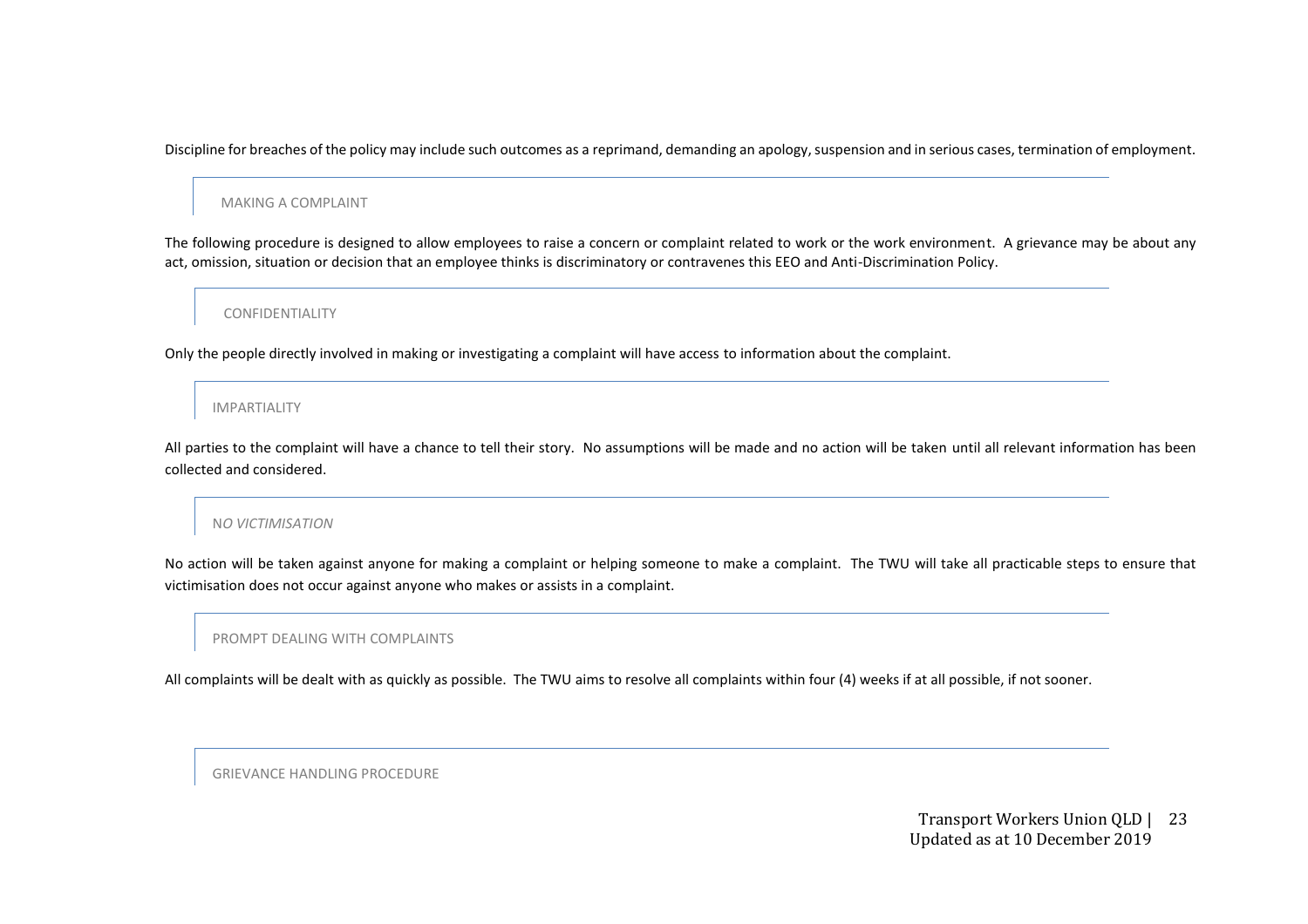Complaints made under this policy should be made and dealt with pursuant to the Grievance Handling Procedure set out below.

#### GRIEVANCE HANDLING PROCEDURE:

**Step 1:** Sometimes people do not mean to do things that hurt or offend others. This does not mean that it is acceptable. Although you may not feel comfortable about it, your first step should be to indicate to the person wherever possible that their behaviour is unacceptable to you. In this way the person has the chance to stop or change what they are doing. You must be clear that you do not welcome or condone their behaviour and ask them to stop the relevant conduct. You should also inform the person that if they do not stop the offensive conduct, you will take further steps to deal with the matter.

Do not ignore discrimination or harassment thinking it will go away.

Keep a note of any discriminatory conduct that happens with dates, times, witnesses (if any), what happened and what was said or done and how you felt.

Alternatively, if you do not feel that you are able to speak directly to the person involved, you may seek advice from your Supervisor regarding the situation. Any information will be treated confidentially and you will be required to indicate if you want to initiate a formal grievance or if you want an informal approach to be made to the person advising them that the conduct is not welcome and asking them to stop. In most circumstances, nothing will be done without getting your agreement. However, if in the opinion of your Supervisor or the TWU, the conduct is deemed sufficiently serious to warrant intervention, then an investigation will be commenced.

- **Step 2:** If the behaviour does not stop, you have a number of options:
	- (a) You may seek verbal advice from your Branch Secretary or your supervisor. They can help you look at your options and will support you in the action you decide you want to take;
	- (b) You may put your complaint in writing to your supervisor, the Branch Secretary or the Branch Assistant Secretary; or
	- (c) You may choose to take no further action. If you do choose this option and the discrimination or harassment continues, you should be aware that your failure to take any action may be regarded as condoning or accepting the behaviour. The Union will not be able to assist you or resolve the complaint unless you raise the matter in the appropriate manner.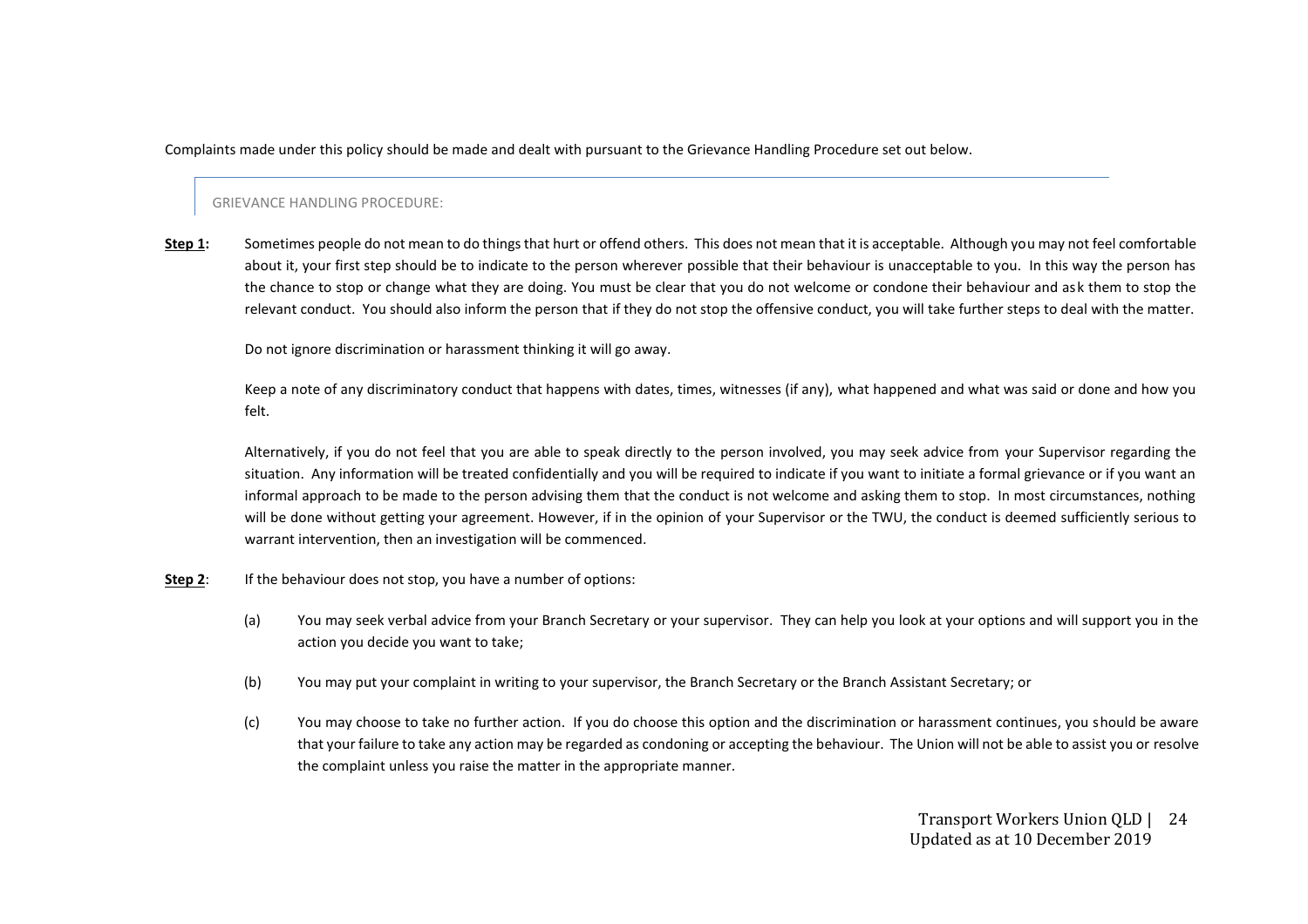Any complaint or information provided about discrimination, harassment or a breach of this EEO and Anti-Discrimination Policy will be regarded as confidential. Again, nothing will be done without talking to you first and getting your agreement, subject to an independent investigation being commenced if the TWU considers the matter sufficiently serious to warrant intervention.

Step 3: If you decide to make a formal complaint and give your agreement for an investigation to proceed, the Investigating Officer will obtain full information from you about your grievance and how you would like it to be resolved, if possible. You may have a support person present at any interview.

The other person(s) involved will be interviewed separately and impartially. They will be given a full account of your allegations and given the opportunity to respond fully to them. That person may have a support person present at any interview.

Witnesses, if any, will be interviewed to establish the facts. Witnesses may have a support person present at any interview.

You will then be given an opportunity to review the information obtained from the person(s) whose conduct you complained about. This will not necessarily include being able to look at recordings, transcripts or notes of interviews. It may take the form of a summary provided by the Investigating Officer. Once you have reviewed that material you can make a further statement or submission if you wish.

Once the investigation is concluded, the Investigating Officer will consider all of the statements and evidence and come to a determination about the complaint.

- **Step 4:** If the complaint/grievance is substantiated, it will be referred to the State Secretary or their nominated representative. All parties will be advised and appropriate action will be taken. Options include: -
	- ❑ an apology: verbal, written, private or public;
	- ❑ an official warning about the misconduct to be placed on the personnel file of the person(s) against whom the complaint is determined;
	- ❑ counselling;
	- ❑ closer supervision of conduct
	- ❑ transfer to other duties with no job disadvantage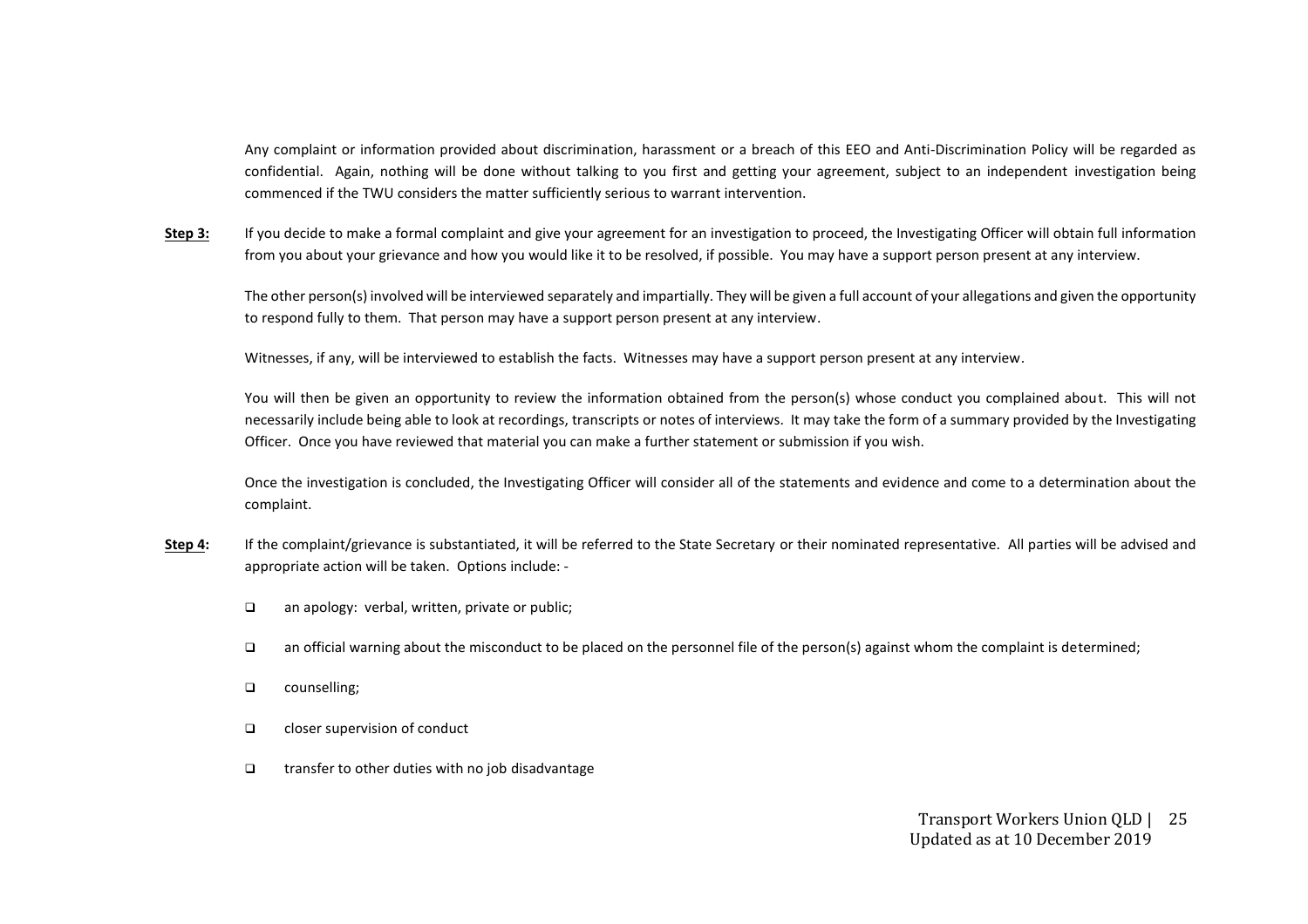- ❑ suspension (with or without pay)
- ❑ dismissal
- ❑ referral to police if a criminal offence has or may have been committed

If the complaint is not substantiated, the findings will be explained to both parties. If the complaint is frivolous or vexatious, it may also result in disciplinary action against the person(s) who made the complaint but this will be a matter for the discretion of the State Secretary or their nominated representative.

Records of all interviews, statements and evidence will be maintained in a separate and secure complaints/grievance file. Unless the complaint results in a formal procedure against the perpetrator, no material concerning the complaint will be kept with the person's personnel file.

Step 5: Whilst the TWU would prefer to deal with complaints internally and is committed to doing so efficiently, you are also entitled lodge a complaint with the Australian Human Rights Commission or the Anti-Discrimination Board of Queensland.

The TWU would ask, however, that you follow this Grievance Handling Procedure first to retain and maintain control of your working environment and allow the Union to resolve the complaint.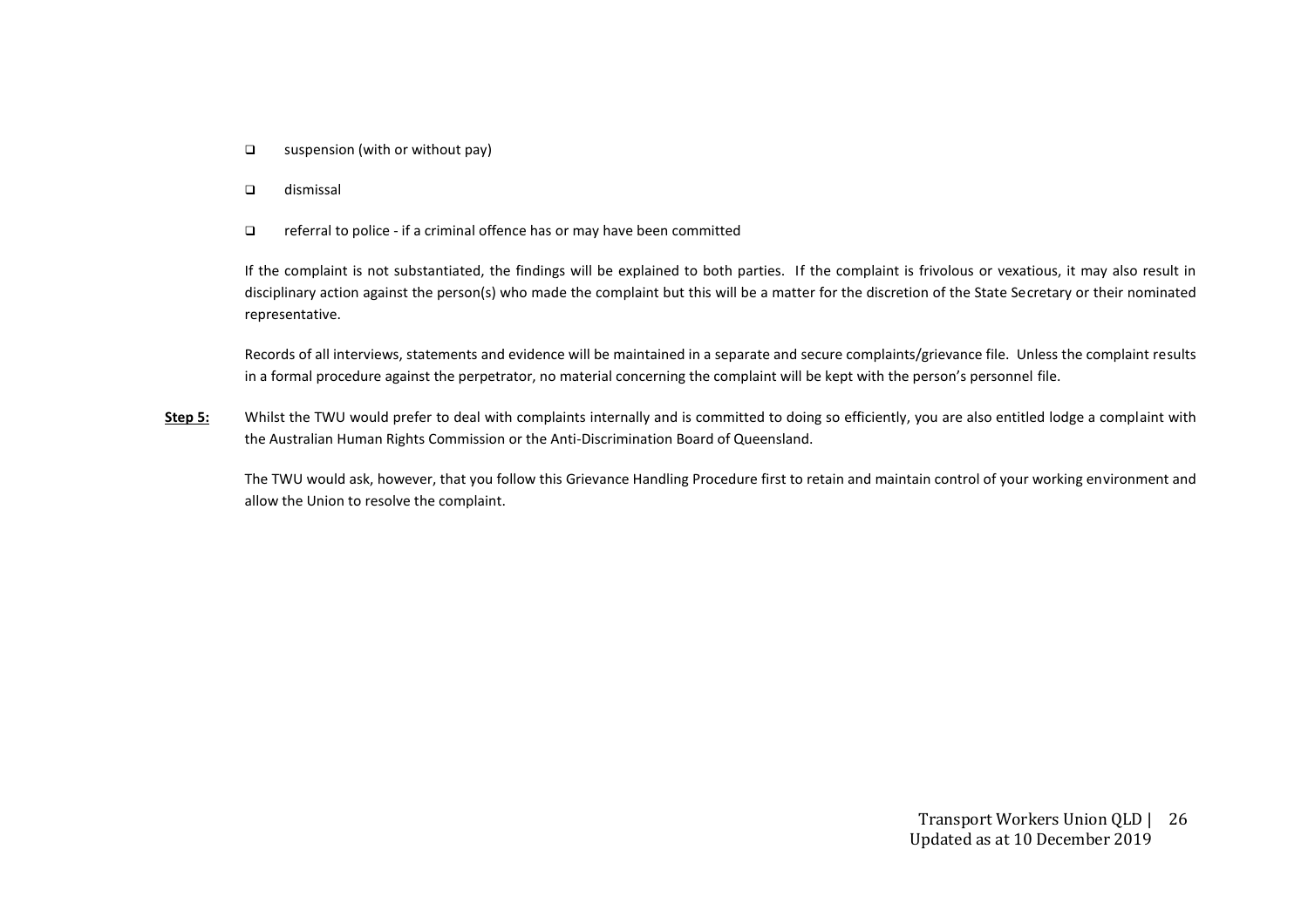# **PART FOUR: FINANCIAL OVERSIGHT**

The Transport Workers' Union (TWU) Queensland Branch is committed to robust financial management, to ensure that the interests of our members are protected.

Sound financial management of any organisation requires a series of checks and balances to be in place. This document is the Framework for the Financial Oversight of the TWU Queensland (the "Framework"). It outlines the overall checks and balances in place to protect the interests of our members. The Framework is complemented by the rest of the Financial Policies and Procedures, which set out how our financial systems work in more detail.

There are a number of key stakeholders who have financial responsibilities in TWU Qld Branch. They are:

- BCOM
- The Branch Trustees
- The Branch Secretary

This Framework outlines the roles of each of these stakeholders and their responsibility in relation to financial management of the TWU Qld Branch.

# **Role of the Branch Committee of Management (BCOM)**

The BCOM has supreme control of the TWU. It typically meets bi-monthly and considers a range of matters including amendments to the policies and strategic priorities for the coming year. At a minimum, the BCOM shall meet at least 4 times per year.

In relation to financial management, the BCOM:

- Considers and approves the annual audited financial reports this allows the BCOM to understand the general financial health of the Union
- Considers and approves the level of fees for the coming year after receiving guidelines from National Council this allows the BCOM to balance issues around funding the work of the Union against membership fees
- Considers and approves whether the Union will incur a deficit or surplus in the coming year and the impact this will have on reserve funds this allows TWU to oversee the financial health of the Union, as well as ensure there is sufficient funding for the work of the Union.
- Considers and approves the operational and capital budgets this allows BCOM to ensure that the budgets are appropriate to meet the strategic priorities and that the strategic priorities are within budget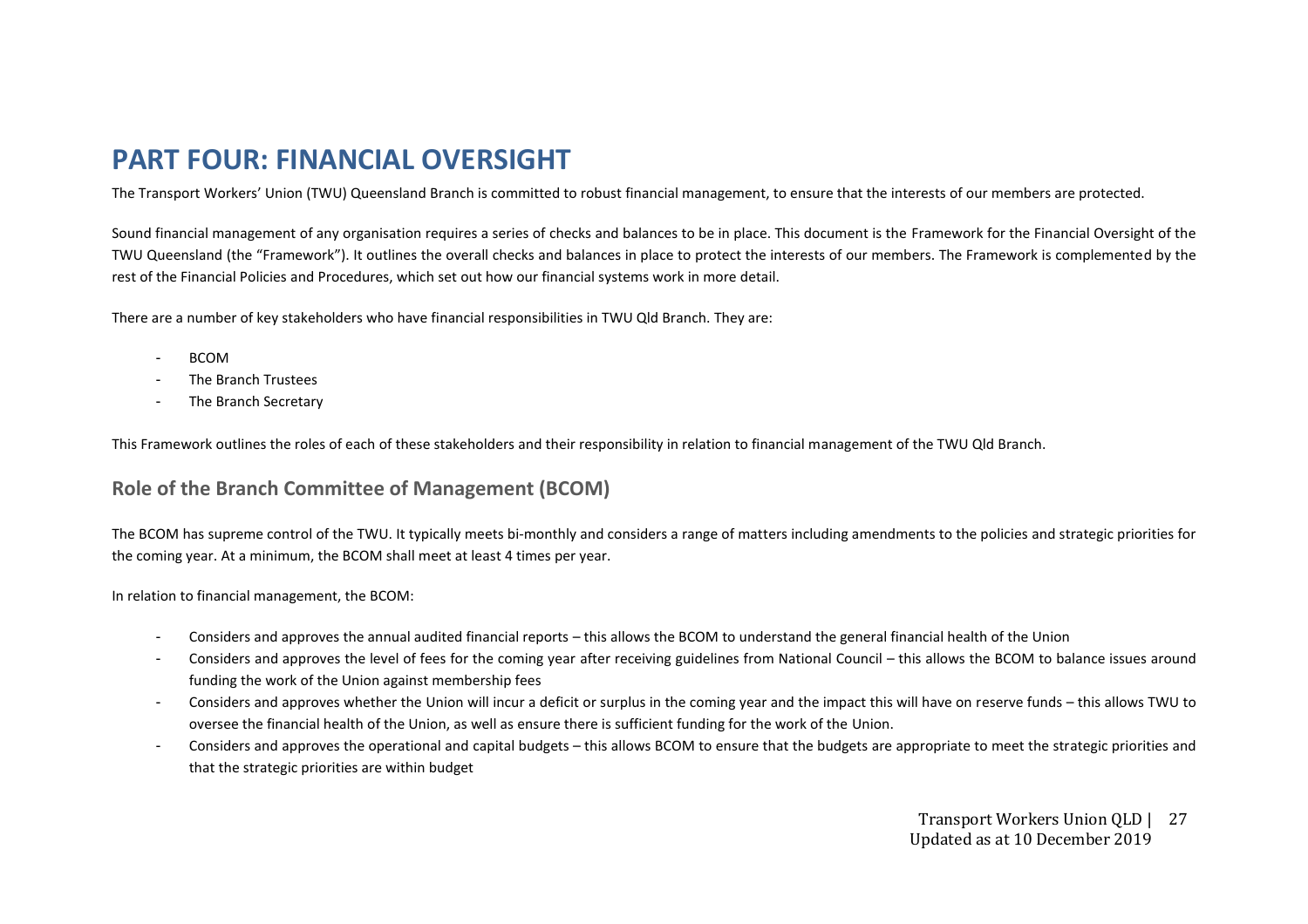- Reviews monthly financial reports, including a profit and loss statement compared to the budget, a balance sheet and a report against the capital budget this allows BCOM to ensure that the Union is financially healthy and to monitor compliance with the budget
- Monitors the preparation of the annual audited financial reports and approves them this allows BCOM to ensure that this aspect of the Qld Branches obligations under the *Fair Work (Registered Organisation) Act 2009* is met
- Approves expenditure that is significantly outside budget this allows BCOM to monitor expenditure above budget
- Considers and approves the remuneration of paid officials this allows BCOM to ensure that officials are appropriately remunerated and that there is compliance with the budget.

The BCOM is advised in its financial management role by the Finance & Investment Committee. The Finance & Investment Committee is a subcommittee of the BCOM and is made up of the Secretary and the two Trustees. It typically meets monthly.

BCOM will also receive the minutes of the meetings of the Finance & Investment Committee (see below).

# **Role of the Trustees and the purpose of the Finance and Investment Committee**

The Trustees control the property of the Union, subject to the direction of the BCOM. As part of the Finance Committee, they also scrutinise the financial accounts. The Trustees' role is one of scrutiny, as opposed to financial decision making. The Finance & Investment Committee (F&I Committee) typically meet monthly to conduct their scrutiny role.

In relation to financial management, at the Finance & Investment Committee Meeting (F&I Meeting) the trustees:

- Scrutinise and endorse payments made for the month, wages, employment benefits, travel expenditure, fuel card payments and credit card payments this allows the Trustees to scrutinise the transactions.
- Review monthly financial reports (including profit and loss statement and balance sheet) and compare these against the operational and capital budget, review the performance of TWU's investment portfolio, ageing of receivables and payables, membership numbers and Employee related costs– this allows the Trustees to understand the financial health of the Qld Branch.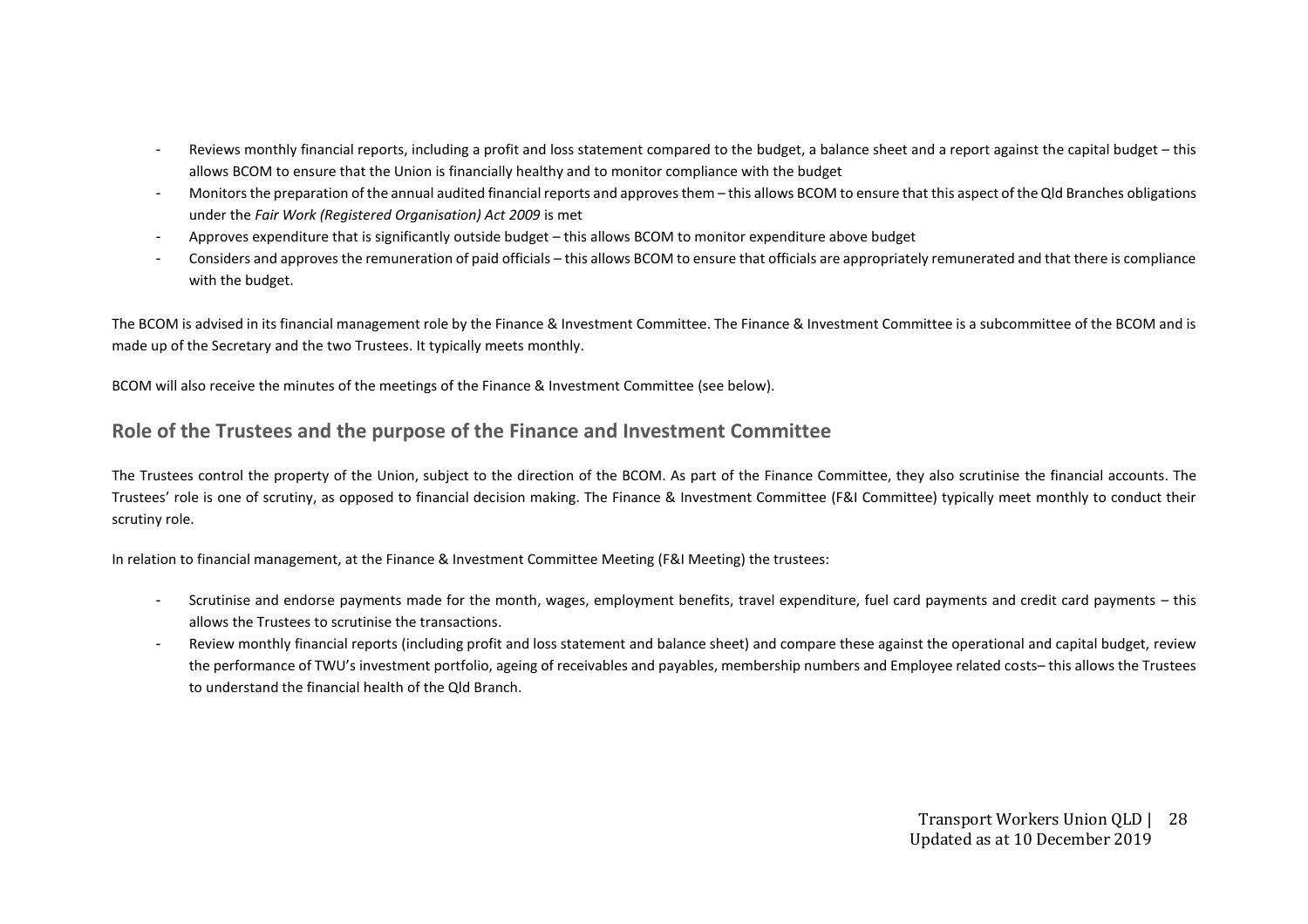# **Role of Branch Secretary**

One of the roles of the Branch Secretary is to run the Branch Office. The Branch Office conducts Branch campaigns to further the interests of members. The Branch Secretary does their work under the overall direction of the National Council, and the more regular direction of BCOM.

In relation to financial management, the Branch Secretary:

- Ensures that there are sound financial policies and procedures in place and that they are followed this ensures sound financial processes and compliance with obligations under the *Fair Work (Registered Organisation) Act 2009;*
- Provides National Council, BCOM and the Trustees with relevant financial information this ensures that National Council, BCOM and the Trustees have the information necessary to carry out their roles;
- Ensures the preparation of the annual audited financial reports under the direction of BCOM this ensures that this aspect of the obligations under the *Fair Work (Registered Organisation) Act 2009* is met;
- Ensures that the operations of the Branch Office are conducted within the budget approved by BCOM and that expenditure that is significantly outside budget is approved by BCOM – this helps TWU stay financially viable;
- Ensures laws are complied with including those outlined in the *Fair Work (Registered Organisation) Act 2009*, tax law and employment law this protects TWU and its staff.

The Branch Secretary may delegate these functions to the Branch Assistant Secretary or any staff charged with financial responsibilities in line with the Rules.

*Note:* Although the Transport Workers' Union (TWU) Qld Branch conducts its operations in an arm's length manner with the National and other TWU state unions, there might be financial guidelines from National Council which could be binding on all TWU State Unions, which the BCOM has to comply with.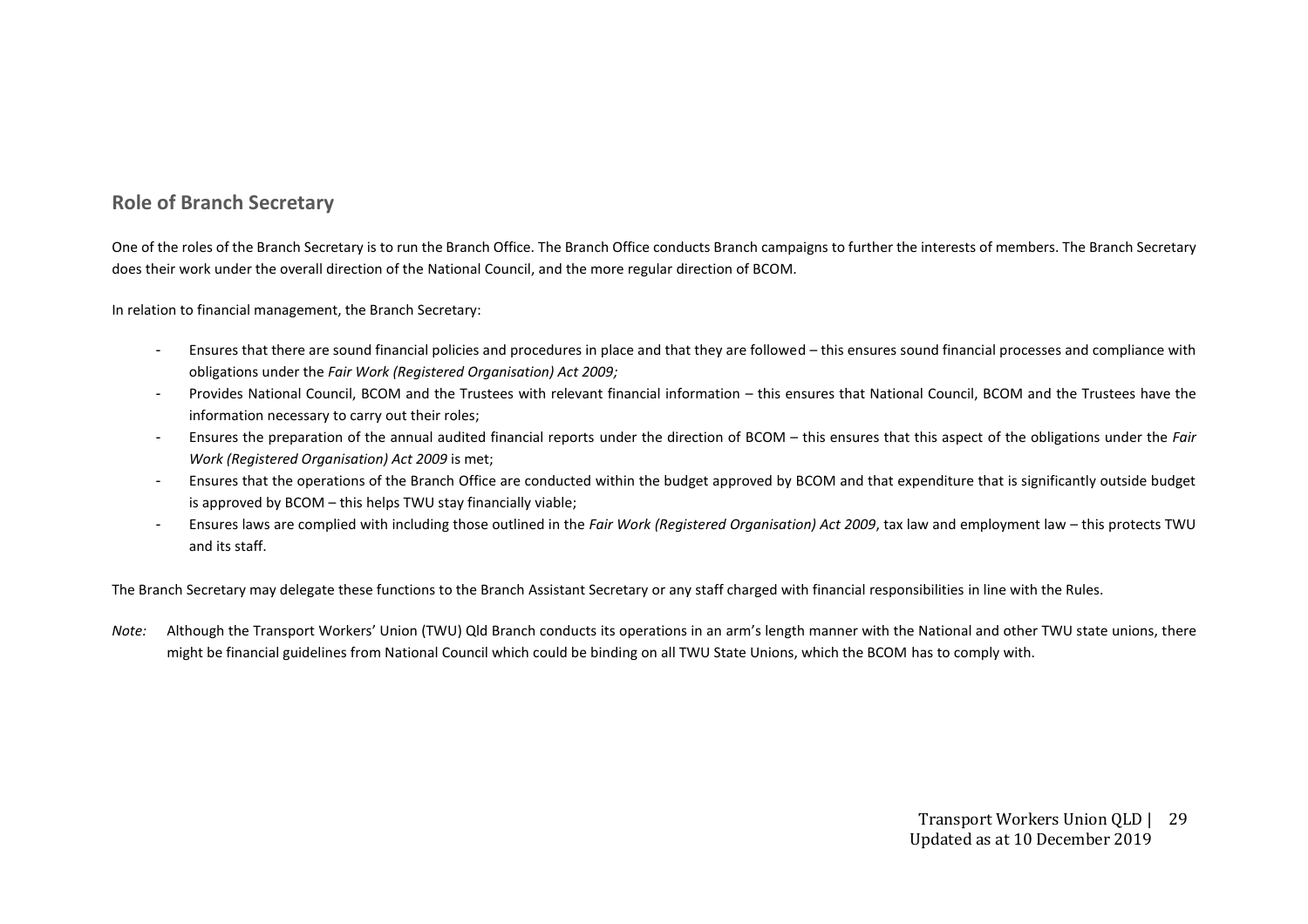# **PART FIVE: FINANCIAL TRAINING**

Under the recent changes to the *Fair Work (Registered Organisations) Act*, all officials of the Union who have financial management duties have to undertake approved financial training (unless an exemption has been granted under s 293M).

The training:

Must be approved by the Registered Organisations Commissioner (the Commissioner) Must cover the official's financial duties

Must be done within 6 months of the person taking office

The requirement includes officers elected or appointed following casual vacancies.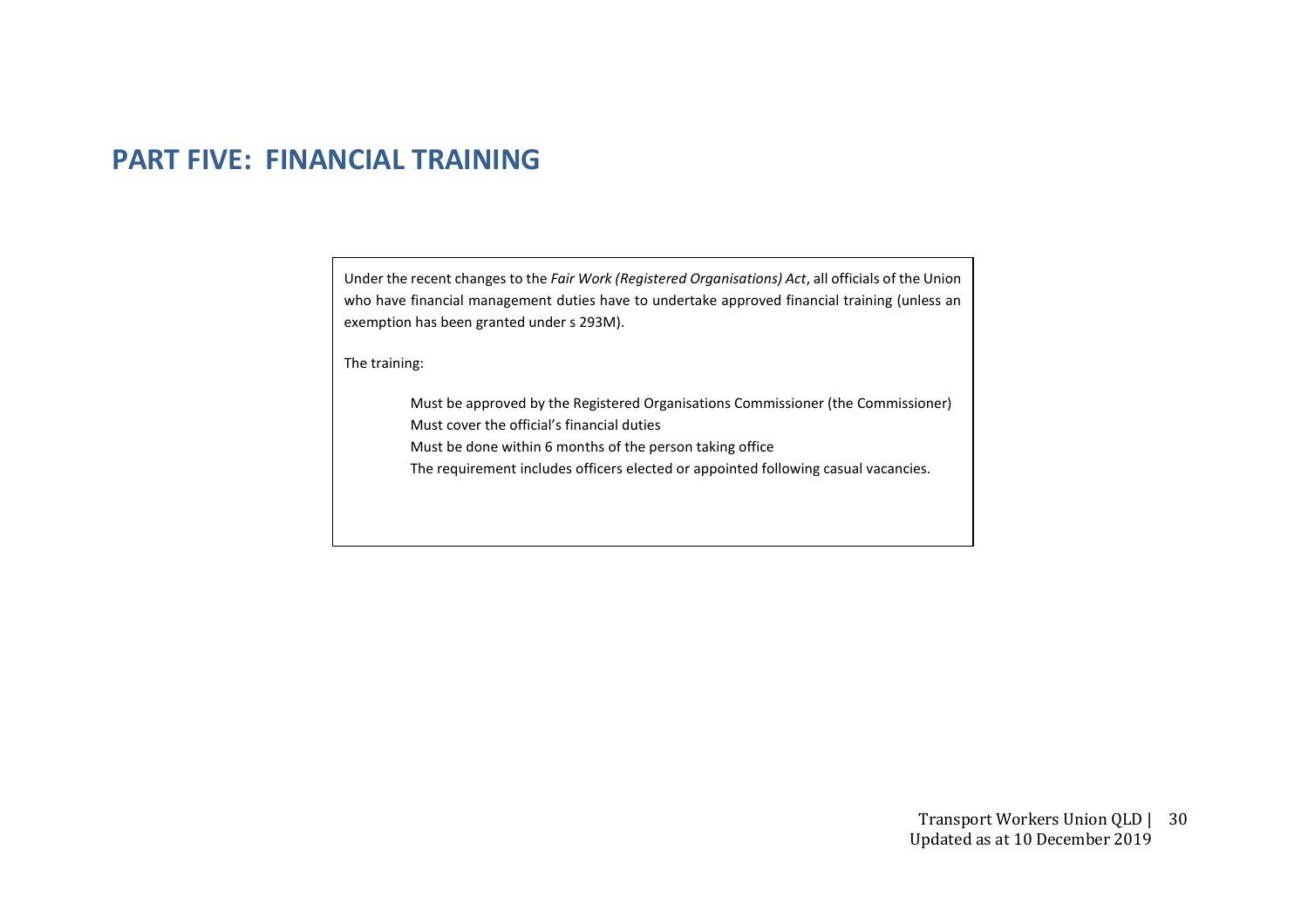# **PART SIX: ANNUAL FINANCIAL REPORTS**

All Unions need to prepare annual financial reports for their members and the Registered Organisations Commission (ROC). This Policy will look at how the "Full Report" is prepared each year. The Full Report includes a General Purpose Financial Report (GPFR), Operating Report, a Committee of Management Statement, a report required under subsection 255(2A) of the RO Act that shows total expenditure incurred by the Union during the financial year across 5 stipulated categories and an Auditor's Statement.

Chapter 8 of the *Fair Work (Registered Organisations) Act 2009* (RO Act) outlines the requirements for annual financial reporting for Unions. These are supplemented by the Financial Reporting Guidelines issued by the Australian Industrial Registry and adopted by the ROC. The ROC has also produced some very useful factsheets on this topic.

TWU's Rules also discuss the annual financial report and appointment of the auditor.

#### **Selection of the auditor**

In accordance with the Rules, each year the BCOM appoints a properly qualified auditor. The RO Act sets out the necessary qualifications for the auditor (Chapter 8, Part 3, Division 4).

The TWU is committed to independent auditing of the accounts and will work transparently with the auditors. The TWU is also committed to ensuring continual improvement in financial management. One aspect of this is ensuring that there are fresh eyes looking at the TWU's finances periodically. This can occur through an external review of financial practices, or as a result of a change of Financial Controller or auditor. In the absence of external reviews or changes in the Financial Controller, the State Secretary will recommend a change in auditor at least every 6 years. This also works to reduce the risk of complacency and collusion.

### **Preparation of the annual financial reports**

The annual financial report is prepared in the following way:

1. As TWU follows the calendar year, preparation work for the audit occurs from November through January. The Financial Controller prepares the draft Full report as soon as practicable after the end of the financial year. Prior to the final audit, this draft report is tabled at a BCOM meeting "The First Meeting" and the resolutions contained within the "Branch Committee of Management" statement are required to be passed at this meeting. Following the passing of the required resolutions, the Committee of Management statement is signed by the Branch Secretary on behalf of the BCOM and dated the day of the meeting. The draft Full report is provided to the auditor during the Final Audit.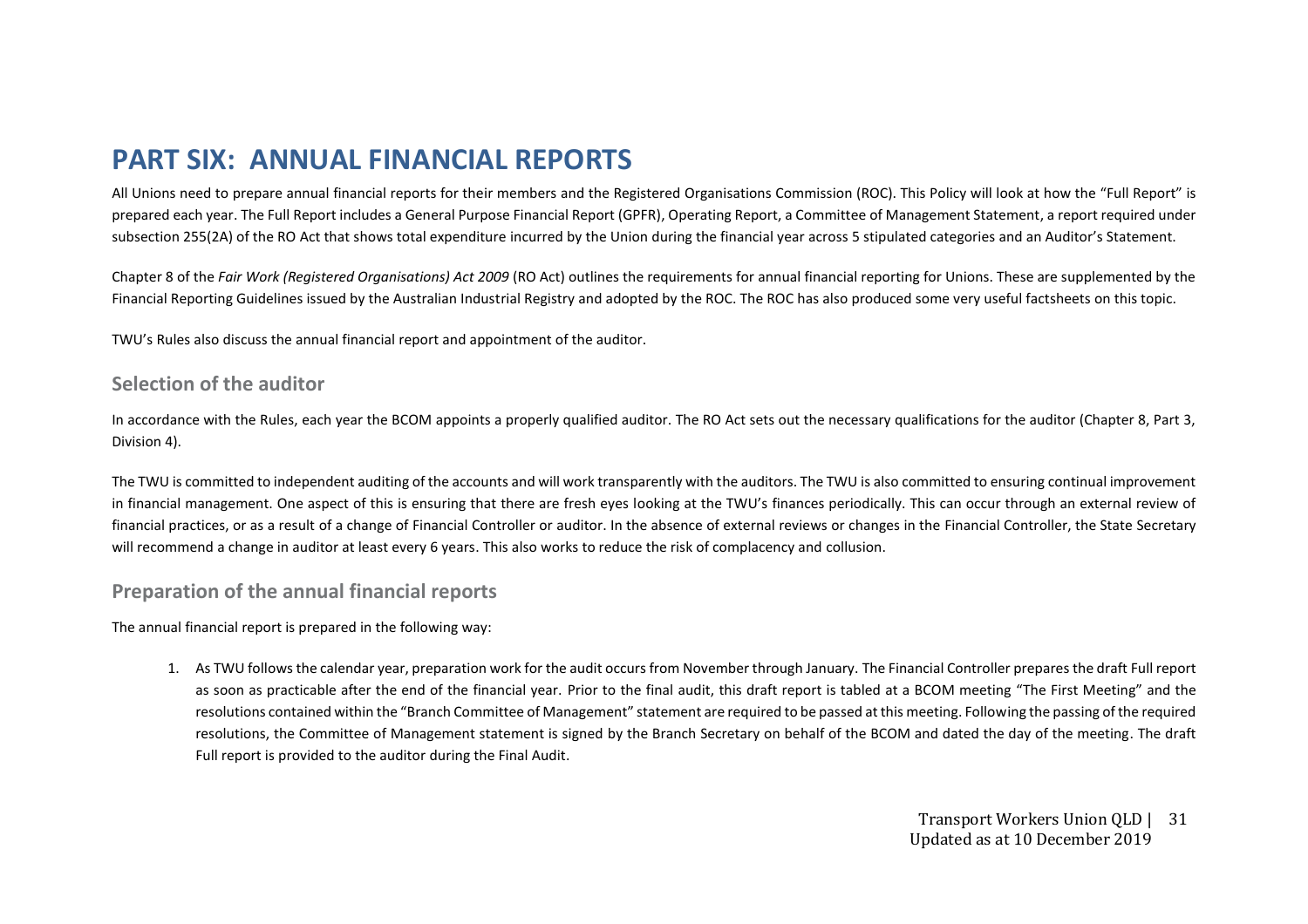- 2. The auditor conducts their on-site audit in November/December ("The Interim Audit") and March ("The Final Audit") (approximately)
- 3. Relevant changes are made to the Full Report based on the auditor's feedback.
- 4. The Branch Secretary and the Financial Controller meet to agree on the Full Report
- 5. The Auditor prepares the "Auditor's Statement" and signs it. This now audited full report is tabled at a subsequent BCOM meeting ("The Second Meeting"). A copy is included in the BCOM minutes.

### **Provision of reports to members**

Prior to the second meeting and after the auditor has signed the "Auditor's Statement", a copy of the full audited financial report is uploaded to the TWU QLD website, available for members to view. A copy of the report will be sent to the members upon request at no cost.

# **Reporting to the Registered Organisations Commission**

The Financial Controller must lodge the following documents with the ROC within 14 days of the second meeting:

- A copy of the Full Audited Report
- A certificate signed by the State Secretary, as the designated officer of the QLD branch, certifying that:
	- **›** the documents lodged are copies of the documents provided to members, providing the relevant date of such event
	- <sup>></sup> the documents lodged are copies of the documents presented to a meeting of the Committee of Management, providing relevant dates of such meeting/s.

The Financial Controller liaises with the ROC regarding any questions they may have about the report.

The Branch is also required to lodge with the ROC a statement showing the particulars of each loan, grant or donation of an amount exceeding \$1,000 made by the branch during the year. This statement is prepared by the Financial Controller and approved and signed by the State Secretary. The Financial Controller ensures the statement is lodged with the ROC within 90 days of the end of the year.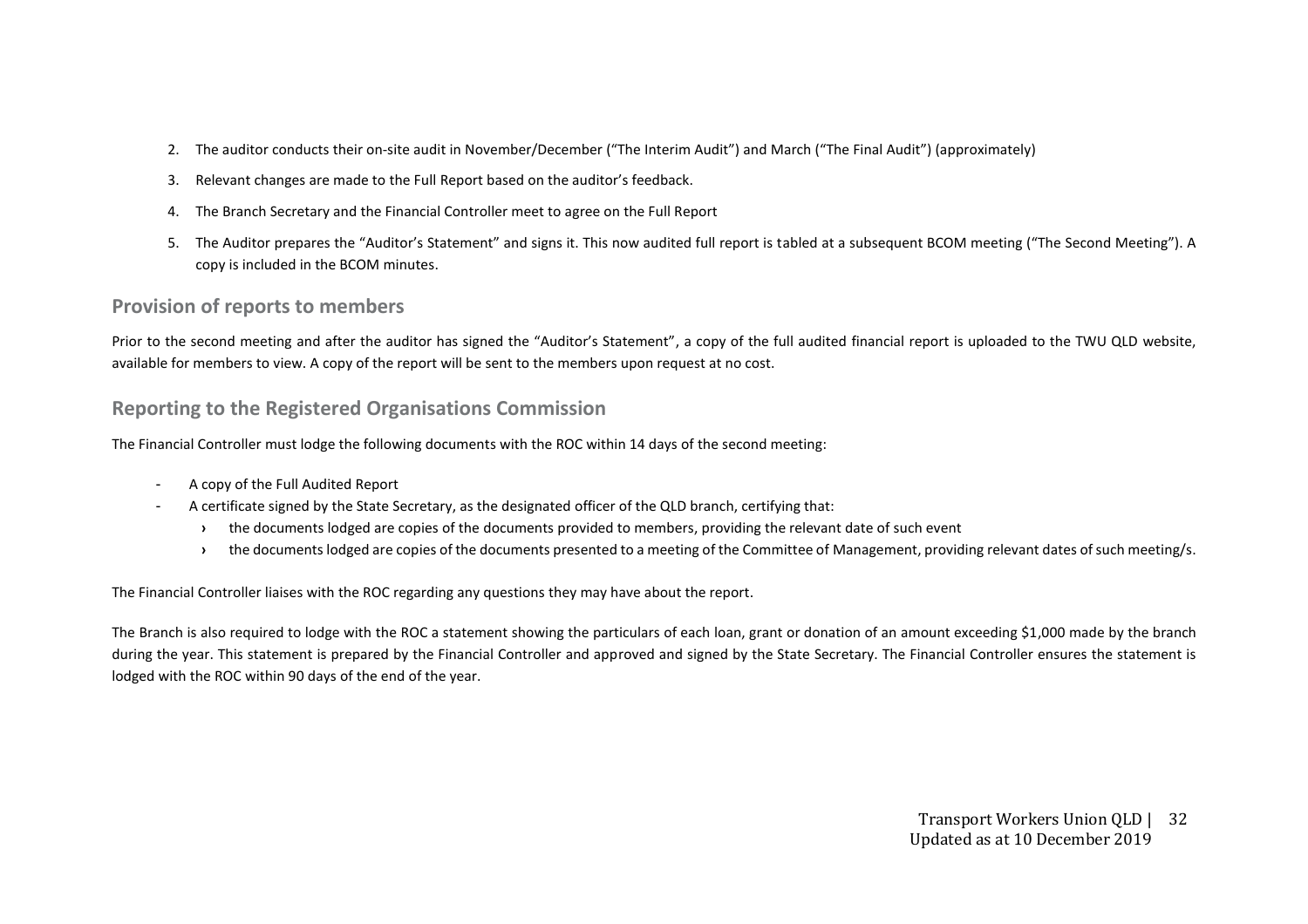# **Requirement to lodge copies of Audited Financial reports with the Queensland Industrial Relations Commission**

Since July 2017, the TWU QLD branch has been exempted from providing audited copies of Financial statements for the Transport Workers' Union of Australia, Union of Employees (Queensland Branch) (the 'state union') to the Queensland Industrial Relations Commission (QIRC). While the exemption is in force, the branch is required to lodge a copy of the audited financial statements for the Transport Workers Union of Australia, Queensland Branch (the 'federal union') on an annual basis to the QIRC via the Registry.

### **Management letter**

The auditor also provides the Union with what is known as a "management letter". This letter sets out any issues the auditor has with the internal processes.

The Branch Secretary, with the Financial Controller, prepares a plan of action to respond to the issues raised in the management letter. Once this letter is received it is provided to BCOM along with the plan of action, for discussion.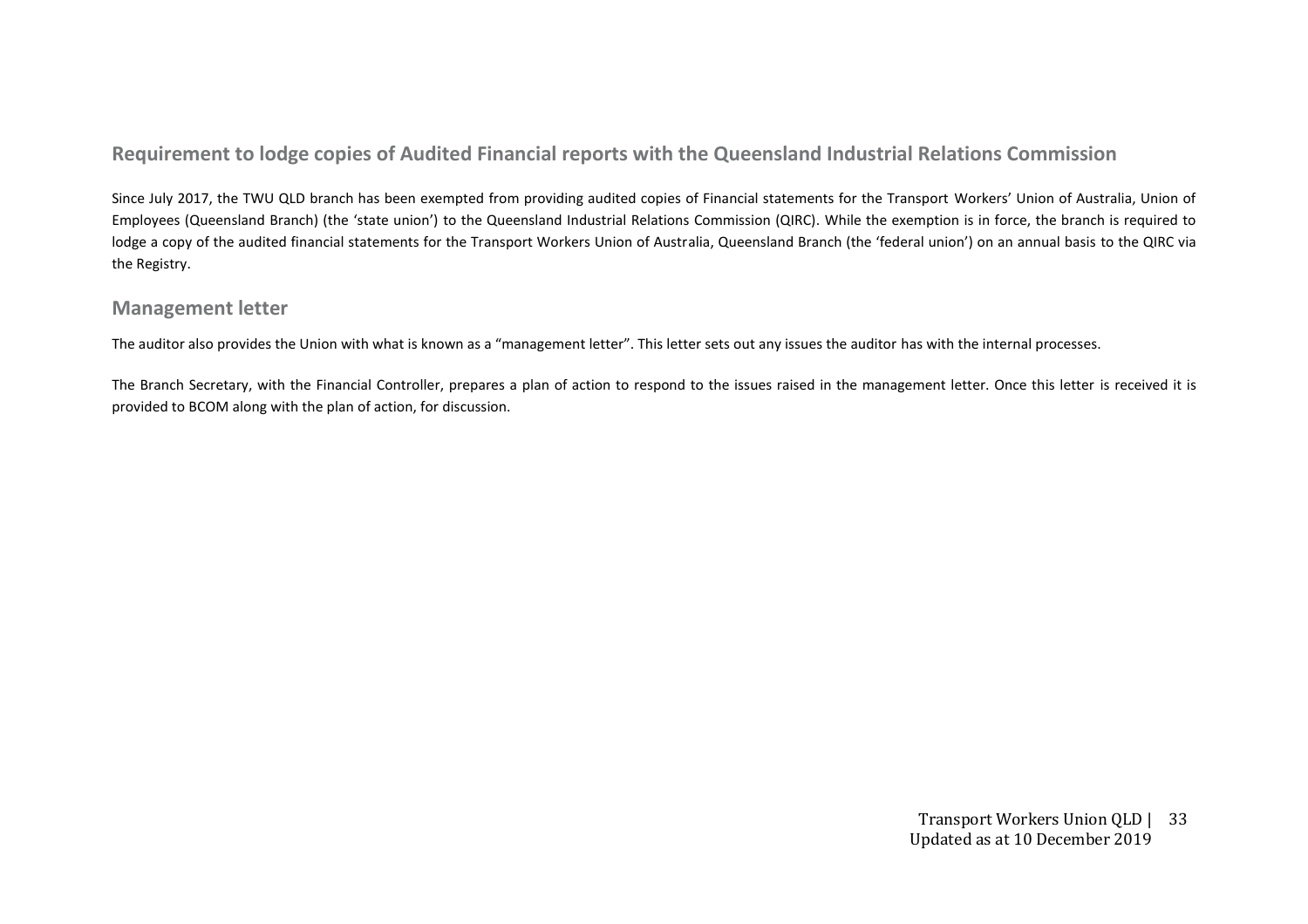# **PART SEVEN: BUDGETS & BANKING**

This Policy outlines the annual operational and capital budgeting process. The operational budget estimates expenditure for the general running of the TWU QLD branch each year. The capital budget includes projected expenditure on capital purchases for the coming year. Budgets are important tools for ensuring that there are sufficient funds for the TWU to be able to perform its work, and to ensure that expenditure is within means.

# **The annual budgeting process**

The Branch Secretary and Financial Controller prepare draft operational and capital budgets in October each year. The draft budgets are provided to the Trustees' at a Finance Committee Meeting for comment and input, and to the BCOM for comment or approval at its October or December meeting. Following the BCOM meeting the budgets may need to be amended. Every effort is made to ensure that the budgets are approved by BCOM by the December meeting at the latest.

Budgets for campaigning activity are prepared as part of the operational budget. Whilst specific campaign spending cannot always be forecast, an aggregate operational budget is set based on strategic priorities. Specific campaign budgets and any amendments to them do not require the approval of BCOM unless the aggregate operational budget is likely to be breached. However, every effort is made to provide BCOM with specific campaign budgets and any amendments to them.

Once the operational budget is approved, the Financial Controller enters the budget data into the accounting system. Each month, the actual results are compared to the budgeted figures and any variances highlighted as part of the financial reporting pack provided to the Finance and Investment Committee and BCOM.

Capital budgets are prepared considering the asset replacement and new asset requirements of the coming year, particularly taking into account computing and motor vehicle needs.

### **Monitoring expenditure against budget**

The adopted budgets are the reference point against which actual income and expenditure can be compared to ensure that TWU is financially on track.

The profit and loss statements that form part of the regular reports for the State Secretary, Trustees and BCOM indicate expenditure against the operational budget.

Capital purchases against the capital budget are reported as part of the biannual reports to BCOM and the Finance & Investment Committee Meeting.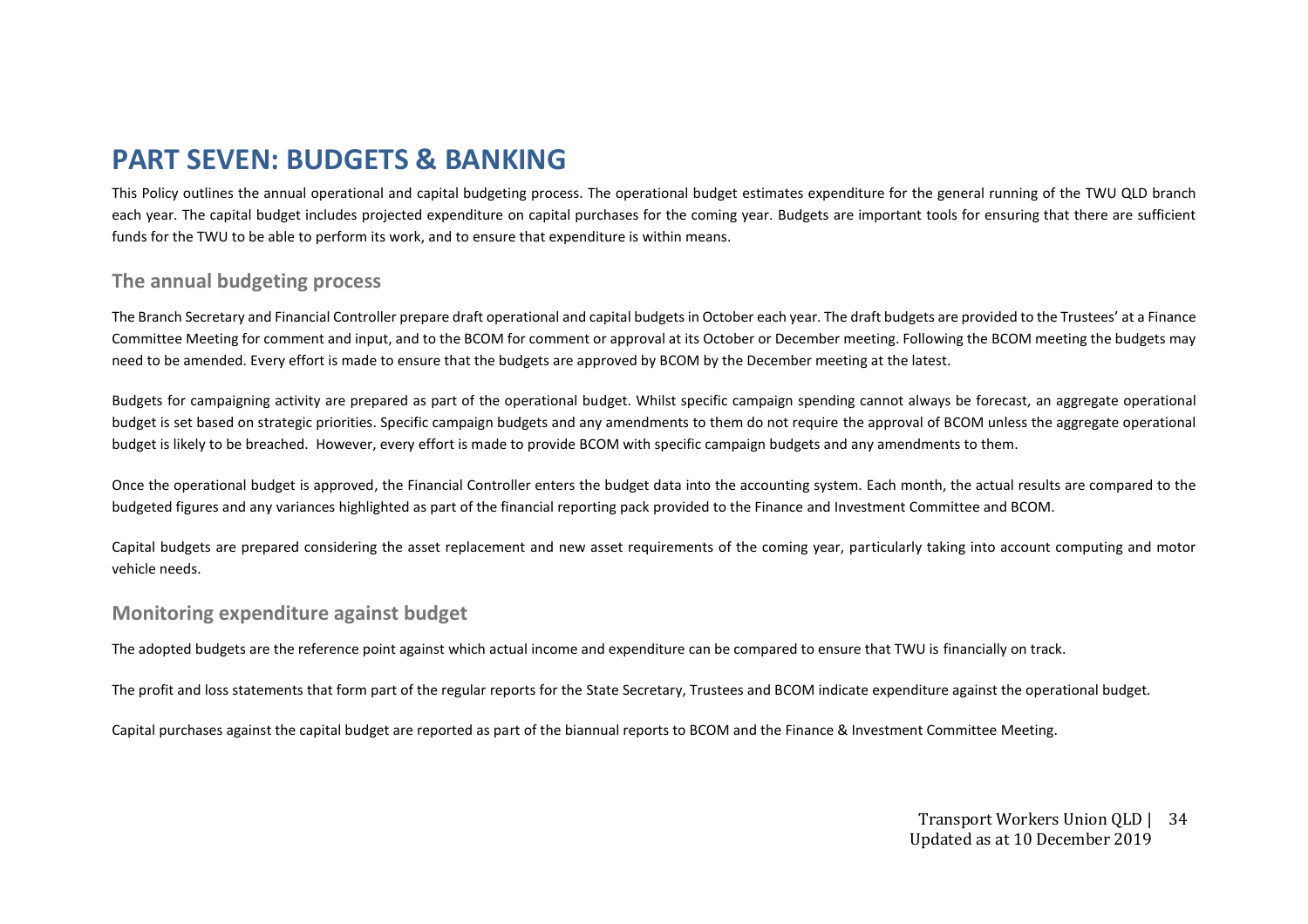# **Reviewing the budget**

The campaign, operational and capital budgets are reviewed monthly by the Branch Secretary, Financial Controller and by the Trustees' Meeting. Consideration is given to whether the budgets are sufficient to meet the expenditure needs of the Queensland branch. If the budgets need amending, revised budgets are prepared and provided to BCOM for consideration, discussion, amendment and approval.

# **Banking**

The Banking Policy should be read in conjunction with the Procurement (see Part 8), Credit card (see Part 9) and Payroll (see Part 10) policies. These policies detail how expenditure is approved. The Banking Policy outlines how approved expenditure is paid, as well as how bank accounts are maintained.

### **Bank accounts**

The TWU Qld Branch currently has nine (9) bank accounts - 1 CBA, 1 ANZ, 1 MCQ, 4 ME and 2 Term Deposit (ME) accounts.

Any changes to these bank accounts require the authorisation of any two of the State Secretary, Assistant Secretary (if in accordance with a current authorised delegation), and the two Trustees, with at least one of the people being a Trustee. Changes to bank accounts include opening and closing of accounts, issuing of credit cards and changes in authorisers/signatories.

The Financial Controller conducts bank reconciliations of all accounts at least monthly.

### **Approval of invoices once received**

Goods and services are purchased in accordance with the Procurement Policy (see Part 8).

Once an invoice or bill is received it is provided to the Financial Assistant. The Financial Assistant checks it against the approved Purchase Order Form which is submitted by the employee who has purchased the item (if a purchase order was required). The employee that has purchased the item is responsible for checking the goods received matched what they have ordered and what has been invoiced by the vendor.

The process for each type of bill or invoice is as follows: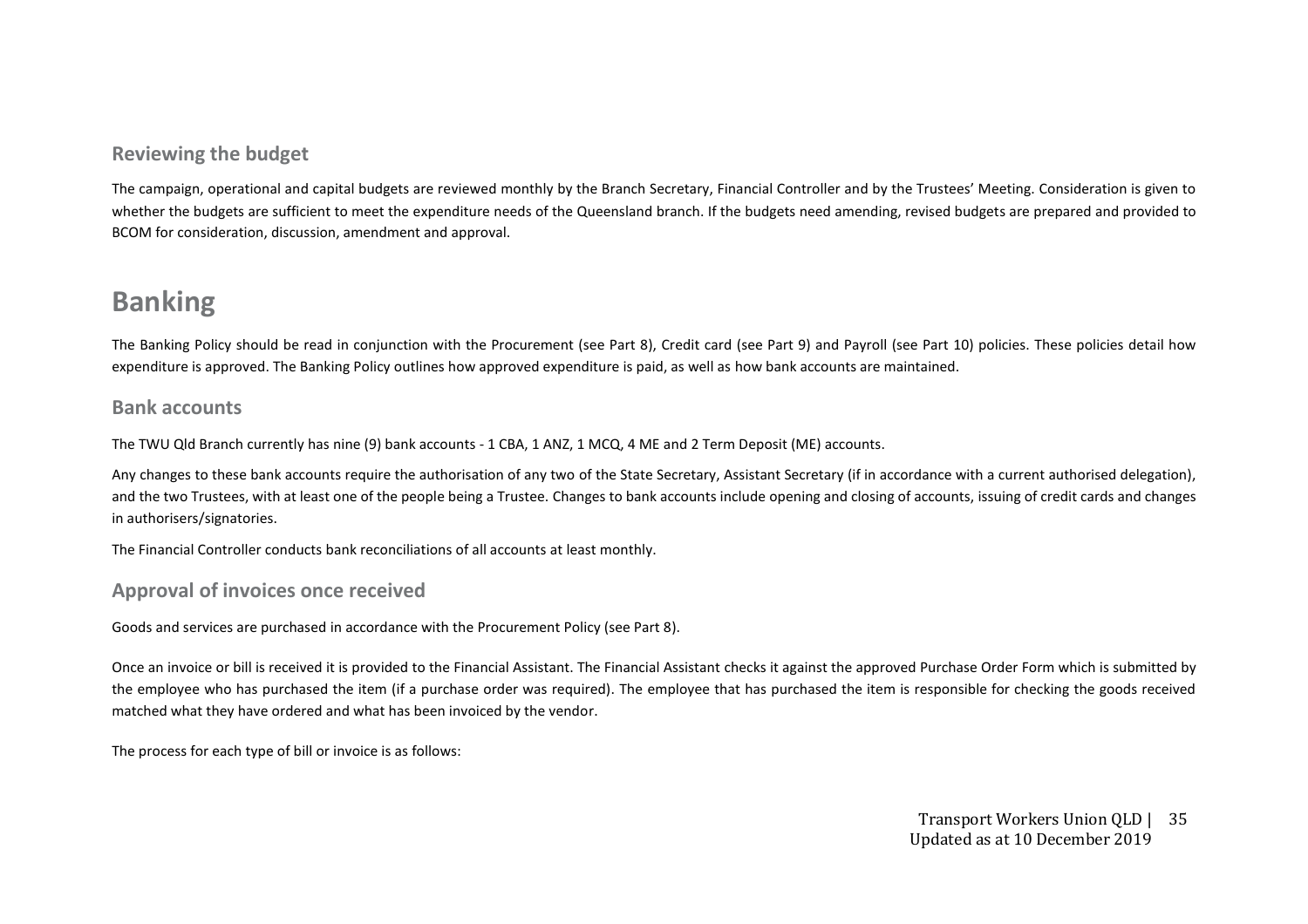- *One-off purchases and ongoing services (eg Utilities)* 
	- **›** For one-off purchases the Financial Assistant provides the invoice or bill to the person who made the purchase requesting for the approved Purchase Order Form (if a purchase order form was required by the State Secretary prior to making the purchase). The invoice and Purchase Order Form (if required) will be given to the Financial Controller, who will seek approval from the State Secretary prior to payment.
	- **›** For ongoing services the Financial Assistant provides the invoice or bill to the Financial Controller. The Financial Controller checks that the invoice reflects the nature of the goods or services received and the price agreed. The Financial Controller will forward the invoice to the State Secretary who is responsible for raising concerns about any inconsistencies.
	- **›** If the State Secretary has concerns about the invoice or bill they will ensure it is investigated and if appropriate pursued with the supplier. These concerns will be noted in writing and kept with the invoice or bill.
	- **›** When the State Secretary is satisfied that the invoice or bill is accurate and justified they will sign it indicating that the goods or services received reflect those ordered.
	- **In the absence of the State Secretary, the Financial Controller can pay for ongoing services and then provide the State Secretary with the documents for** signing off
	- *Credit card bills*

The Credit Card statement is imported into the accounting system each month by the Financial Controller. The Financial Assistant obtains tax invoices or receipts from cardholders for all transactions. Each credit card transaction is then coded to the appropriate expense or asset account within the accounting system by the Financial Assistant. The Financial Controller then reviews the coding and ensures all the expenses are genuinely business related and justified expenditure. The Financial Controller will then compile a summary and present it to the Finance & Investment Committee together with the physical credit card statements for scrutiny and endorsement.

- *Fuel card bills*

Fuel card invoices are scrutinised by the financial assistant and the total of each cards' transactions for the month is input into the accounting system in a separate line, and coded to the relevant expense account, eg. "Motor vehicle expense- Organisers". Prior to payment, the Financial Controller will also review the invoice for reasonableness and then obtain sign-off by the State Secretary, if they believe the expenditure is justified. The Financial Controller at times can request for receipts from the card holder if they find any irregularity.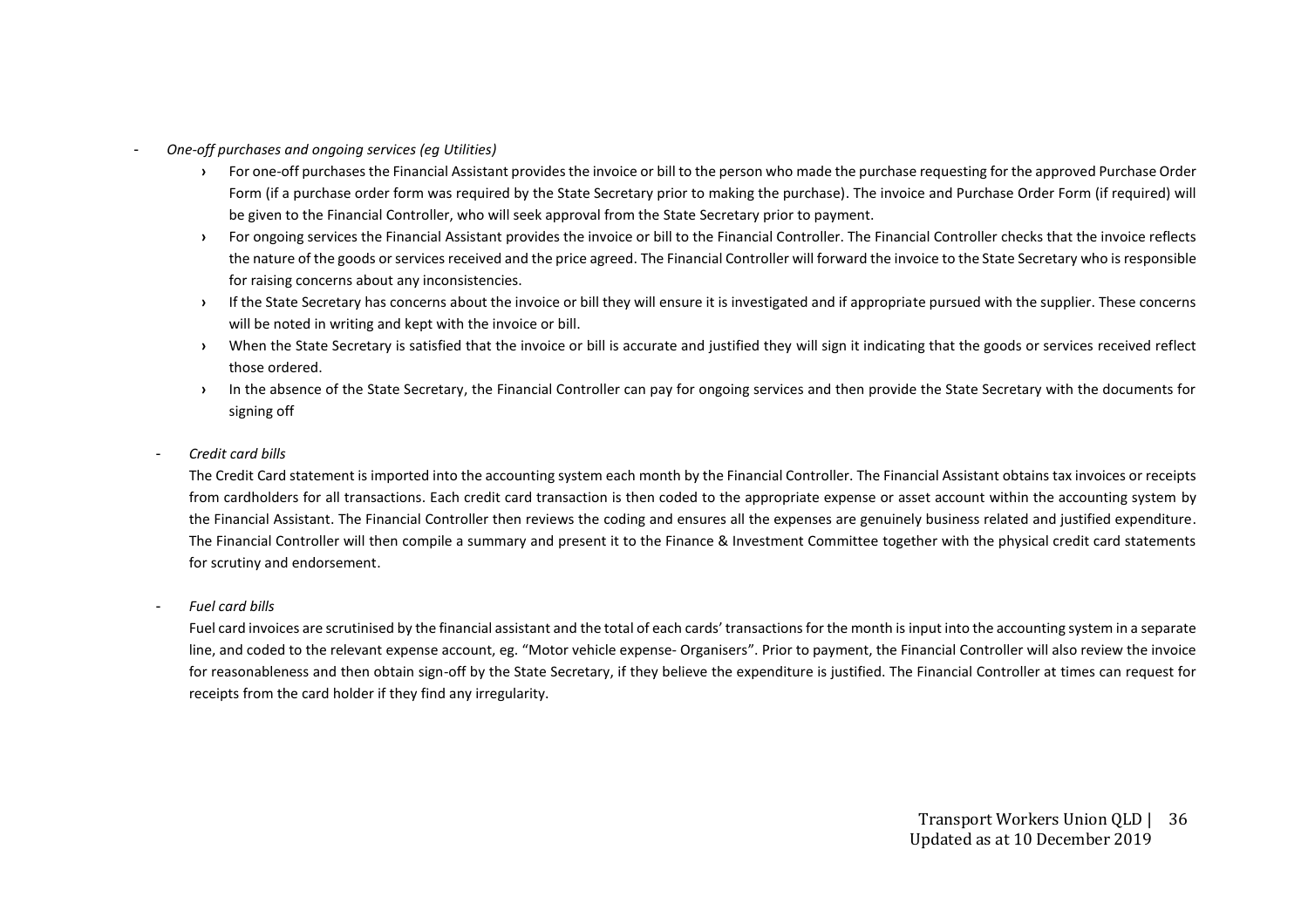- *Cab charge statements* 

The Financial Assistant will provide cab charge statements to all staff concerned. Cardholders are required to provide receipts to justify cab charge usage and note the meeting or event attended. The cab charge statements are then provided to the State Secretary. They will review the bill in light of the information provided by cardholders and usual expenditure. When the State Secretary is satisfied that the bill is accurate and justified they will sign it prior to any payment.

If the State Secretary has concerns about the use of the credit cards, fuel cards or cab charge cards they will raise these issues with the cardholders. As the State Secretary has use of a credit card, cab charge card and fuel card, it is important to note that the Trustees also play an oversight and monitoring role of the use of these cards.

All other invoices need the authorisation outlined in the below section "Authorisation and payment of wages and urgent payments" or "Authorisation of remaining invoices" depending on the nature of the invoice before they can be paid.

## **Authorisation and payment of wages and invoices**

Wages are processed weekly. Leave Forms are approved in line with the Payroll Policy. The Financial Controller processes wages in the accounting system, currently XERO.

The Financial Controller then processes wages and payments through the online banking system. For wages, this process occurs weekly on the staff pay day (currently Monday) unless it falls on a public holiday in which case the wages can be processed earlier. For payments to suppliers, these are normally made in a batch payment run on a Monday or Tuesday, for all payments falling due for the coming week. This ensures that accounts payable are being managed effectively and do not exceed the payment terms set by the Union's suppliers.

Following a pay run to employees, the Financial Controller will provide the State Secretary and Office Manager with a copy of the "Payroll Employee Summary" for the particular pay run, which shows the total paid to all employees, superannuation accruals, and any deductions and taxes withheld (a report from the accounting system). A copy of the payment run once processed through the internet banking portal is also supplied to the State Secretary and Office Manager to enable them to cross check that the amount actually paid to employees matches the "Payroll employee summary", eg what was processed through the payroll module of the accounting system (currently XERO). The State Secretary once satisfied will sign off the reports provided, as well as the Office Manager, and these will be filed in the relevant payroll file within the locked physical payroll filing cabinet.

For batch payment to suppliers, the Financial Controller determines which invoices are to be included in each payment batch according to their due dates. The invoices to be included in the payment run should already have been approved and signed off by the State Secretary prior to being included in a payment run. Once the .aba file has been exported to the bank and processed, the Financial Controller provides the State Secretary and the Office Manager with 2 reports, the "Batch Summary" report from the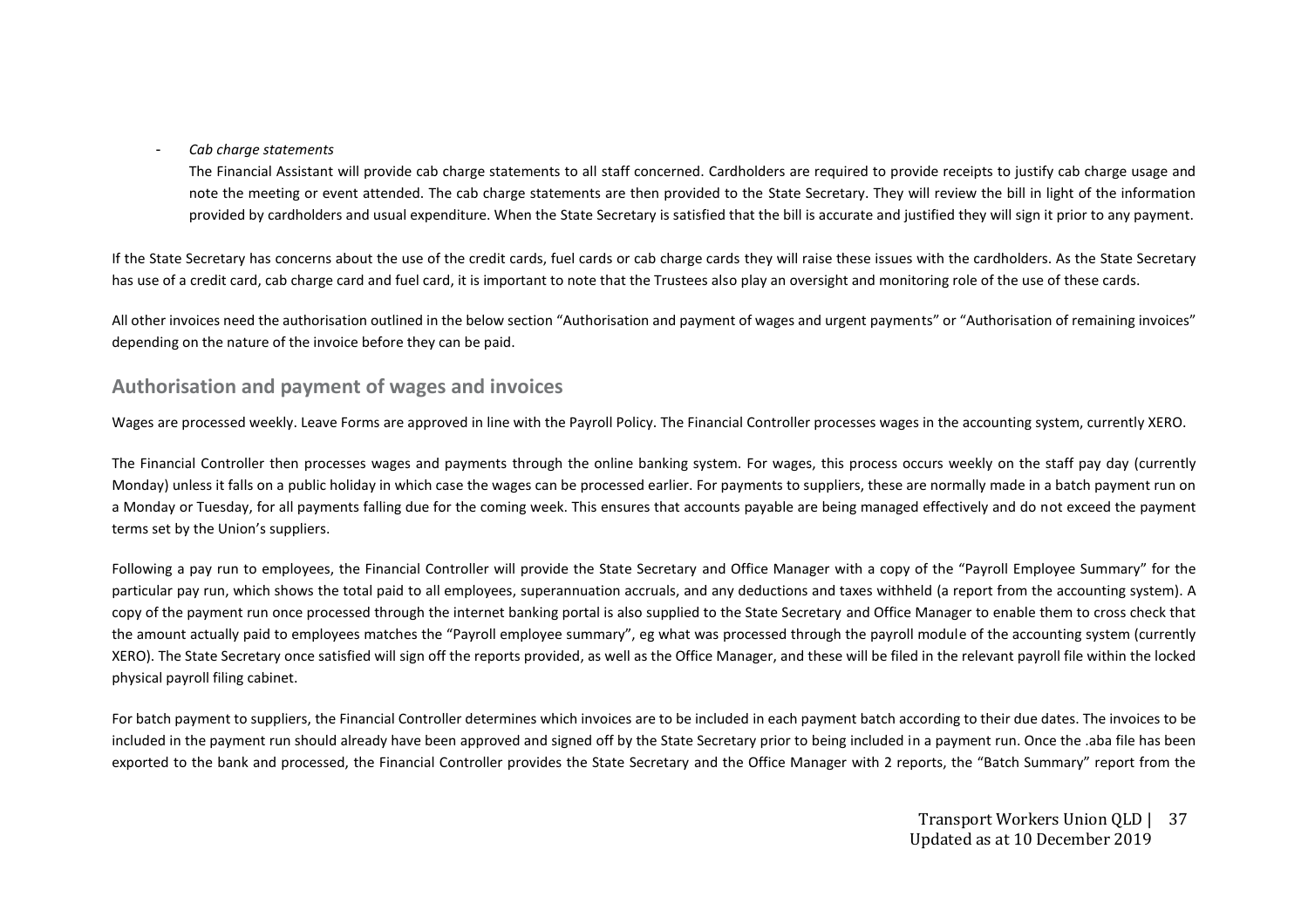accounting system (currently XERO) which shows the total amounts being paid to each supplier and a batch total, and the report from the internet banking portal showing the successful batch payment, as well as all of the invoices included in the batch payment. This enables the State Secretary and Office Manager to cross check that the amount actually paid to suppliers matches what was processed through the accounts payable module of the accounting system (currently XERO) and provides a chance for the State Secretary to review the previously approved payments being included. The State Secretary and Office Manager once satisfied will sign off the 2 reports provided and these, together with the invoices will be filed in the 'paid' accounts payable folders within the administration area by month of payment made and within alphabetical order by supplier.

# **FINANCE AND INVESTMENT MEETINGS**

The Finance and Investment Meeting is a monthly meeting attended by the two Trustees, the State Secretary and the Financial Controller. The minutes of these meetings are approved at the subsequent Finance and Investment Committee meeting and are also included in the BCOM papers, in the "Finance & Investment Committee report" section. The meetings are face-to-face or over the phone (if required). The process and agenda for the meetings is as follows:

- 1. At the start of the year, the Financial Controller sets down the dates and times for the meetings to occur in the forthcoming year, usually scheduled for the second last Tuesday of each month (occasionally these meetings will need to be rescheduled due to the availability of the Trustees)
- 2. Prior to each meeting, the Financial Controller will send all of the attendees an agenda and a copy of the financial reports to be discussed at the meeting by email
- 3. The reporting pack provided to the Finance & Investment Committee is a standard collection of reports such as an analysis of effective membership numbers, a profit and Loss variance report, a commentary on any variances to budget and analysis of key metrics, Balance Sheet, Investment Portfolio performance analysis, a HR graph showing wage related costs, and a current aged receivables and payables report.
- 4. At the meeting, the Trustee's are also provided with the Credit Card statement from the previous month, the Credit Card summary prepared by the Financial Controller as well as the tax invoice or receipt for each transaction appearing on the statement. The trustees will scrutinise the credit card transactions, ask any questions or seek clarification and sign off on the Credit Card summary report
- 5. The Finance & Investment Committee will also discuss upcoming expenditure, the purchase of assets and be provided with information pertaining to the financial and operational aspects of the Branch by the State Secretary and Financial Controller. The Finance & Investment Committee will also consider the asset allocation and structure of the QLD Branch's Investment Portfolios and provide recommendations to BCOM in regard to any prospective changes.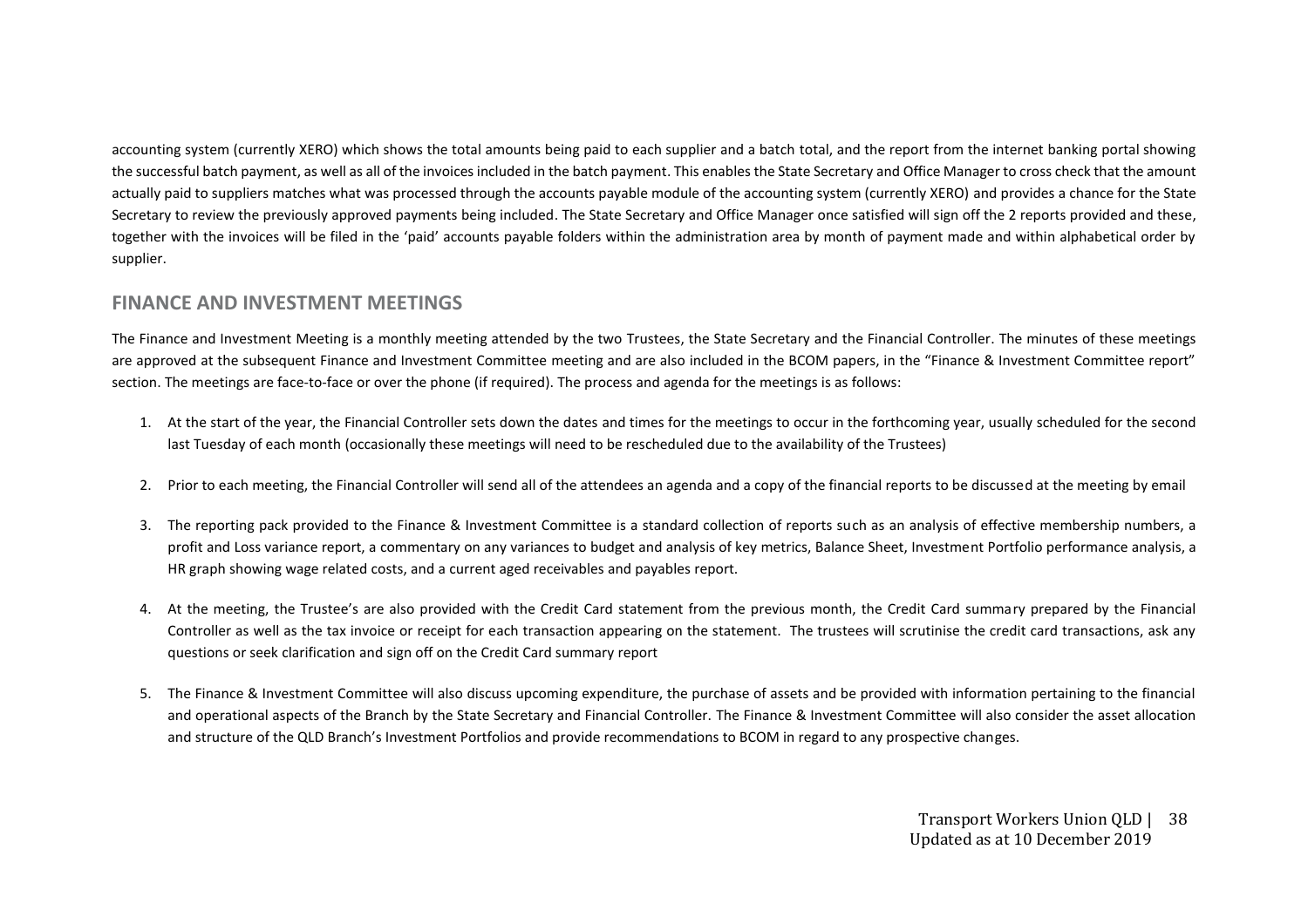# **Cheque authorisations**

Where cheques are required, for example to replenish petty cash, the State Secretary instructs the Financial Assistant to draw up a cheque. The cheque must be signed by any two of the Branch Secretary, Assistant Branch Secretary, Trustees or President.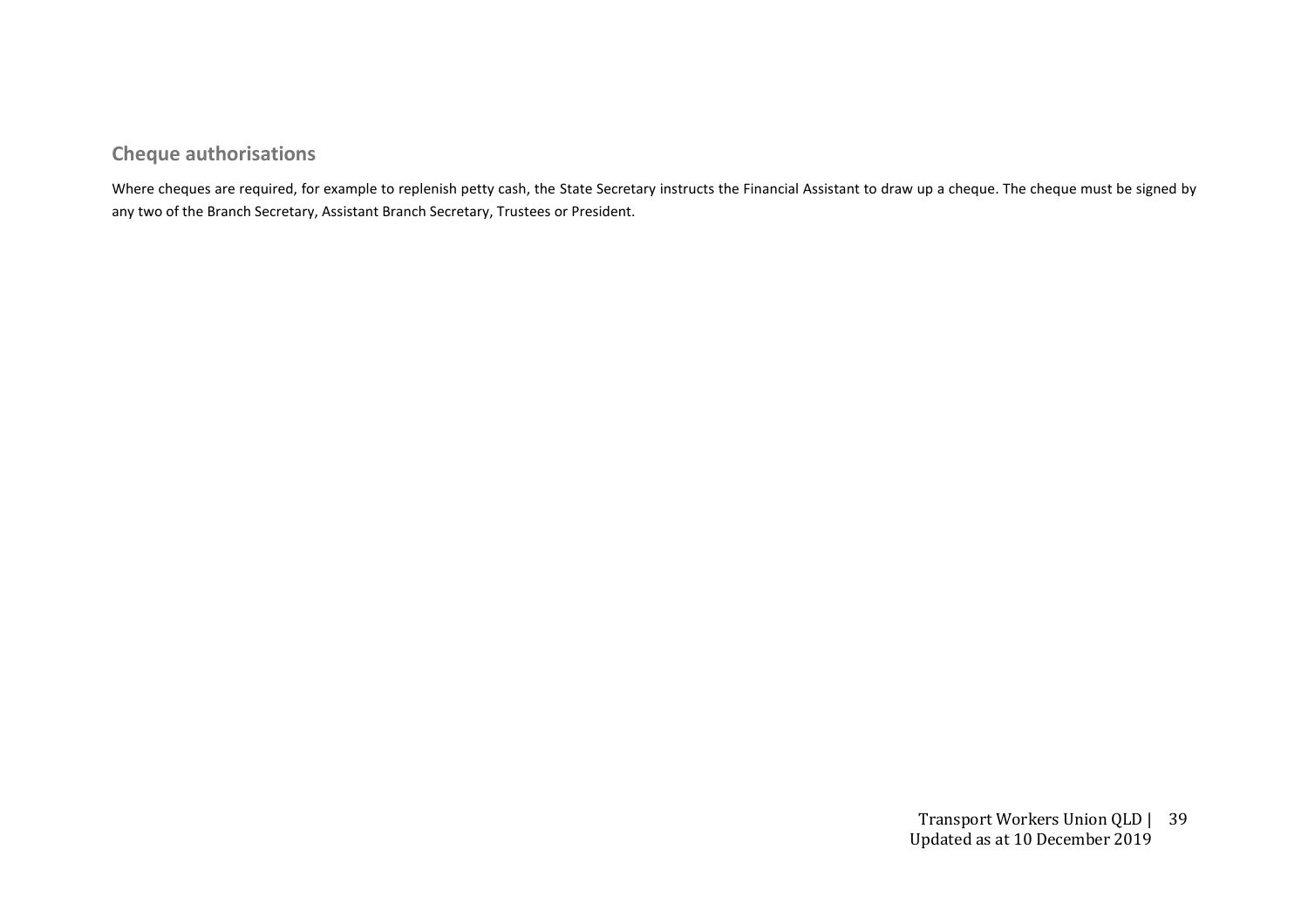# **PART EIGHT: PROCUREMENT: PURCHASING GOODS AND SERVICES**

The TWU Qld Branch is committed to making the most efficient use of members' fees, whilst also adhering to ethical standards and taking into account the purchasing policies of its suppliers. This Policy provides guidelines on how goods and services can be purchased by the State Branch.

# **Authority for purchases**

Different levels of expenditure require different approval. These are set out below:

- All purchases over \$25,000 (or where annual spend is over \$25,000) that are not in the budget (the figure is GST exclusive) require approval of BCOM.
- All other purchases can be approved by the State Secretary, who may delegate this authority to the Assistant State Secretary/Executive Officer in accordance with the Rules.
- To ensure the day-to-day running of the office and campaigns, the State Secretary may delegate to the Financial Controller in writing the authority to approve all one-off purchases for no more than \$5,000 (or where annual spend is under \$5,000) with all such approvals being subject to the scrutiny of the Finance and Investment Committee Meeting. The Financial Controller will confer and seek the approval of the State Secretary if in any doubt that a particular item falls into this authorised expenditure category.

Where possible, appropriate approvals are sought before goods and services are purchased. It is acknowledged that pre-approval is difficult for purchases on credit cards, fuel cards and cab charge cards. See Part 9 for additional safeguards that have been put in place for these cards. It is noted that with the exception of petty cash purchases and direct debits, purchases are subject to scrutiny ahead of actual payment authorisation by State Secretary.

# **Purchasing principles**

The TWU adheres to a number of principles when determining which suppliers to choose. They are:

*1. Value for money*

The State Branch is entrusted with the money of our members, and strives to obtain value for money when purchasing goods and services.

*2. Avoidance of conflicts of interest* 

The State Branch is committed to ensuring that purchasing is protected from conflicts of interest (see the section on "Conflicts of interest and Purchasing").

Transport Workers Union QLD | 40 Updated as at 10 December 2019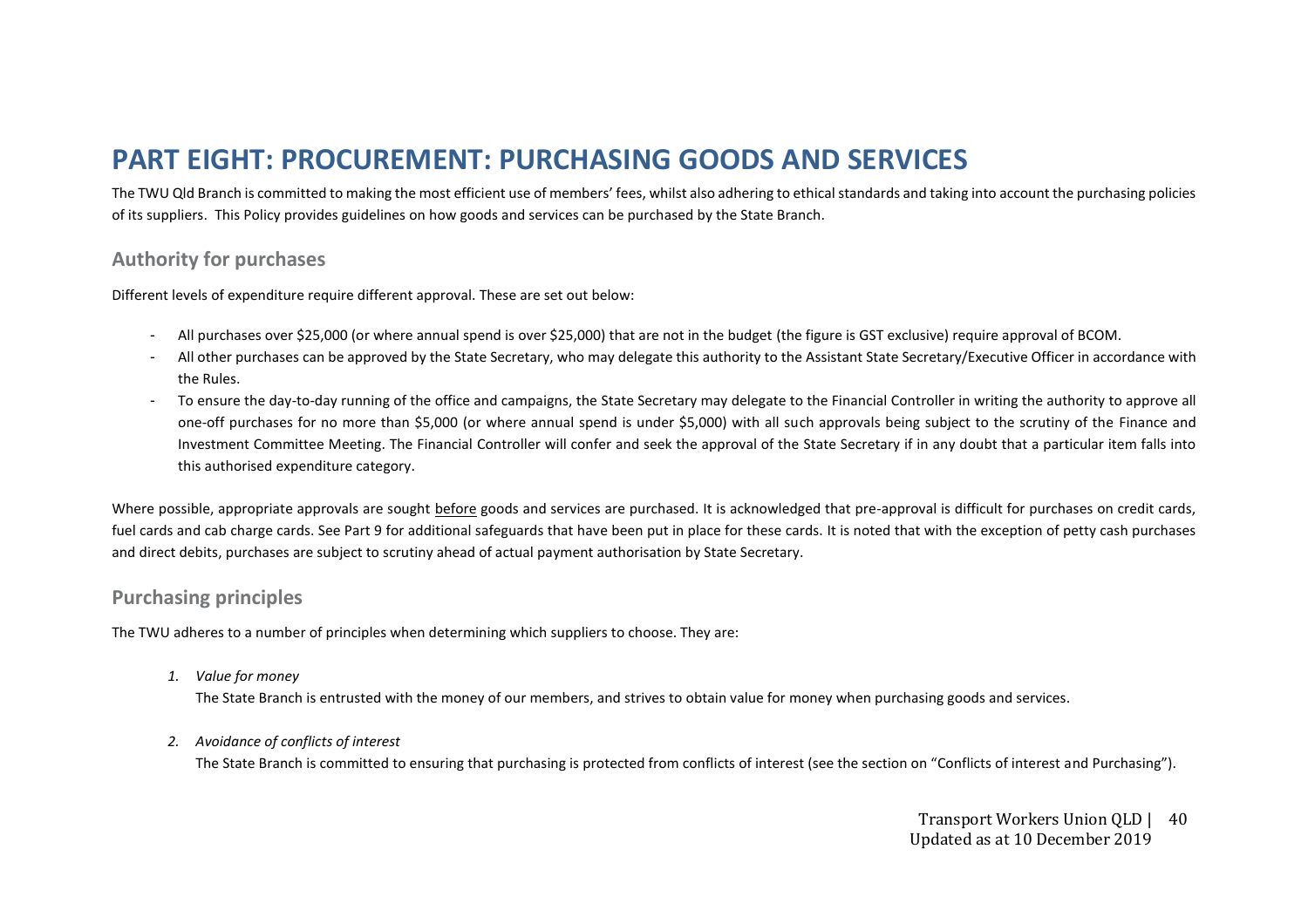*3. Preference for Australian made goods and services*

The State Branch is committed to Australian workers and considers whether goods are Australian made when making purchasing decisions.

*4. Commitment to labour values* As a Union, the State Branch values commitment to similar values. We consider suppliers' understanding of labour values in determining where we purchase.

# **Conflicts of interest and purchasing**

The State Branch is committed to avoiding conflicts of interest in purchasing. This helps ensure fairness in purchasing and protects membership fees from misuse.

In relation to conflicts of interest, the *Fair Work (Registered Organisations) Act 2009* requires:

- All officers of TWU Qld Branch to disclose within the Union and then to members any "material personal interests" they or a close relative have that might impact on the affairs of the Union
- Any payments to the people or organisations that an officer has a "material personal interest" in must be disclosed to the BCOM.
- Any payments to related parties to the TWU Qld Branch need to also be disclosed to BCOM. Related parties include officers, their spouses, their relatives and any entities controlled by TWU Qld Branch.

As a result of these sections a list containing all "related parties" and people and organisations with which officers have a "material personal interest" can be compiled by the Financial Controller. The State Secretary, as someone with decision making power in relation to purchases, also adds to the list any "material personal interests" and "related parties". The Financial Controller keeps this list (the Conflict of Interest List) and provides a copy to the State Secretary.

The State Secretary advises the Financial Controller whenever a new interest is notified to TWU. The Financial Controller ensures that the Conflict of Interest List is updated, and updated copies are provided to the State Secretary.

When purchases are made the person authorising the purchase will ensure that wherever possible the supplier is not on the Conflict of Interest List provided by the Financial **Controller**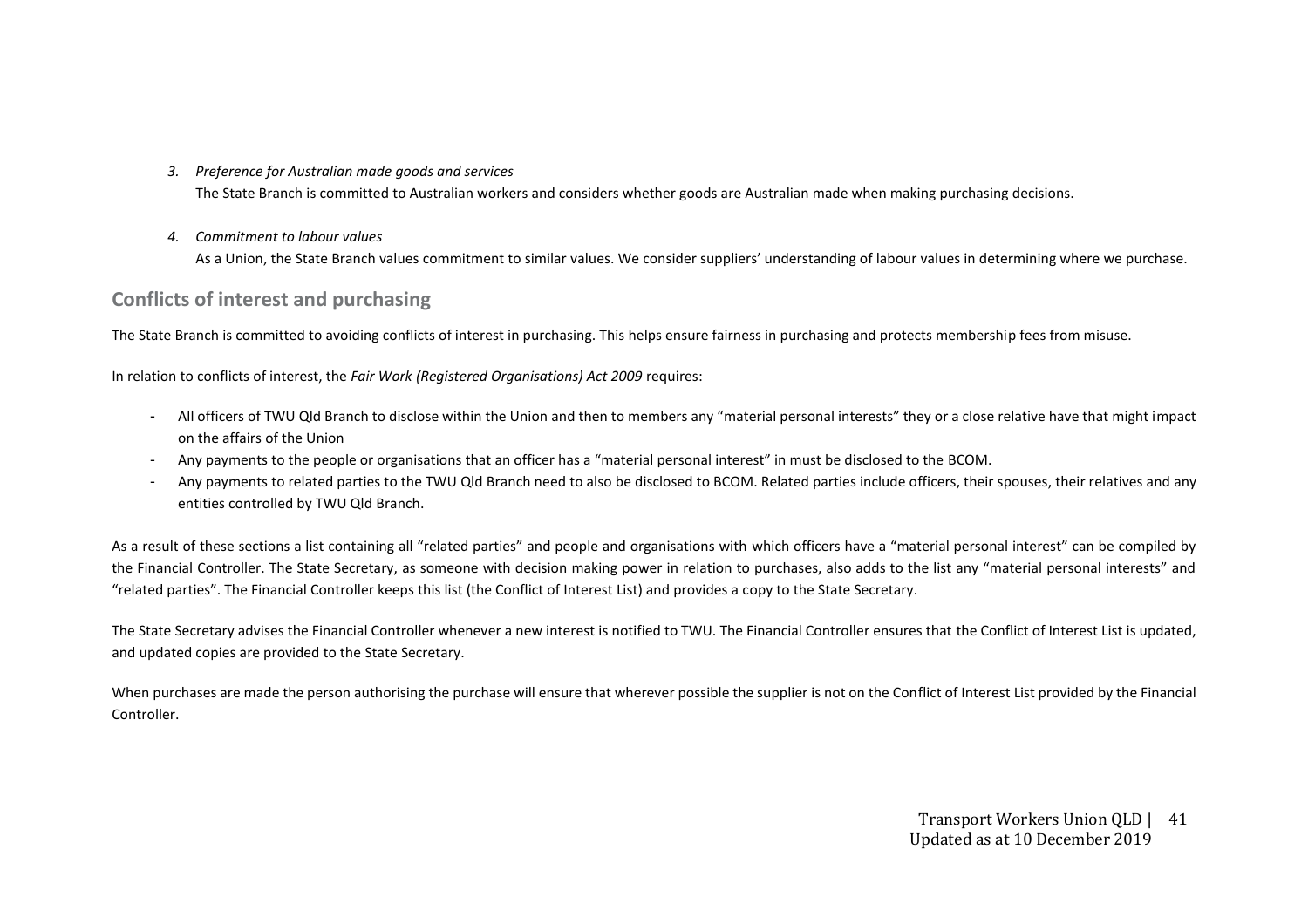#### **Tenders**

All purchases, where the cost of the good or service is more than \$100,000 (excluding GST) annually, are subject to a tender process. The tender process is overseen by BCOM.

The tender process is as follows:

- 1. The State Secretary, prepares a "Call for Tenders" document
- 2. The "Call for Tenders" documents are provided to BCOM for comment and approval
- 3. Once the "Call for Tenders" document is approved, it is distributed widely to possible suppliers and TWU networks
- 4. Once tenders are received, the State Secretary considers each supplier against the purchasing principles. All suppliers on the Conflicts of Interest List are discarded unless there is good reason for including them. The State Secretary compiles a list of potential suppliers and indicates how they compare to the purchasing principles.
- 5. The list is provided to BCOM for consideration and selection of the successful supplier. This decision is noted in the BCOM minutes. Where the supplier chosen is on the Conflicts of Interest List, any payment made is disclosed in line with the *Fair Work (Registered Organisations) Act 2009*.

This process is repeated every three years for ongoing suppliers, where the annual spend is more than \$100,000.

The Trustees are advised of the progress of any tender processes as part of their "Finance & Investment Committee' meetings.

#### **Process for purchases**

The process for purchases where there is a preferred supplier is as follows:

- 1. The relevant staff member fills in a Purchase Order Form in hard copy (if required by the State Secretary)
- 2. The staff member seeks the approval of the State Secretary, depending on the amounts involved. See the "Authority for Purchases" section above. If the State Secretary approves the purchase they sign the Purchase Order Form (if required), or provides verbal or email approval of the purchase to the employee.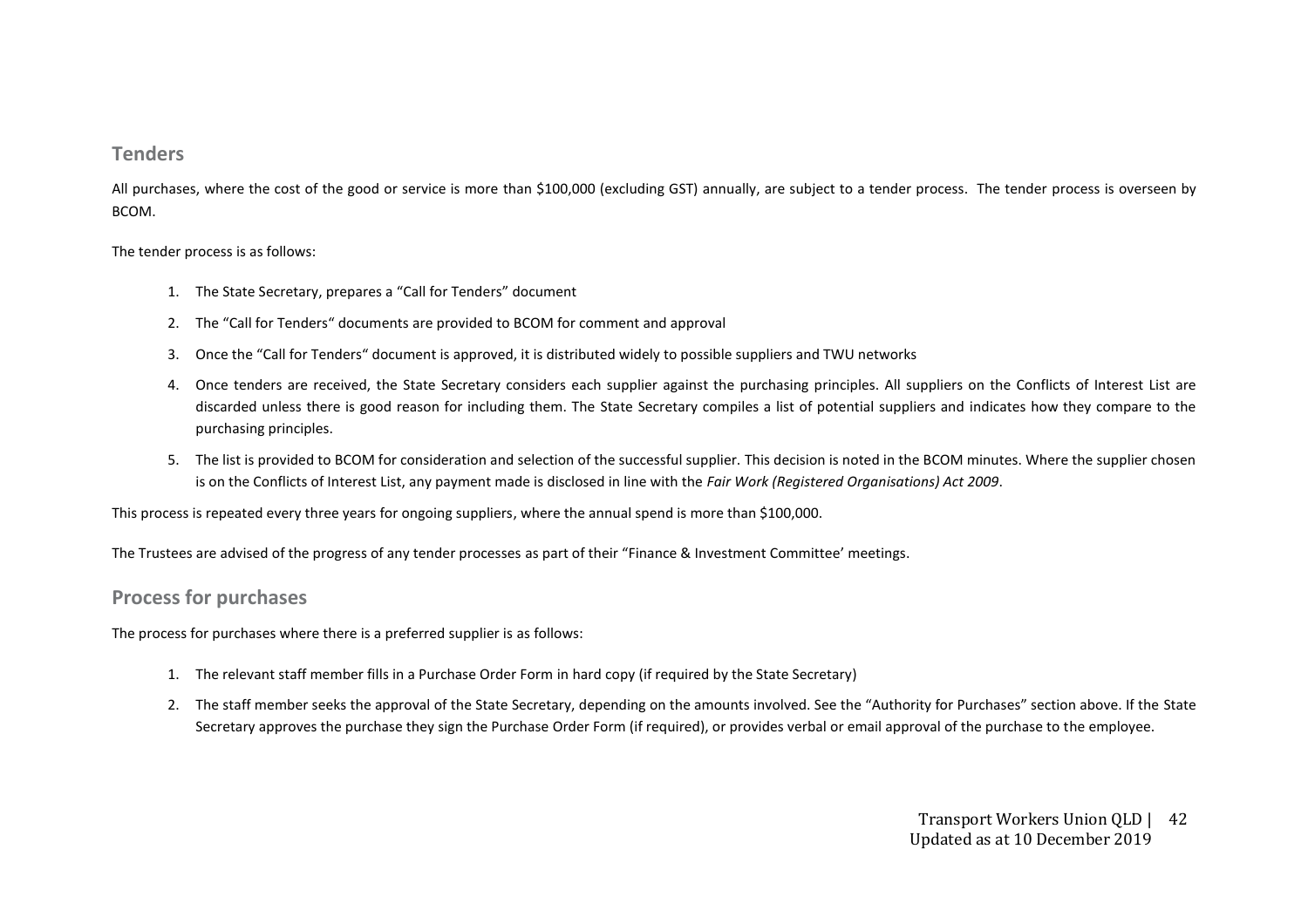3. Once approval is obtained in accordance with this procedure, the good/s or service/s may be purchased by the relevant staff member, or where appropriate, the Financial Controller or the State Secretary. The Purchase Order Form (if required) is provided to the Financial Controller.

Where there is no preferred supplier, the following process should be followed for purchases between \$25,000 and \$100,000 (excluding GST):

- 1. The relevant staff member obtains two quotes for the work where time permits.
- 2. The relevant staff member advises the State Secretary of the services needed and the quotes obtained.
- 3. For matters that do not require BCOM approval (see "Authority for Purchases" above), the State Secretary decides on the supplier based on the purchasing principles. The State Secretary chooses a supplier that is not on the Conflict of Interest List wherever possible. Where this is not possible, for example where there are no other available suppliers or the alternate suppliers are not viable alternatives, this is noted. Payments to these people or organisations require disclosure in line with the *Fair Work (Registered Organisations) Act 2009*.
- 4. For matters that do require BCOM approval (see "Authority for Purchases" above), the State Secretary takes the quotes to a BCOM meeting. BCOM considers the suppliers against the purchasing principles. BCOM chooses a supplier that is not on the Conflict of Interest List. Where this is not possible, for example where there are no other available suppliers or the alternate suppliers are not viable alternatives, this is noted. Payments to these people or organisations are likely to require disclosure in line with the *Fair Work (Registered Organisations) Act 2009*.
- 5. Once the supplier has been chosen the relevant staff member completes the Purchase Order Form and the State Secretary signs it.
- 6. Once approval is obtained in accordance with this procedure, the good or service may be purchased by the relevant staff member or where appropriate the Financial Controller and State Secretary. The purchase order is provided to the Financial Controller.

Where there is no preferred supplier, the following process should be followed for purchases under \$25,000 (excluding GST):

- 1. The relevant staff member obtains a quotation for the work.
- 2. The staff member seeks the approval of the State Secretary, depending on the amounts involved. See the "Authority for Purchases" section above. If the State Secretary approves the purchase they sign the Purchase Order Form. (hard copy or on-line)
- 3. The State Secretary considers the supplier based on the purchasing principles. If the State Secretary have any concerns regarding the supplier and their quote in terms of value for money, commitment to labour values or whether the goods are Australian made they ask the relevant staff member to obtain further quotes or negotiate with the existing supplier.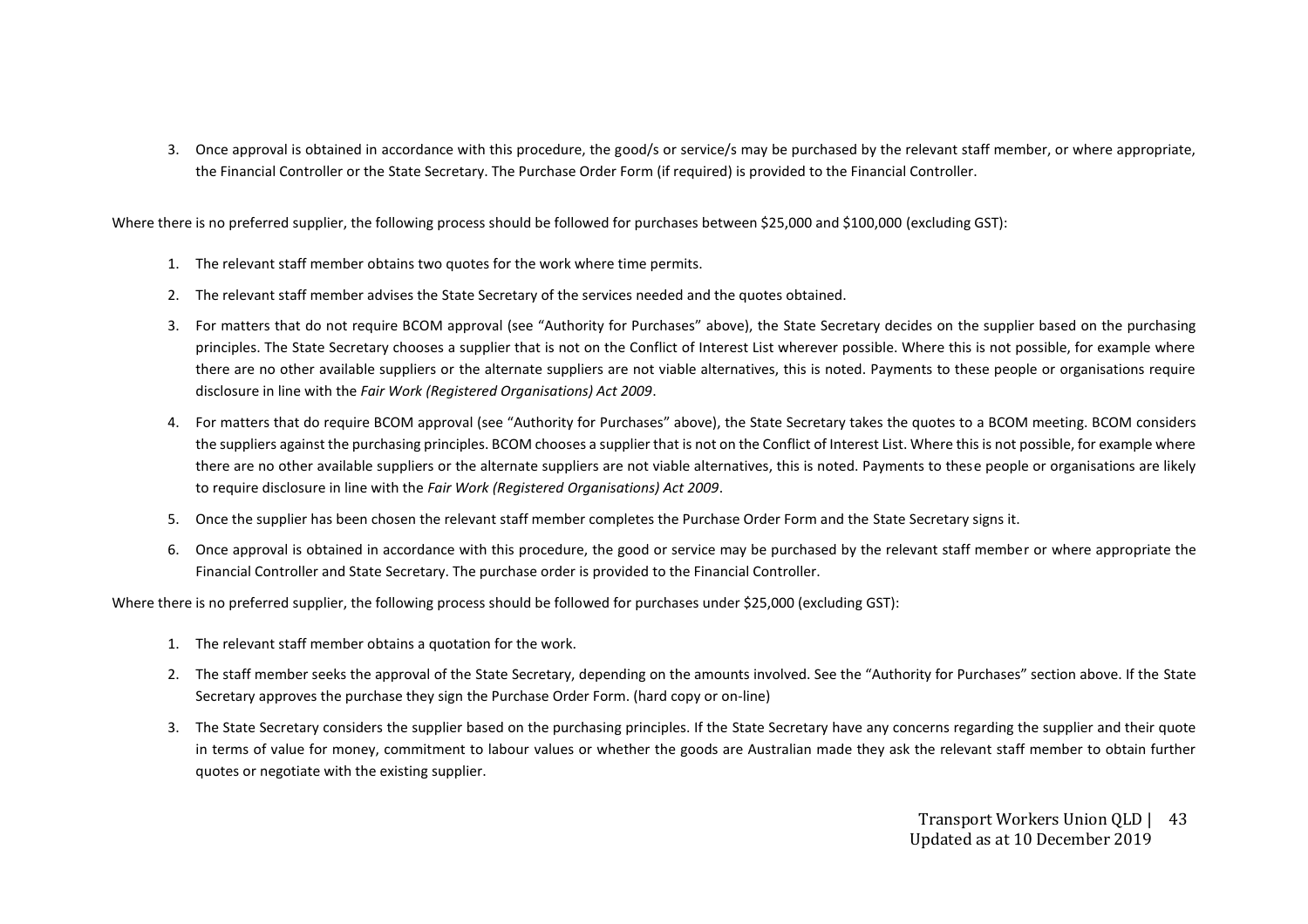The State Secretary chooses a supplier that is not on the Conflict of Interest List. If this is not possible, for example where there are no other available suppliers or the alternate suppliers are not viable alternatives, this is noted. Payments to these people or organisations are likely to require disclosure in line with the *Fair Work (Registered Organisations) Act 2009*.

- 4. Once the supplier has been chosen the relevant staff member completes the Purchase Order Form and the State Secretary signs it.
- 5. Once approval is obtained in accordance with this procedure, the good or service may be purchased by the relevant staff member or where appropriate the Financial Controller, State Secretary. The purchase order is provided to the Financial Controller.

Where the purchase is urgent, the process is sped up and truncated, with only one quote obtained. The State Secretary considers the purchasing principles as much as possible when approving urgent purchases. The value and frequency of urgent purchases are kept to a minimum.

For purchases on credit cards, fuel cards and cab charge cards see Part 9. The process set out for credit card purchases is different to the process set out above, but where possible the above processes are followed, even if the goods or services are eventually purchased on credit card.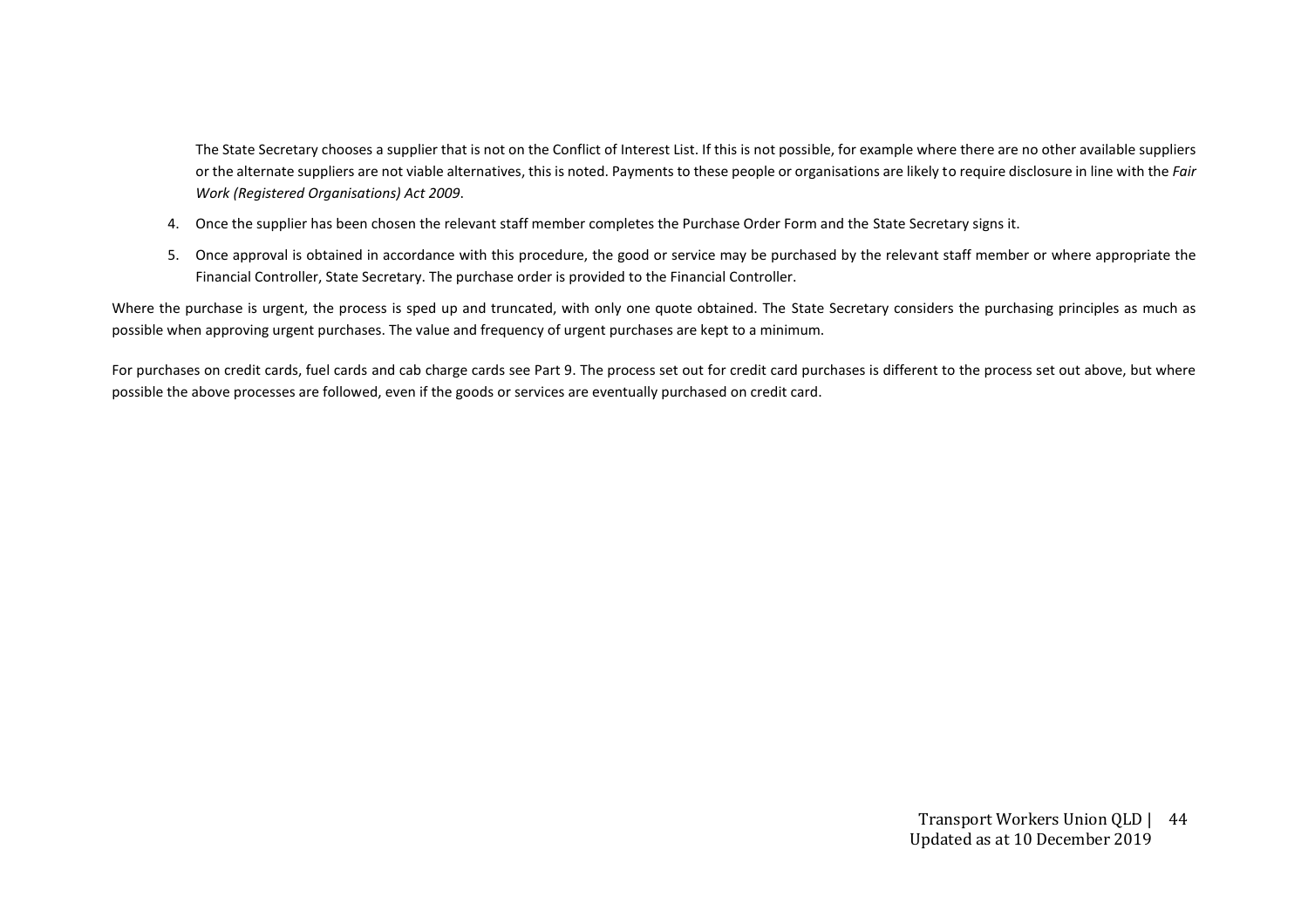# **PART NINE: CREDIT CARDS, FUEL CARDS & CAB CHARGES**

Credit cards allow the Qld Branch to purchase goods and services where it is not practical to pay by cheque or bank transfer. However, they are also a potential source of fraud. These two considerations are balanced in this policy, to protect the Qld Branch as well as enable its work to be done.

### **Credit cards**

Credit Cards are provided to employees on an 'as needs' basis.

The card limit of the State Secretary and Assistant Secretary is \$25,000 and Office Manager is \$35,000.

The card limit of the Regional Organisers and Lead Organisers is \$800 and Industrial Officers is \$1,000.

The issuing of new credit cards and the increase in credit card limits require the authorisation of any two from the following authorised signatories – the State Secretary, Assistant Secretary, and one of the two Trustees, with at least one of the authorisers being a Trustee.

Credit cards are only to be used for genuine work related expenditure.

All credit card holders sign a statement indicating that:

- The card will only be used for work related purchases;
- The card will not be used by anyone other than the authorised holder of the card;
- Tax Invoices/Receipts must be obtained for all purchases. Where this is not possible the cardholder will complete a statutory declaration detailing the nature of the transaction, date, amount and reason why a tax invoice/receipt is not available. The Statutory Declaration will be provided to the Financial Controller.
- Where it is found that the cardholder has misused their card for personal purposes, whether intentionally or accidentally, they agree to repay the Branch the money spent. Should the cardholder repeatedly misuse their credit card for personal purchases, the credit card may be revoked from the card holder, irrespective of whether the funds are repaid to the branch.

Credit cards are only to be used where necessary and payment via invoice is not preferred over the use of credit cards.

Credit card statements are paid by Bpay as they fall due, but they undergo the following scrutiny: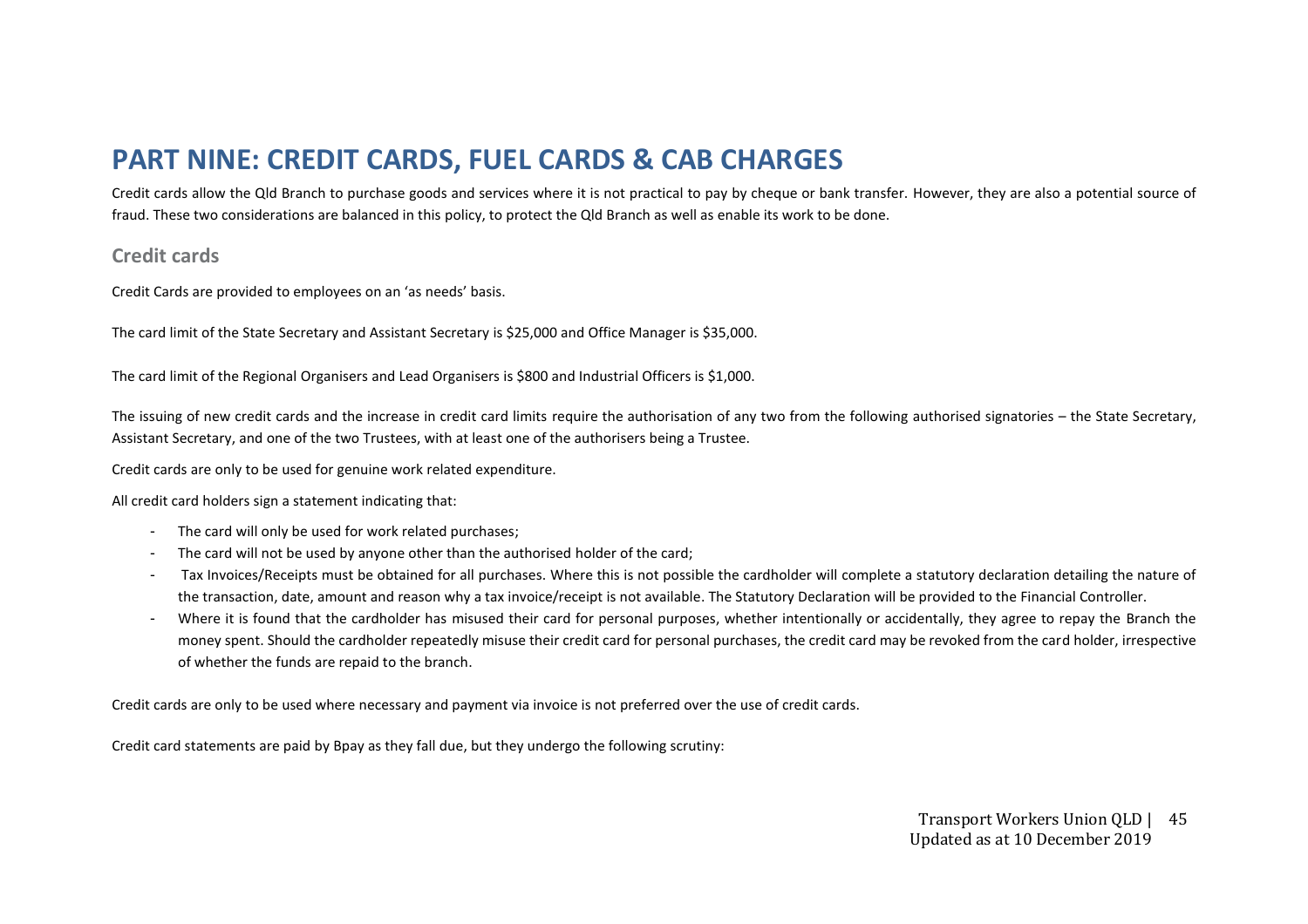- The cardholder must provide tax invoices/ receipts or statutory declarations for each transaction incurred on their credit card;
- The State Secretary views the credit card statements and considers it in light of the usual expenditure. If the State Secretary is satisfied that the bill is accurate and justified they sign;
- The Trustees review the credit card statements at their monthly meetings at the Qld State Branch;
- The payment to the Credit Card Company can be made by Financial Controller before providing the statement with the receipts to the Financial and Investment Committee as late payments incur charges.

# **Fuel cards**

The issuing of new fuel cards require the authorisation of any two from the following authorised signatories – the State Secretary, Assistant Secretary, and one of the two Trustees.

Fuel cards are attached to Qld State Branch vehicles.

Fuel cards are to be used in accordance with employment conditions.

Fuel card statements are paid by direct credit transfer, but undergo the following scrutiny:

- The State Secretary views the fuel card statements and considers them in light of the usual expenditure. If the State Secretary is satisfied that the bill is accurate and reasonable they sign it for processing. The relevant XERO account and cost centre is noted on the statement, for entry into the accounting system.

# **Cab charge cards and vouchers**

The issuing of new cab charge cards and vouchers require the authorisation of the Office Manager.

- Cab charge cards and vouchers are only to be used for work related taxi travel
- The cab charge cards and vouchers must not be used by anyone other than the person who it has been provided to
- Receipts must be obtained for all taxi travel. Where this is not possible the person will make a note about the nature and amount of the purchase at the time that the purchase was made and sign the note. This will be provided to the Financial Assistant.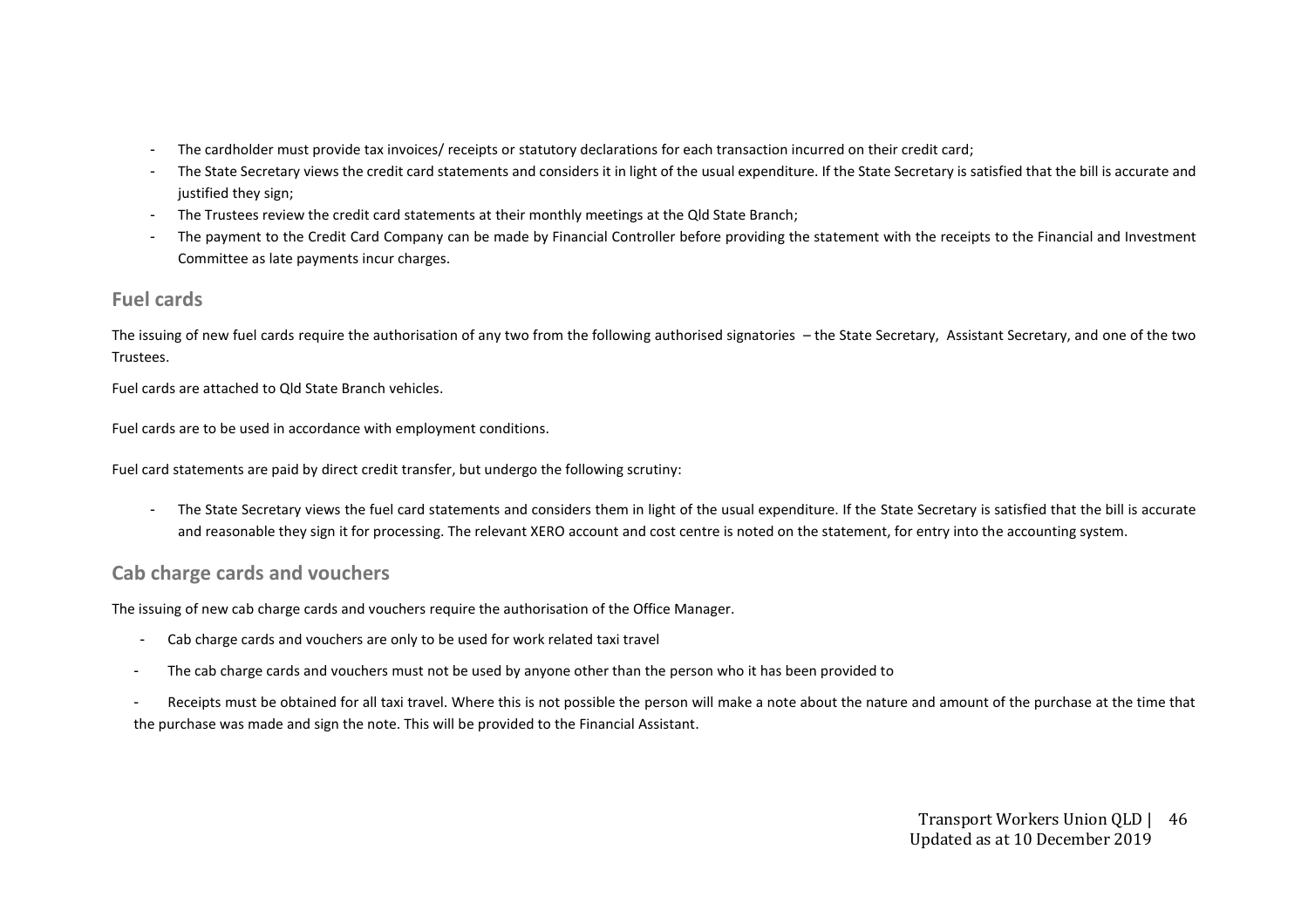- When the cab charge statement is received, the cardholder will provide receipts or signed notes for all travel undertaken to the financial assistant. They will also indicate the meeting or event attended for each trip on the statement.
- Where it is found that the cardholder has misused their card or voucher for personal purposes, whether intentionally or accidentally, they agree to repay the State Branch the money spent.

Cab charge statements undergo the following scrutiny:

- The cardholder & voucher holder must provide written receipts or signed notes for each line item on the statement, as well as an explanation of the purpose of each trip
- The State Secretary views the cab charge card statements and considers them in light of the usual expenditure. If the State Secretary is satisfied that the bill is accurate and justified they sign it for processing. The relevant XERO account and cost centre is noted on the statement, for entry into the accounting system.
- The Trustees review the cab charge statements at their monthly meetings at the State Branch.

# **Loss of credit cards, fuel cards or cab charge cards**

Loss or theft of a credit card, fuel card, cab charge card or cabcharge voucher should be reported as soon as possible to the card authority, regardless of when the loss occurs. The loss or theft should also be reported to the Office Manager at the earliest available opportunity.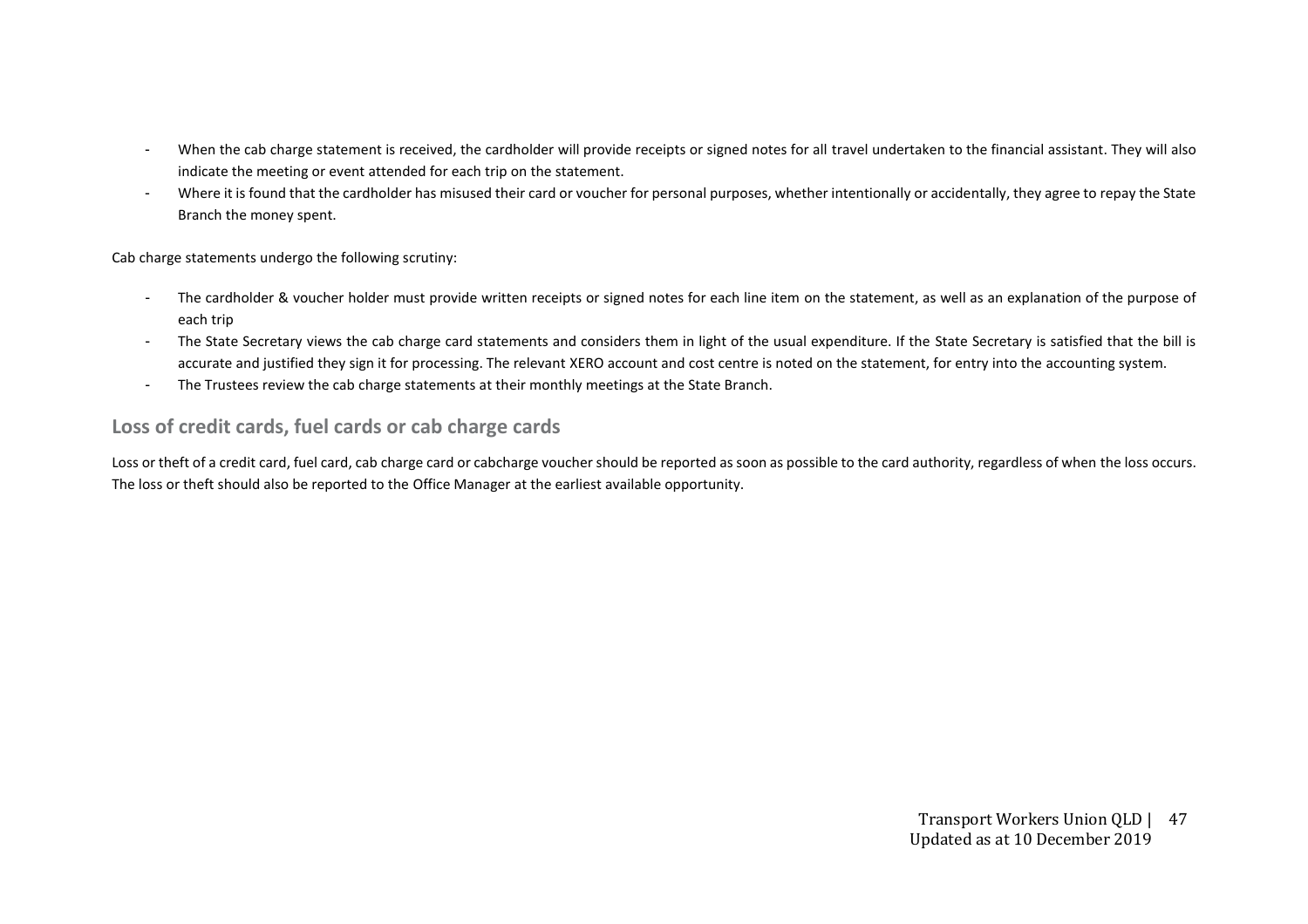# **PART TEN: PAYROLL**

This Policy outlines how payroll is processed. It should be read in conjunction with the Banking Policy, which outlines how payroll is actually paid.

The purpose of this Policy is not to ensure that the employment conditions are followed but rather that the appropriate financial controls are in place.

# **Salary setting**

BCOM approves the salaries for the State Secretary and Assistant Secretary.

The State Secretary must seek approval from the BCOM for any generally applied salary increases provided to Branch employees.

All salaries are budgeted for in the annual operational budget.

# **Weekly processing**

All casual employees are required to complete Time Sheets, which are signed off by their direct supervisor.

All permanent employees and officials are required to submit a Leave Form via the accounting system (currently XERO), in advance of the proposed period of leave for annual leave and long service leave and as soon as practicable following a period of personal/carer's leave.

The Office Manager will print the leave applications as they are received and provide these to the State Secretary or in their absence, the Assistant Branch Secretary for approval. The approved leave applications are handed back to the Office Manager who will approve the leave request/s in XERO. The period/s of approved leave will be then be processed in the relevant pay period by the Financial Controller.

In the event that an employee is taking leave for more than one week and would like to receive their pay in advance for the entire leave period, approval must be obtained from the State Secretary.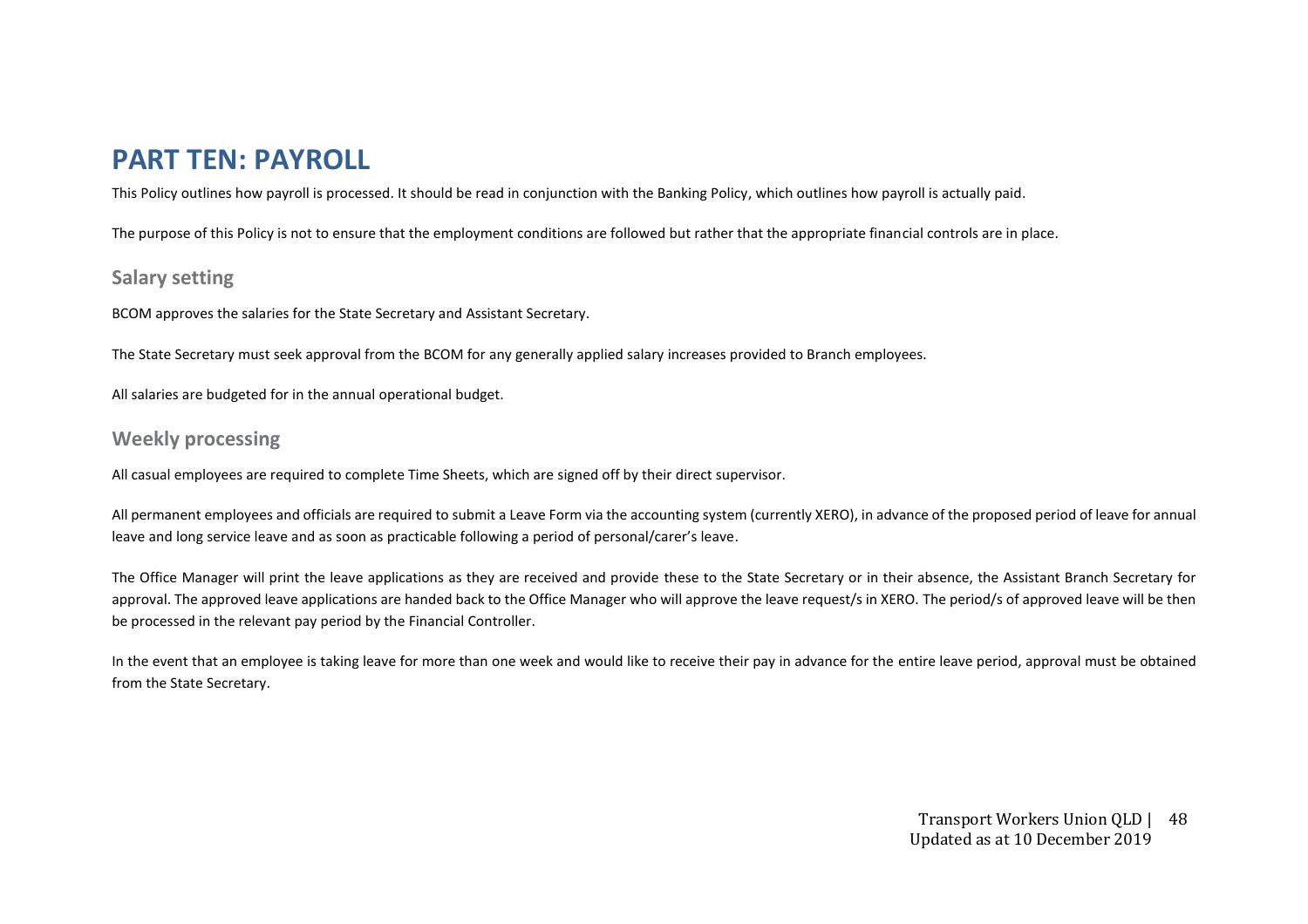# **PART ELEVEN: PETTY CASH**

Petty cash is designed to meet minor business related expenses on a day-to-day basis. Being cash on the premises, petty cash is an easy source of fraud, so controls are important.

# **Petty cash administration**

The Financial Assistant administers petty cash. Petty cash is kept in a separate tin in a locked cabinet, the access to which is controlled by the Financial Assistant and Financial Controller. No other funds are kept in the same tin. Cash must not be taken out of the petty cash tin without authorisation from the Financial Controller.

When the Financial Assistant is absent on leave, the Financial Controller administers petty cash.

The petty cash float is \$600.

Petty cash is reconciled at least monthly. Petty cash is reconciled and replenished up to \$600.

Petty cash is replenished using cheques, which are signed by the Branch Secretary or Branch Assistant Secretary and one Trustee or the President in accordance with the banking procedure detailed above.

# **Use of petty cash**

Petty cash is only used for minor expenses and for urgent items under \$20 in value, such as:

Postage Stationery Minor staff travel Staff amenities.

Purchases need to follow the same process of approval outlined in the Procurement Policy.

The process for petty cash is as follows: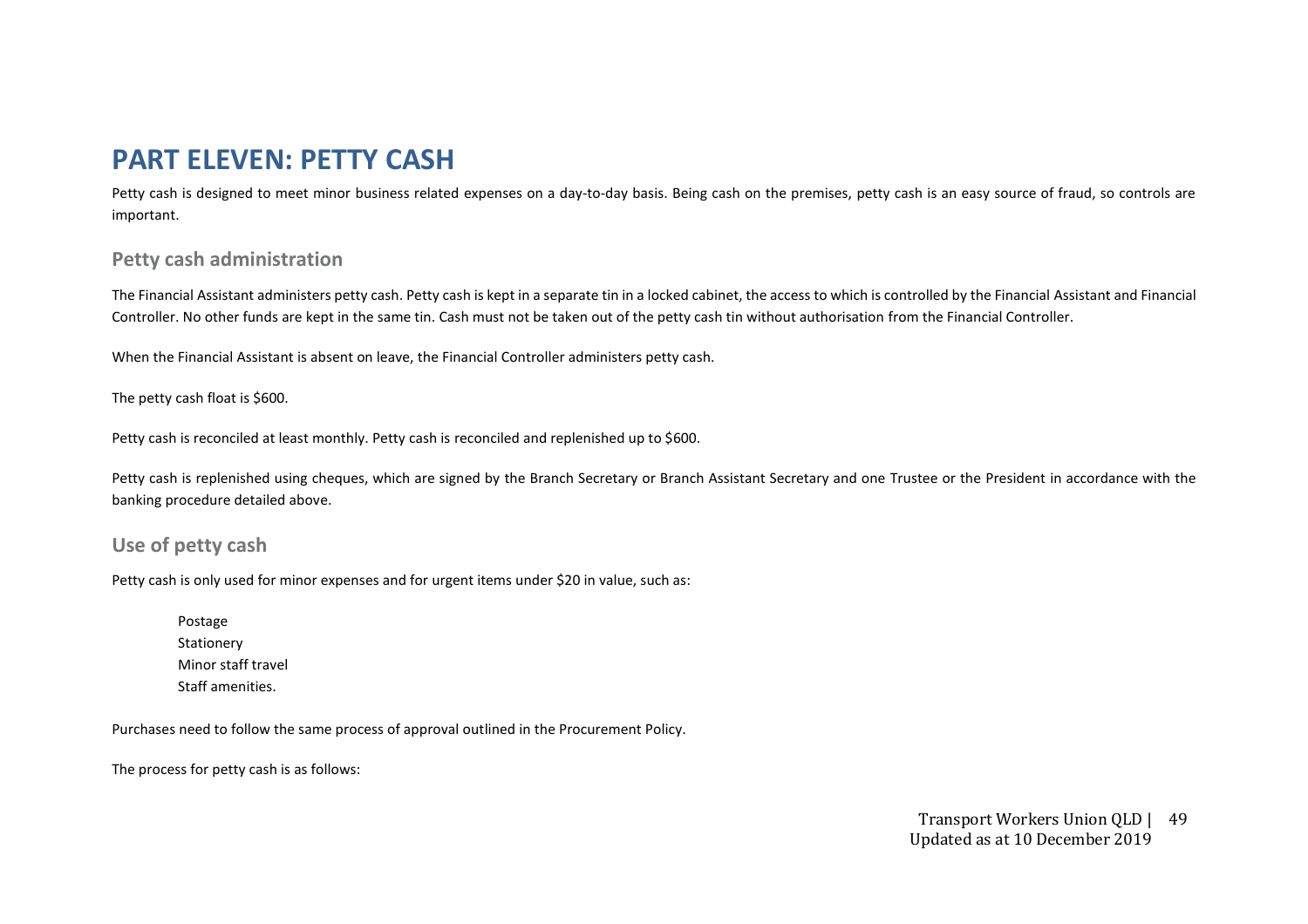- 1. When petty cash is required for a minor or urgent expense, the relevant staff member completes a Petty Cash Form, outlining the nature of the purchase.
- 2. The staff member provides the Petty Cash Form to the Financial Assistant or Financial Controller and seeks petty cash funds
- 3. The item is purchased and a tax invoice/receipt is obtained
- 4. The staff member provides the Financial Assistant or Financial Controller with a copy of the tax invoice/receipt and any change
- 5. If a staff member uses their own funds to make a purchase they provide the Financial Assistant or Financial Controller with a receipt (and the Petty Cash Form if the Financial Controller does not already have it) to obtain a reimbursement. Reimbursements cannot be made without a receipt.
- 6. On a periodic basis (usually monthly) a statement of the petty cash purchases is provided to the State Secretary for approval prior to the Petty Cash replenishment.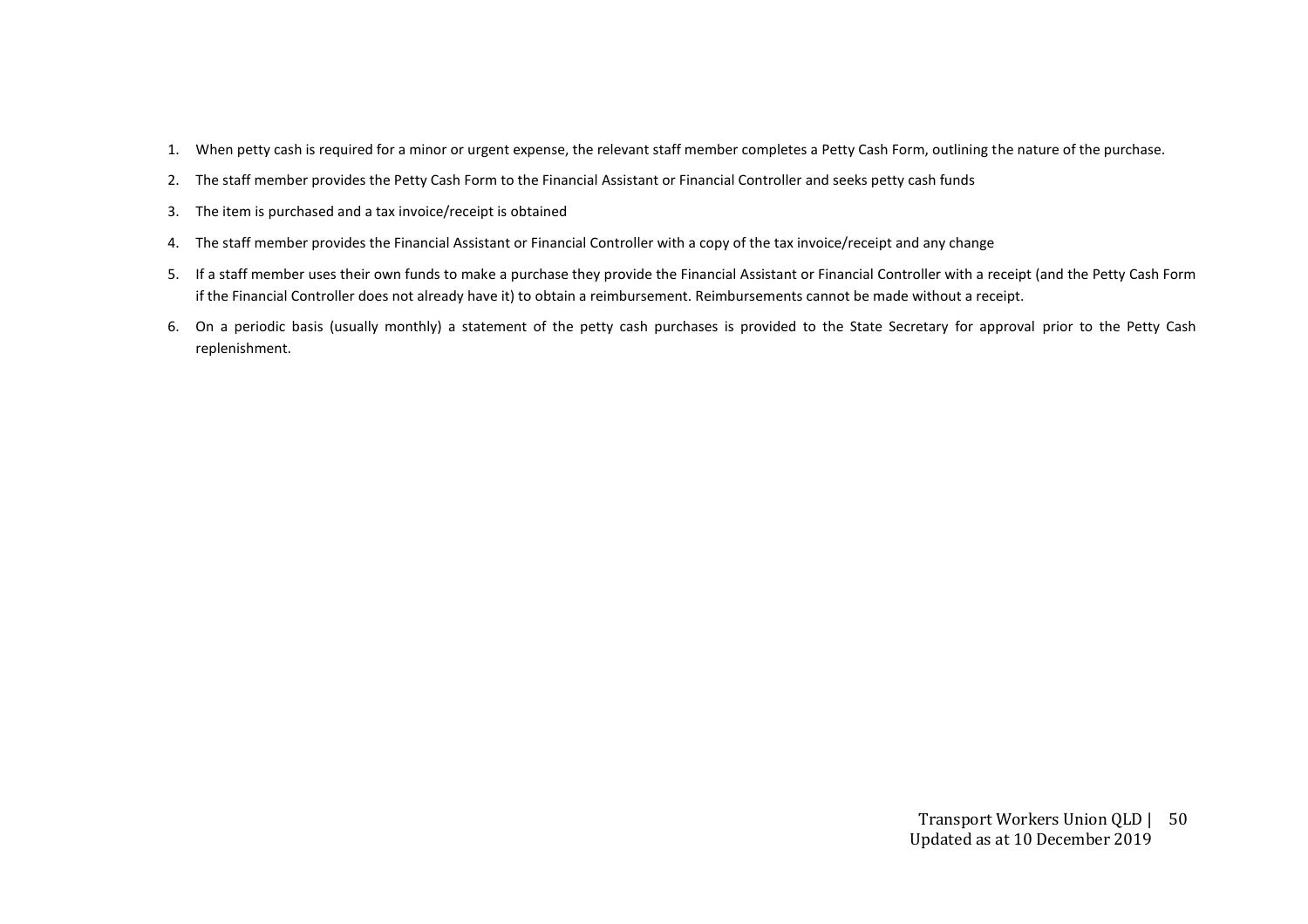# **PART TWELVE: ASSET MANAGEMENT**

This Policy sets out the practices of the State Branch in relation to the purchase, depreciation, divestment and disposal of assets.

# **Financial recording for assets**

**Major assets** are classified as items with a purchase price greater than \$1,000. These assets are capitalised when purchased and depreciated over their useful life. They are tracked on an Asset Register.

**Minor assets** are classified as items with a purchase price less than \$1,000. These items are expensed in the period in which they are bought. The Financial Controller may consider capitalising some of these items, especially if they form a part of a bigger class of asset.

All assets are purchased in line with the Procurement Policy.

The Financial Controller maintains an Asset Register and updates it when a new major asset is acquired or disposed of. They also develop and maintain a Depreciation Schedule for each major asset.

The **Assets Register** includes the following details for all major assets:

Comprehensive description of the item including any manufacturers' serial number or other identifying numbers Name of supplier Date of purchase Cost of purchase (excluding GST) Location of the item Asset number issued to the item Invoice number Purchase journal number for reference to XERO.

The **Depreciation Schedule** includes the following details: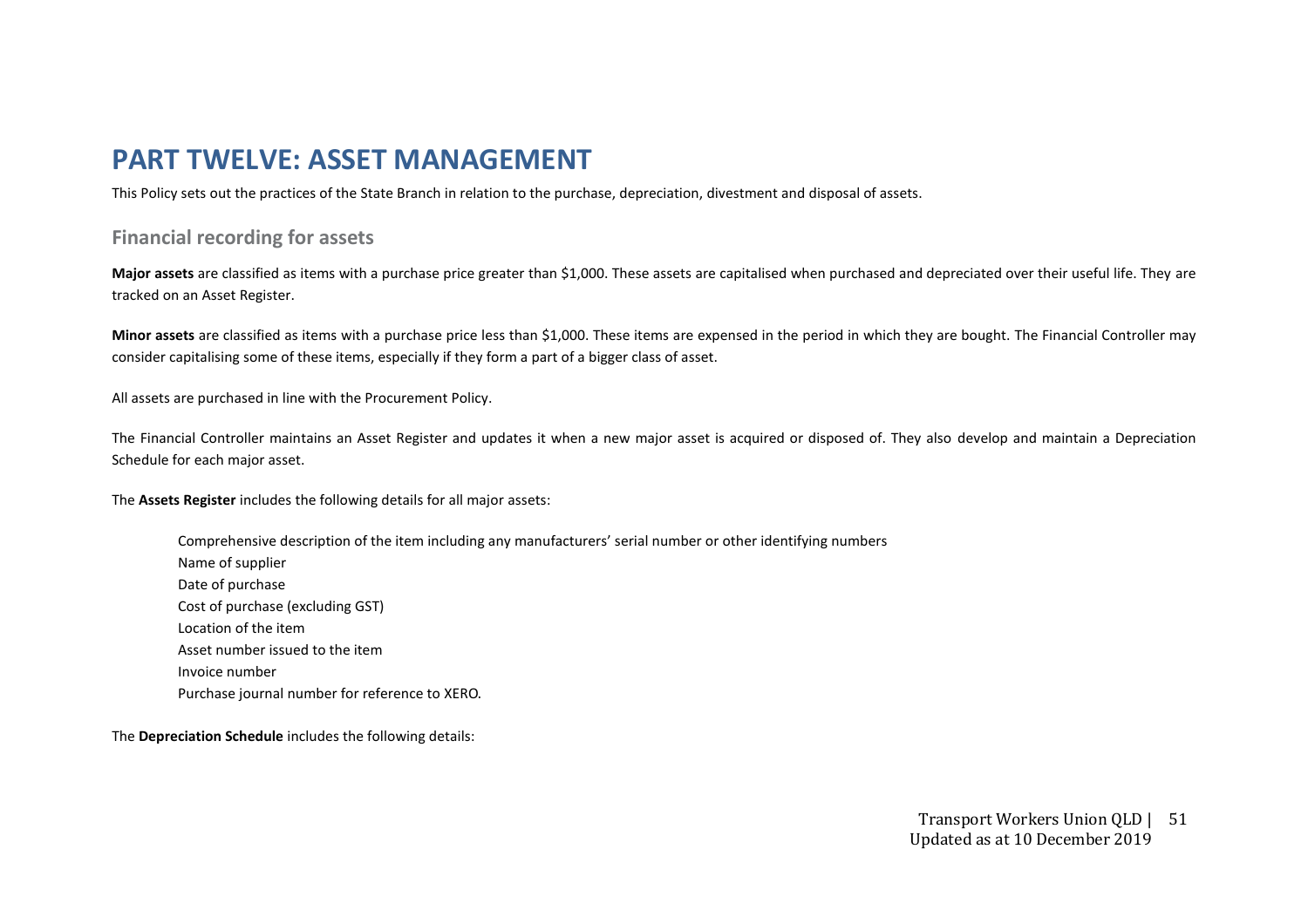Identifying information about the asset Cost of the asset Opening written down value (cost minus accumulated depreciation) Type/class of asset Effective life of the asset Method of depreciation (straight line or diminishing cost) Depreciation rate.

The Asset Register and Depreciation Schedule are reconciled monthly.

### **Purchase of Major Assets**

Major assets are purchased in accordance with the Procurement Policy and approved capital budget.

It is noted that all asset purchases are subject to scrutiny ahead of actual payment by Finance and Investment Committee.

When the asset is delivered the Financial Controller is informed. The Financial Controller ensures that the item is tagged with an Asset Number and is listed on the Asset Register.

Intangible assets such as software, licences and goodwill should be accounted for in the same way as tangible assets, tracked on the Asset Register and amortised over their useful life.

#### **Depreciation**

The Asset Register and Depreciation Schedule are used to calculate and reconcile depreciation for each asset.

Depreciation rates are based on the Australian Tax Office's effective life estimates, and depreciation is adjusted each year.

The Australian Tax Office provides a schedule of effective life estimates for many kinds of assets. The most current ruling is TR 2019/5, and can be found at: <https://www.ato.gov.au/law/view/document?LocID=%22TXR%2FTR20195%2FNAT%2FATO%2F00001%22&PiT=99991231235958>

#### Transport Workers Union QLD | 52 Updated as at 10 December 2019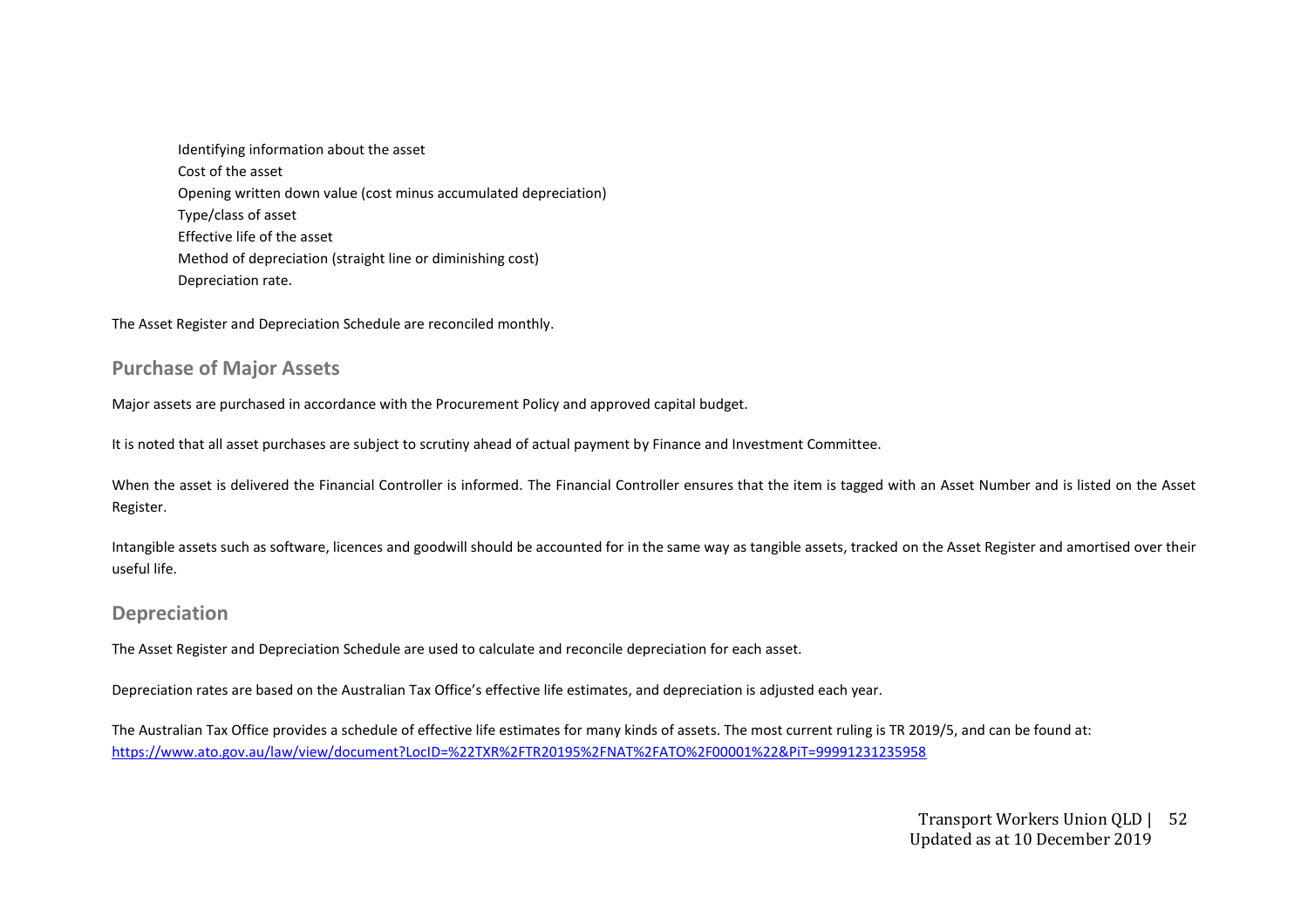Depreciation should be adjusted as part of the monthly process.

### **Disposals**

Assets are only disposed of when they are no longer needed by the State Branch. Approval of the Branch Secretary and at least one Trustee is needed for the disposal of any assets.

Disposals are conducted so that the best return to the State Branch is achieved.

Items of appreciable market value of at least \$500 are to be sold by public or online auction, trade-in or by other such method approved by the State Secretary. Any profit or loss that results from the disposal of the asset is recorded in the accounting system. Any GST implications are also recorded.

Items of no appreciable market value or of value less than \$500 that can be reused or recycled are given to a registered charity for distribution as they see fit.

Items of no appreciable market value or of value less than \$500 that cannot be reused or recycled are disposed of by dumping at approved refuse sites or by destruction.

The disposal of the assets is recorded in the Asset Register and Depreciation Schedule.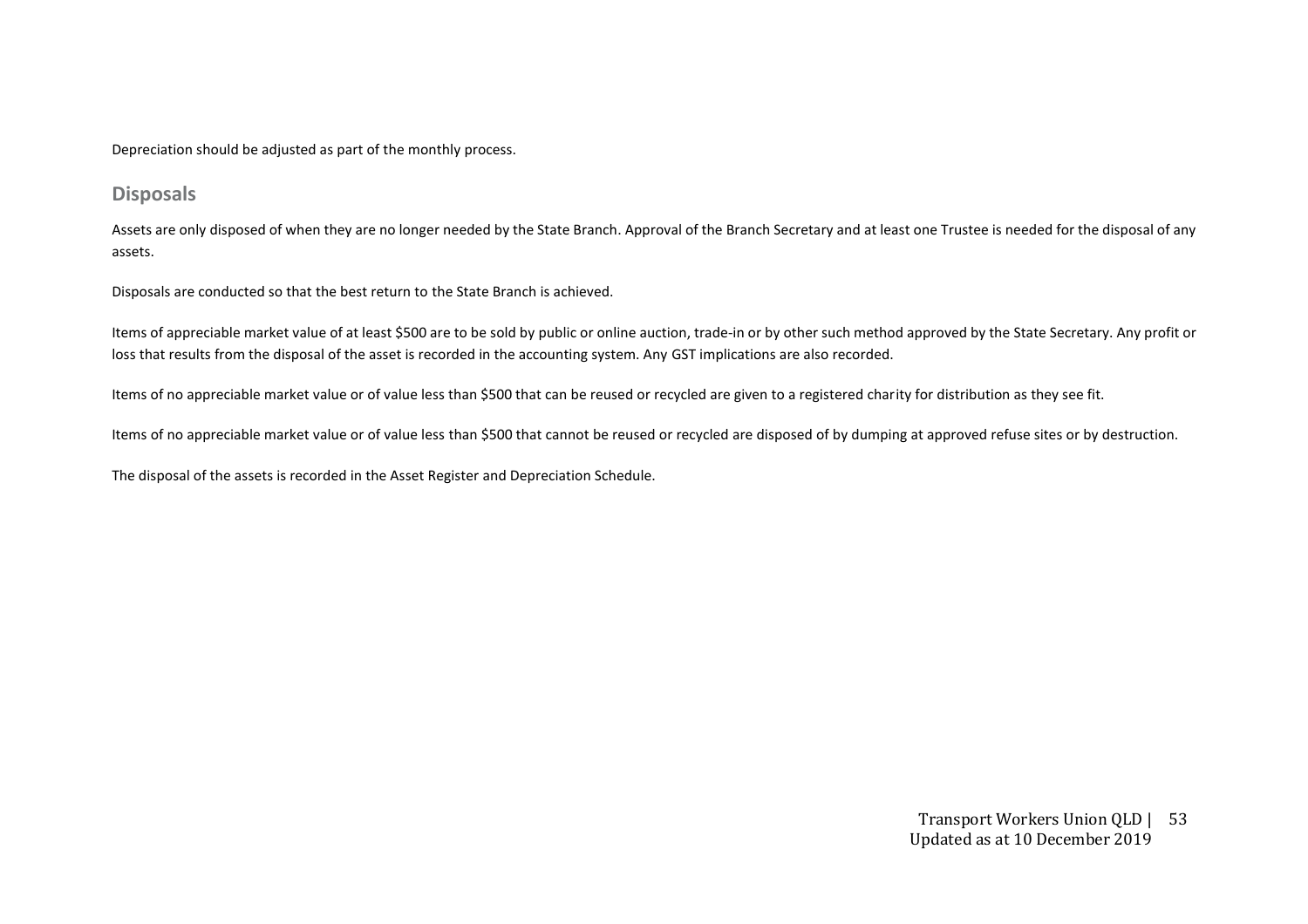# **PART THIRTEEN: VEHICLES AND EQUIPMENT PROVIDED TO STAFF (INCLUDING IT, INTERNET & EMAIL POLICIES)**

The State Branch provides cars and equipment (including computers) to some officials and staff, in order for them to be able to conduct their work. This Policy outlines how vehicles and equipment can be used by State Branch officials and staff.

### **Administration**

The Branch Secretary is responsible for the administration of State Branch equipment and cars.

When any State Branch equipment or vehicles are provided to officials or staff, this is recorded by the Financial Controller and signed by the official or employee. The Financial Controller also records when officials or staff return equipment or cars and the official or staff member signs this.

The Financial Controller ensures that all fringe benefits tax implications of the personal use of vehicles and equipment are addressed.

### **State Branch vehicles**

#### **Authorised Driver**

• Only the employee who has been assigned a TWU vehicle may drive the vehicle. The only exception is if another driver has been authorised by the State Secretary prior to use.

#### **Fuel**

- Where possible, particular Service Stations are to be used as directed from time to time by the Branch Secretary
- Premium fuel is not to be used unless authorised.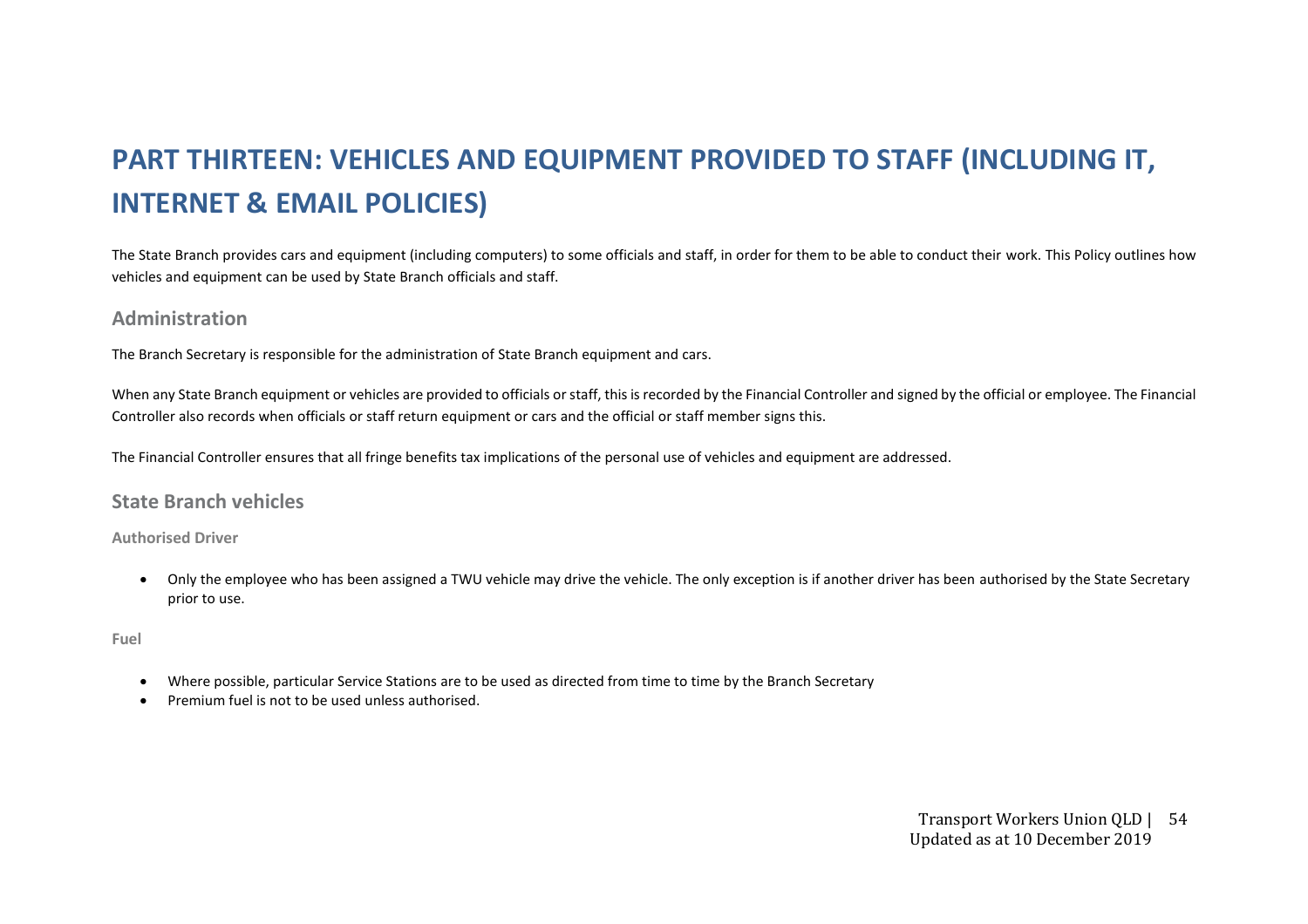#### **Fuel card**

- Employees may be issued with a corporate fuel card for the purchasing of Fuel. Each Fuel card is assigned to a particular TWU vehicle. Employees are to use only the assigned fuel card to fuel the corresponding TWU car. They must not use the fuel card to fuel other TWU cars or other non-TWU cars.
- The corporate fuel card can be used by the employee to charge any mechanical services arising from their use of their supplied TWU vehicle, however this only covers repairs carried out at authorised dealers. If the need arises to use an unauthorised dealer, approval must first be sought from the State Secretary. If unsure, employees are to seek clarification from the State Secretary or the Office Manager prior to arranging repairs. For any other items that are to be provided through these service centres, a request for purchase must be approved prior.

#### **Tyre repairs**

- New tyres must be approved with a request for purchase first.
- Tax Invoices/Receipts for all services and items purchased through a purchase order must be sent to the Financial Controller.

#### **Personal Use**

- An employee's assigned TWU vehicle is able to be used for reasonable personal use; however any fuel purchased whilst on authorised leave, weekends and public holidays in excess of normal consumption must not be paid using the Fleet card attached to the vehicle.
- Any off-road use of a TWU vehicle must first be approved by the State Secretary
- It is the responsibility of the employee that is provided with a TWU car to keep it in a clean and tidy condition at all times.

#### **Damage to Vehicles**

• Any damage to vehicles is to be reported immediately to the Office Manager with details of the incident. An incident form will be required to be completed by the employee involved to assist with insurance claim purposes.

#### **Maintenance**

It's the responsibility of the employee provided with a TWU vehicle to ensure it is regularly serviced, and in accordance with the logbook requirements for warranty purposes.

Employees provided with State Branch vehicles must maintain the vehicle's appearance and mechanical operation to a high standard. Water, oil and tyre pressure are to be checked regularly.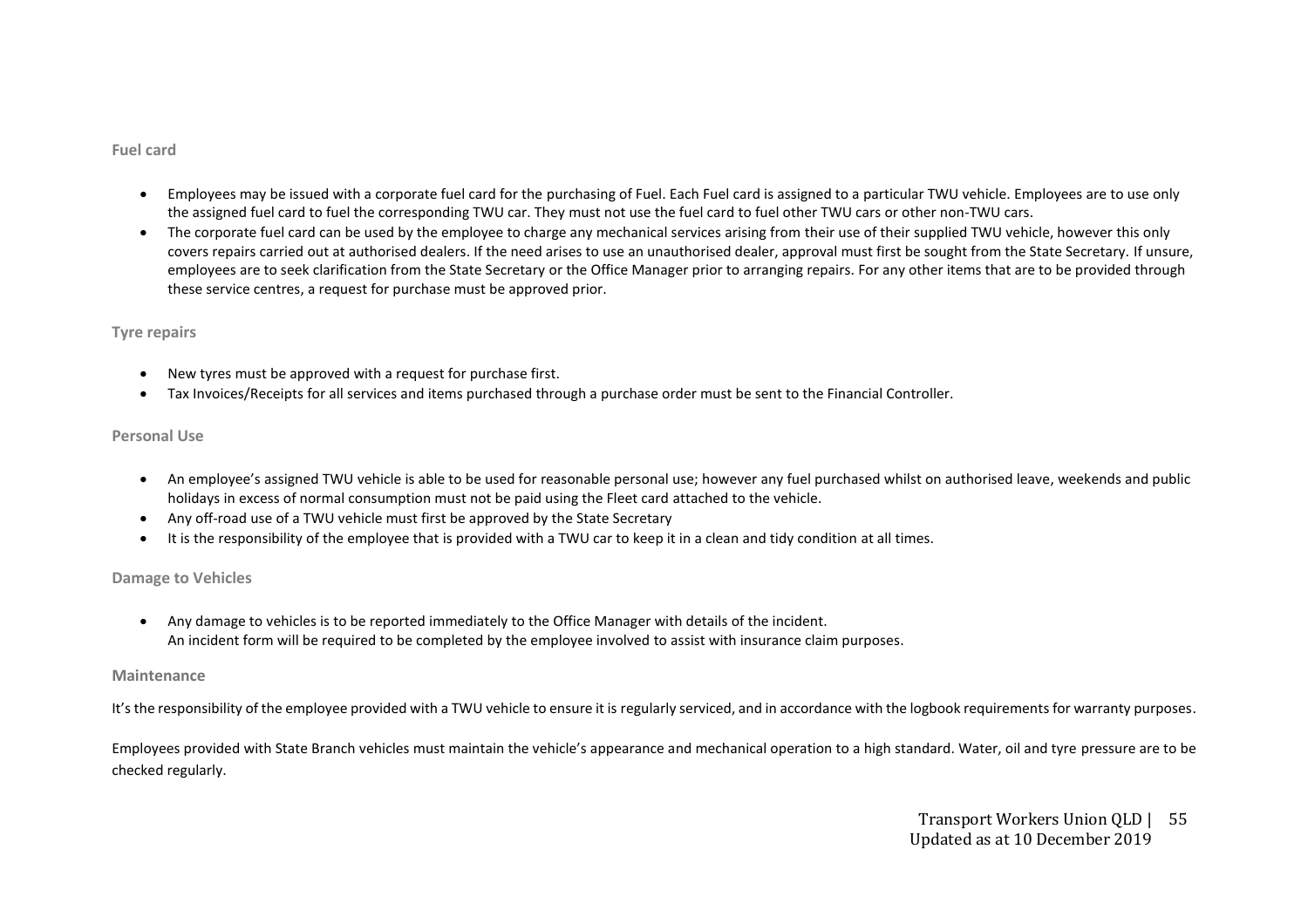#### **Accidents and incidents**

All accidents or incidents involving State Branch vehicles should be reported to the Office Manager as soon as possible after the incident, regardless of fault. Details of the incident must also be provided, as detailed above.

#### **Traffic infringements**

Any traffic infringements that occur while driving a State Branch vehicle are the responsibility of the official or employee to whom the vehicle is allocated. Any traffic infringements will be re-issued in the name of the driver responsible and not be paid for by the branch.

### **State Branch Mobile Phones, Email, Internet and IT**

The Transport Workers' Union Mobile Phones, Email, Internet and IT access control policy is a user guide for all employees of the Transport Workers' Union of Australia herein referred to as 'TWU'.

The objective of this policy is to allow access and use of the Mobile Phones, Email, Internet and IT facilities during the course of business for TWU employees and at TWU workplaces. Responsibility for use of the Internet and email facility lies with each employee. This policy will be used to protect the TWU as an organisation if abuse is suspected and/or proven. This policy is also designed to protect each employee in relation to their email and internet usage. This policy provides:

- A framework for providing access to the Internet;
- Direction and guidance on appropriate use of Mobile Phones, Email and Internet facilities;
- Guidelines for decisions, actions and behaviour when accessing and using electronic communication facilities and expected standards of use by all employees of the Union.

#### **Essential Summary**

This policy has been designed to ensure that all staff members of the TWU are made aware of their responsibilities regarding appropriate use of the IT facilities. This policy will be reviewed regularly to take into account the changing nature of the internet and the laws surrounding its use.

Throughout this document, reference to the Internet should be taken to include all online services such as the World Wide Web, external e-mail providers, search engines, access web based email services such as YouTube, Hotmail, Yahoo, blogs, twitter,Facebook, chat groups and File Transfer Protocol servers.

#### Transport Workers Union QLD | 56 Updated as at 10 December 2019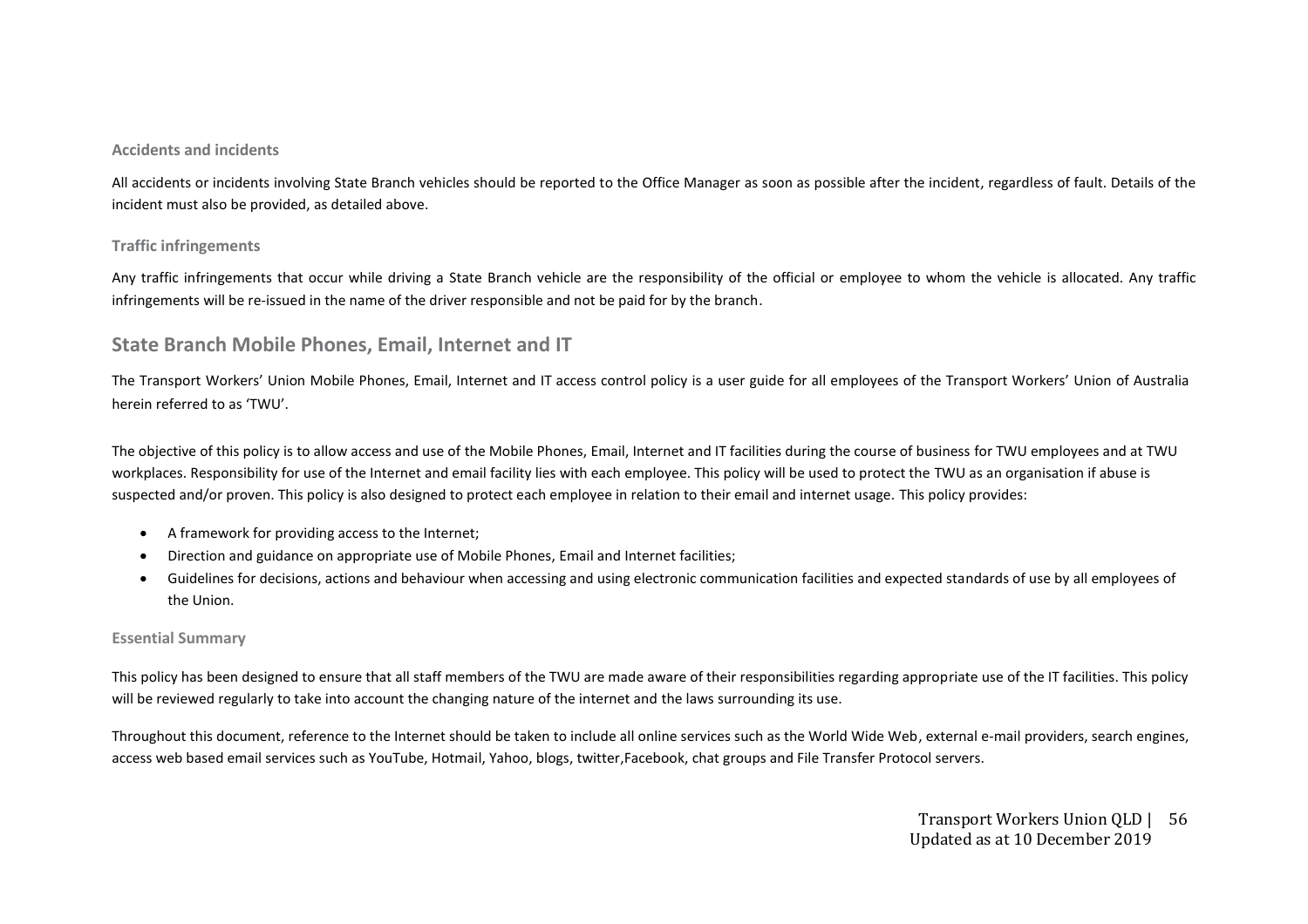**Mobile Phones, iPads and Computers**

Officials and permanent employees may be allocated State Branch mobile phones and iPads as part of their employment conditions.

Reasonable personal usage of the assigned mobile phone is permitted as part of an employee's employment conditions.

All employees must ensure that their mobile phone and iPad is used in accordance with the law including privacy, copyright, criminal, work health and safety, and road traffic laws.

All employees are responsible for keeping their mobile phones, iPads and any other allocated electronic device in good condition. Aside from general wear and tear, any damage to TWU phones, iPads or any other allocated electronic device must be paid for by the employee responsible.

Loss or theft of the mobile phone or iPad should be reported to the telephone provider as soon as possible. The loss, theft or damage should also be reported to the Office Manager at the next available opportunity.

Security PINs etc should be applied to mobile phones, iPads and computers to protect work related and personal information, and misuse.

### **Other State Branch equipment**

Personal use of other State Branch equipment is not allowed, unless included in employment conditions of the official or staff member.

All officials and staff in possession of State Branch equipment are responsible for:

- Maintaining it in good condition
- Lawful and responsible use
- Notifying the Branch Secretary/Office Manager if it is lost, stolen or damaged.

#### **Monitoring Rights**

The TWU reserves the right to monitor the volume and cost of network traffic generated by each person at all times, and the right to monitor, access, retrieve and read all communications in, but not limited to, the following circumstances: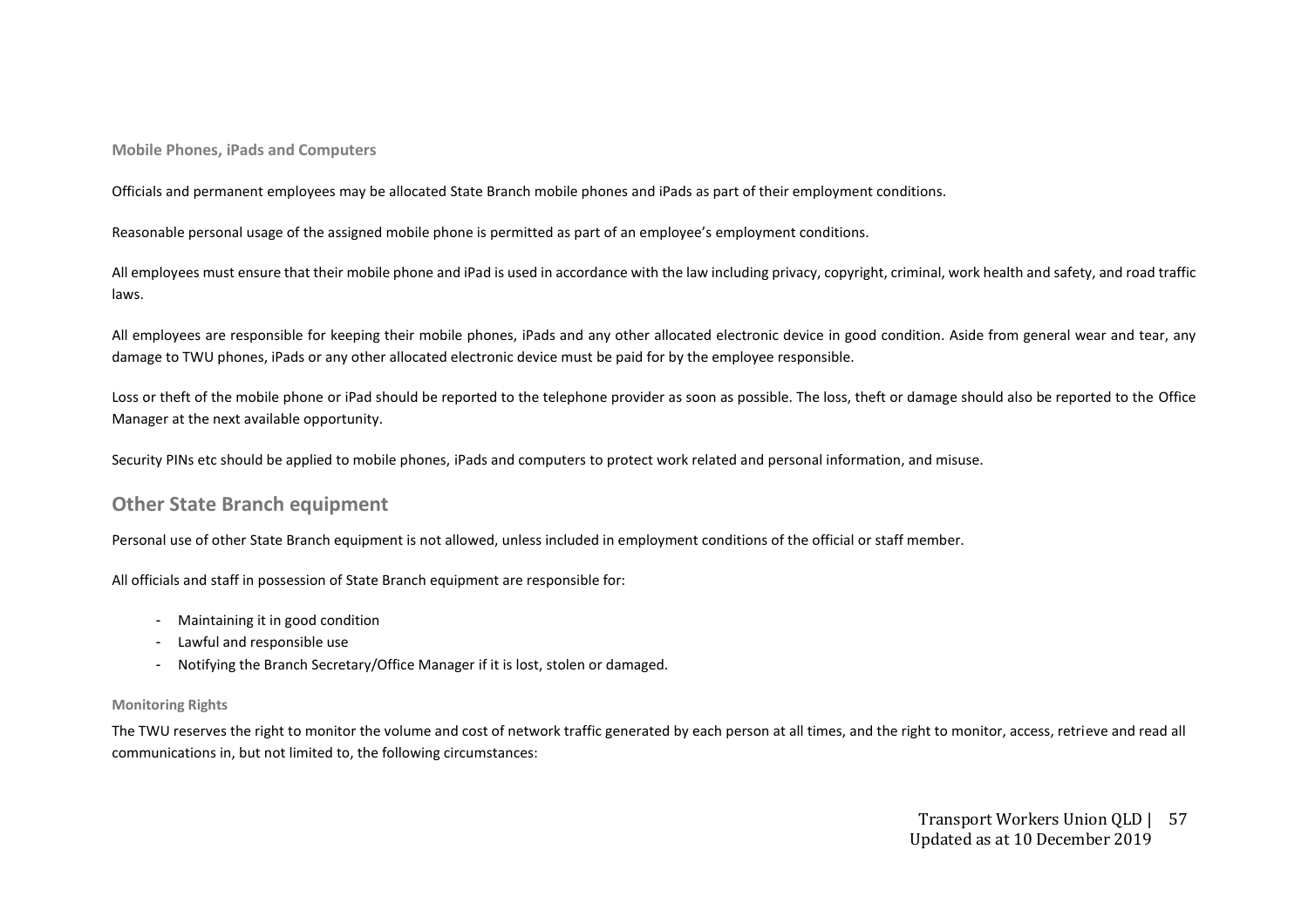- Legitimate business needs, for example routine system administration or gaining access to information when an employee is unavailable;
- Reasonable suspicion of prohibited activities or breach of this policy.

Information obtained in these circumstances may be used by the TWU as deemed appropriate to take remedial or disciplinary action.

All employees must have "find my phone" or similar tracking functionality enabled at all times.

#### **Passwords**

A list of all passwords and any changes to these passwords must be provided to the Office Manager.

### **Appropriate activities**

Employees must ensure that their Email and Internet (and all other forms of IT devices and mediums) use is appropriate in the context of the workplace. The following are examples of appropriate use of the email and Internet facilities:

- Conducting research in relation to the performance of an employee's duties
- Communication and information exchange with TWU members, organisations and individuals connected to the performance of the employee's duties

### **Prohibited activities**

Employees must not use the Email or Internet facilities for inappropriate use in the context of the workplace. Inappropriate use includes but is not limited to the following:

- Sending or receiving email/s that are malicious or against the TWU code of conduct policy document
- Visiting sites or receiving communications that contain material that is obscene, objectionable, or likely to be offensive
- Soliciting for personal gain or profit
- Making or posting indecent remarks
- Uploading or downloading commercial software in violation of its copyright
- Downloading any software or electronic files without reasonable virus protection measures in place
- Passing off personal views as representing those of the TWU
- Any activity that violates Australian State and Federal law including computer hacking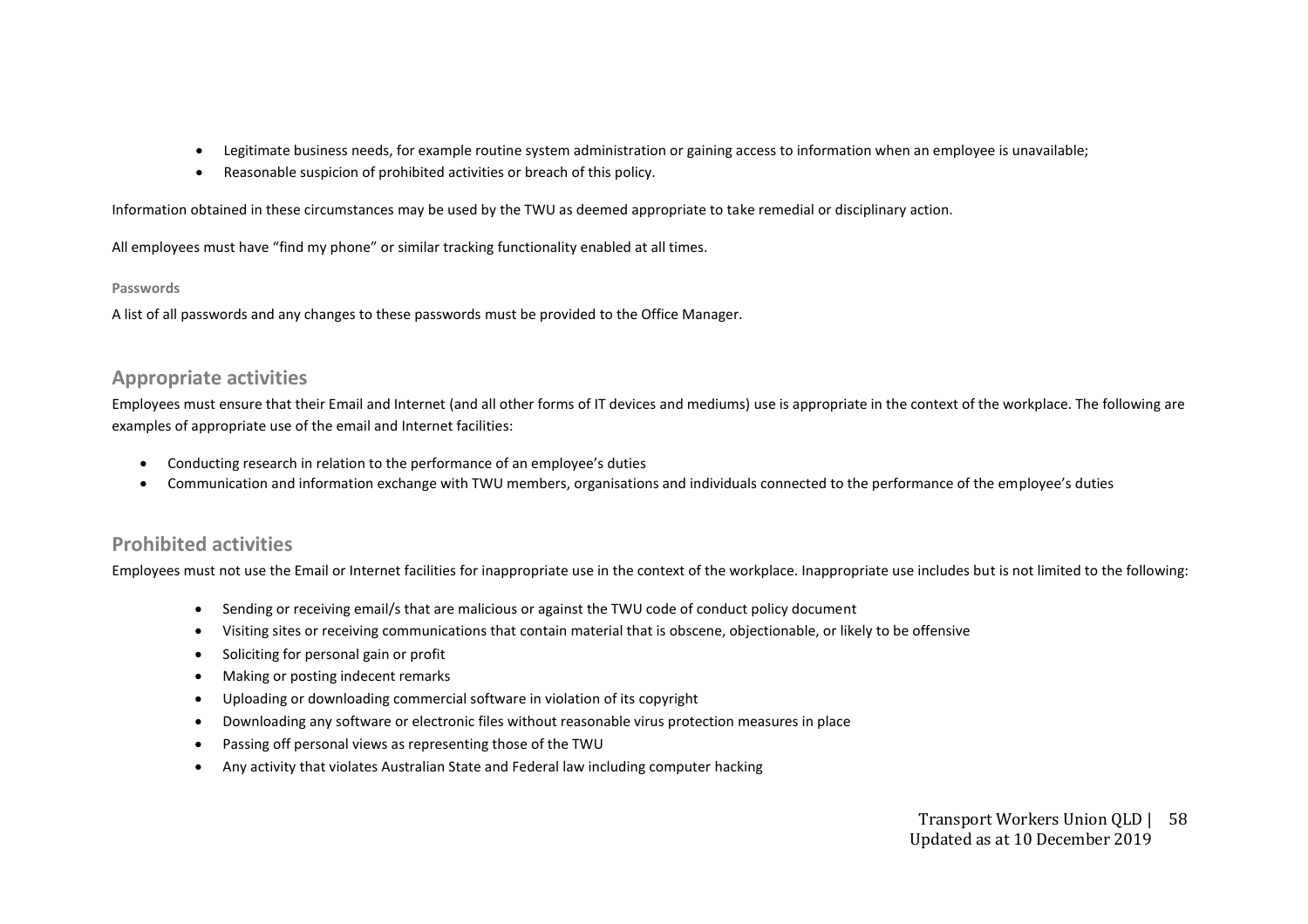- Sharing or divulging information regarding their unique user ID and password to others (including non-TWU employees)
- Intending to have a destructive effect on storage, processing or communications network services (examples: computer viruses, chain letters etc)

# **Private Use**

Employees are permitted to use the Internet for private use so long as it is not extensive. Without limiting the definition, use will be deemed extensive if it either interferes with an employee's duties or costs the TWU an unacceptable amount of money and is not consistent with the TWU code of conduct policy.

# **Further scope of this policy**

This policy applies to all usage of the internet, email and TWU IT facilities on any equipment provided to an employee now and in the future by the TWU and also includes any personal equipment of an employee, used to access the TWU network.

To avoid doubt, this policy includes Internet or email use through personally owned or TWU owned IT equipment such as mobile phones, laptops and iPads etc. provided to an employee for use within the office premises or for remote access use.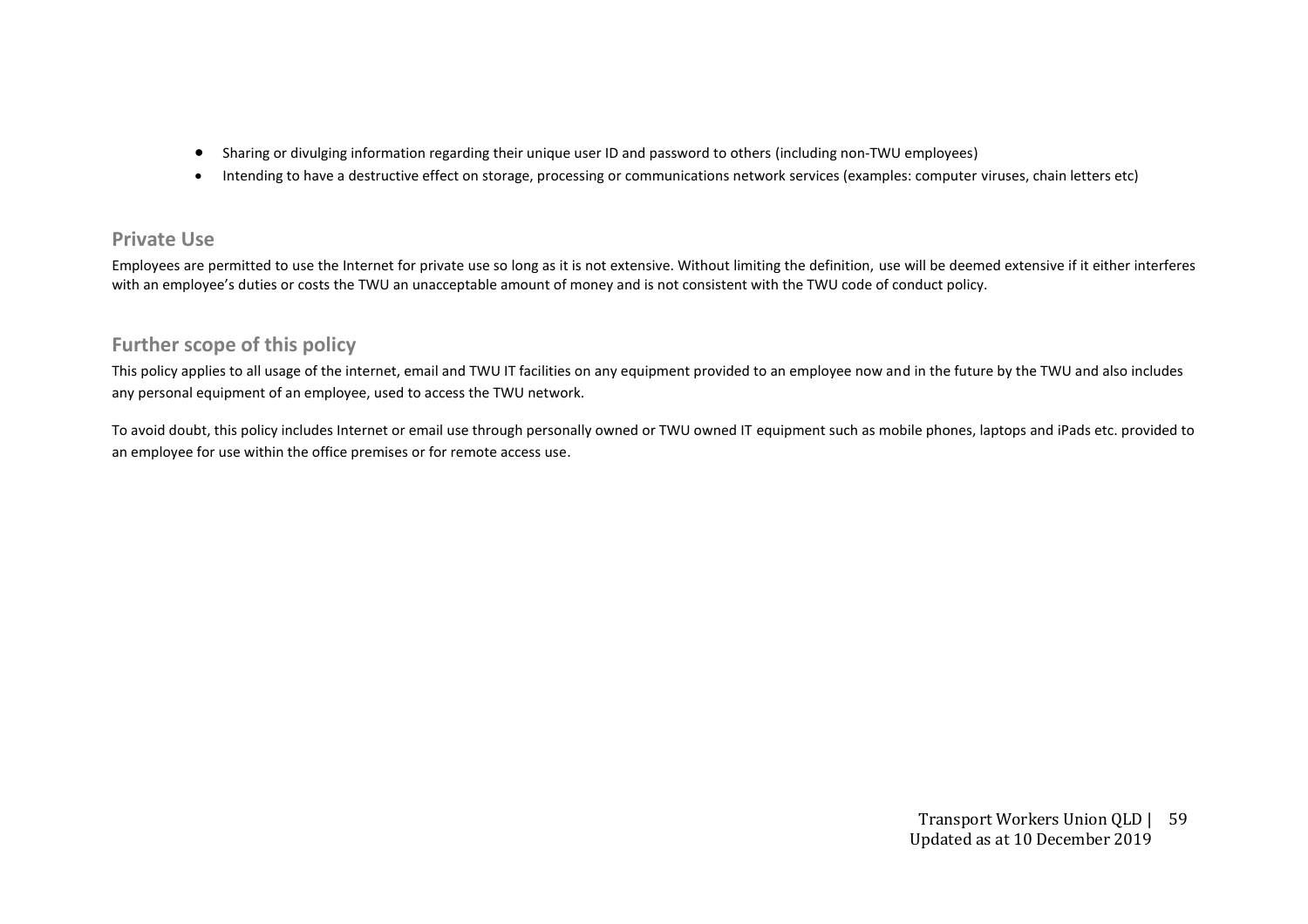# **PART FOURTEEN: TRAVEL**

This Policy sets out the State Branch's practices around travel and the related costs.

# **Travel and accommodation costs**

When officials and staff are required to travel for work related purposes all work related costs are covered by the State Branch.

For air travel, all flights and accommodation must be first approved by the State Secretary/Assistant Secretary in line with the Procurement Policy. Flights and accommodation are then booked at the best available cost.

All train travel, bus travel, car hire and other accommodation costs are purchased in line with the Procurement Policy.

Work related taxi travel is either paid for with a cab charge card or voucher, or reimbursed to the employee.

### **Use of own vehicle**

Where it is necessary for employees to use their own vehicle for work related purposes, they are to be reimbursed. Before an employee uses their personal vehicle for work related purposes, they are to first seek approval from the State Secretary. Reimbursement is calculated in accordance with the Australian Tax Office recommendations. See<https://www.ato.gov.au/individuals/income-and-deductions/deductions-you-can-claim/vehicle-and-travel-expenses/car-expenses/>

For staff to obtain reimbursement, the vehicle engine size and kilometres travelled are recorded on the Claim Form. (hardcopy or online)

# **Travel Allowance**

Where an official or staff member is claiming travel allowance for overnight travel, they fill in a request for payment form currently using smartsheets. The use of this allowance is to cover for their meals. If meals are provided or paid for by the Union, no allowance will be paid. For any other expenses incurred due to the travel, the employee is to submit a reimbursement claim form which is subject to the State Secretary's approval prior to payment.

Current Overnight Allowance rates: QLD - \$72. SYD/MEL- \$82 per night. Overnight allowance rates are reviewed annually and adjusted for CPI accordingly.

#### Transport Workers Union QLD | 60 Updated as at 10 December 2019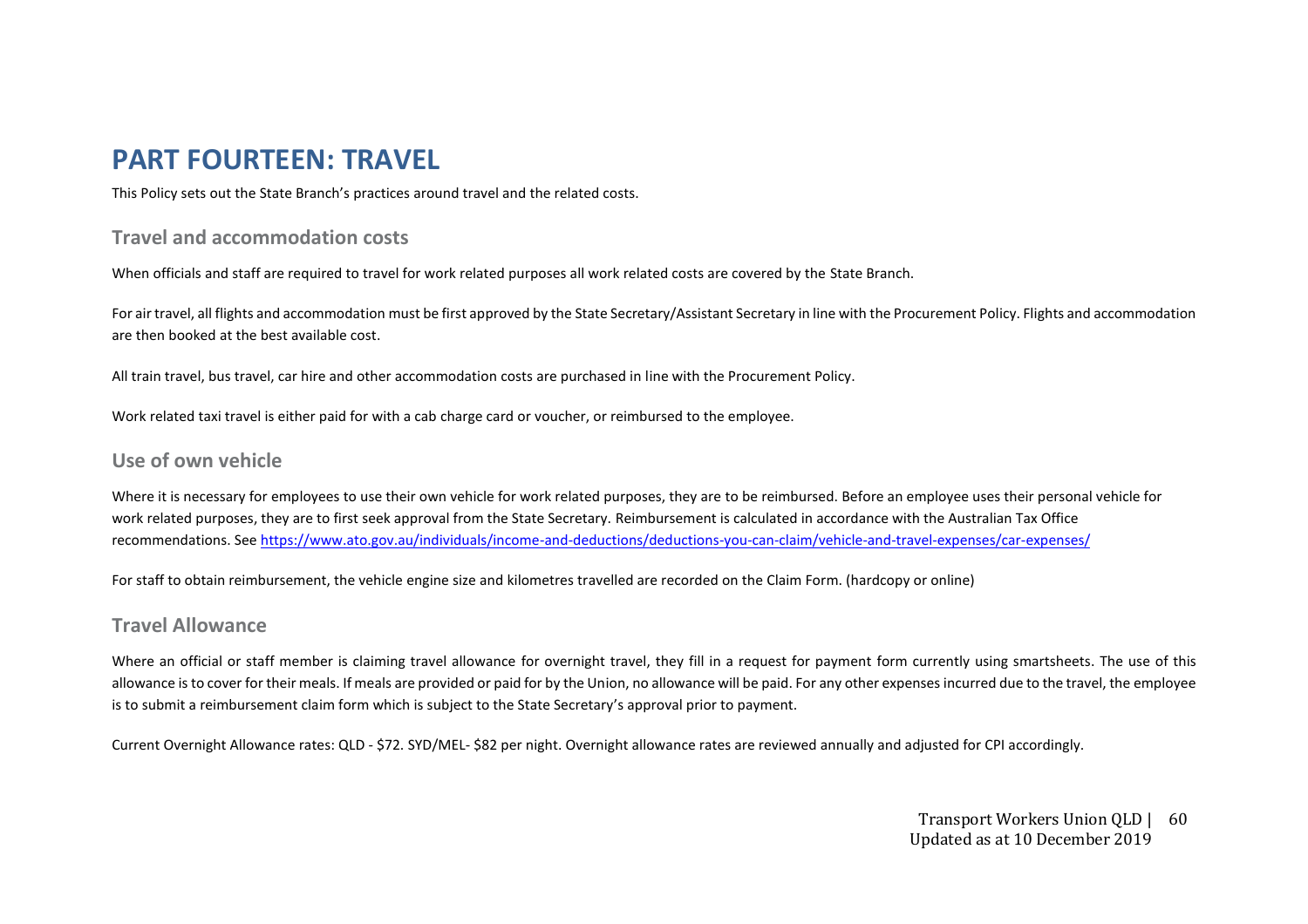# **Higher Duties Allowance**

Higher Duties Allowance applies when an employee performs work at a higher classification for more than a week. For example, employee might be requested to perform higher duties for more than 1 week to replace an employee who is on annual leave or sick leave.

Higher Duties Allowance rate: currently \$70 per week and is reviewed annually.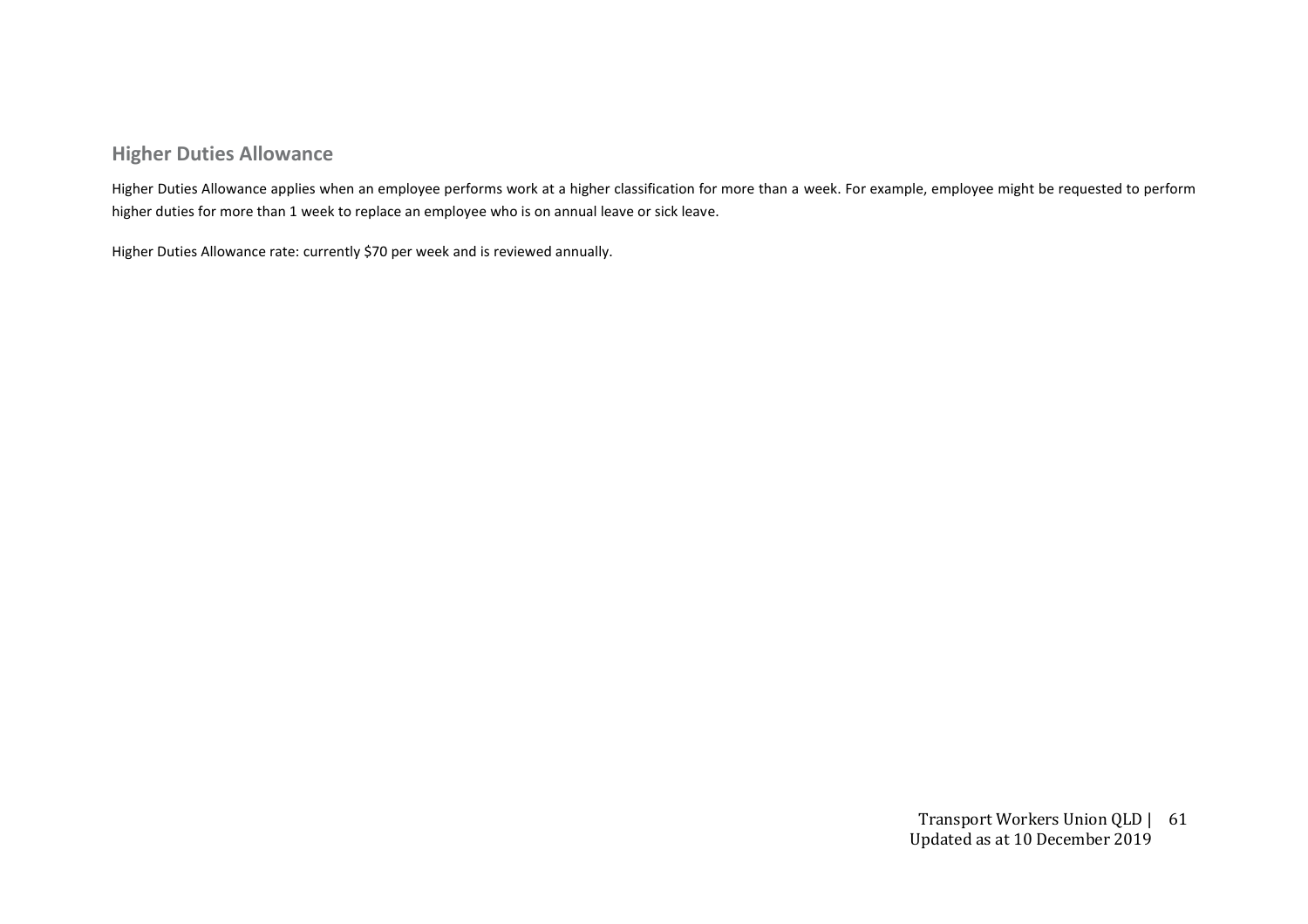# **PART FIFTEEN: REIMBURSEMENT OF OTHER STAFF EXPENSES**

The State Branch is committed to reimbursing all work related expenses for officials and staff.

#### **Expenses included**

Where an official or staff member incurs a reasonable work related expense, the State Branch reimburses the amount of the expense.

Reasonable work related expenses covered include, but are not limited to:

- Parking Where employees are required to pay for parking to attend work related meetings or events
- Train and bus travel Where employees are required to pay for train or bus travel to attend work related meetings or events.

#### **Expenses that include personal use**

The Financial Controller ensures that all fringe benefits tax implications of these payments are addressed.

#### **Process**

Expenses are to be incurred in line with the Procurement Policy.

The process for reimbursement of expenses is as follows:

- 1. The employee seeks approval from the State Secretary before the expense is incurred;
- 2. When the expense is paid, the employee obtains a tax invoice or receipt;
- 3. The employee seeking reimbursement completes an 'Expense Reimbursement Form', outlining the nature of the purchase and attaching the tax invoice or receipt.
- 4. The Expense Reimbursement Form and attached documents are provided to the Financial Controller.
- 5. The Financial Controller processes the reimbursement after the State Secretary has signed the reimbursement form.

#### Transport Workers Union QLD | 62 Updated as at 10 December 2019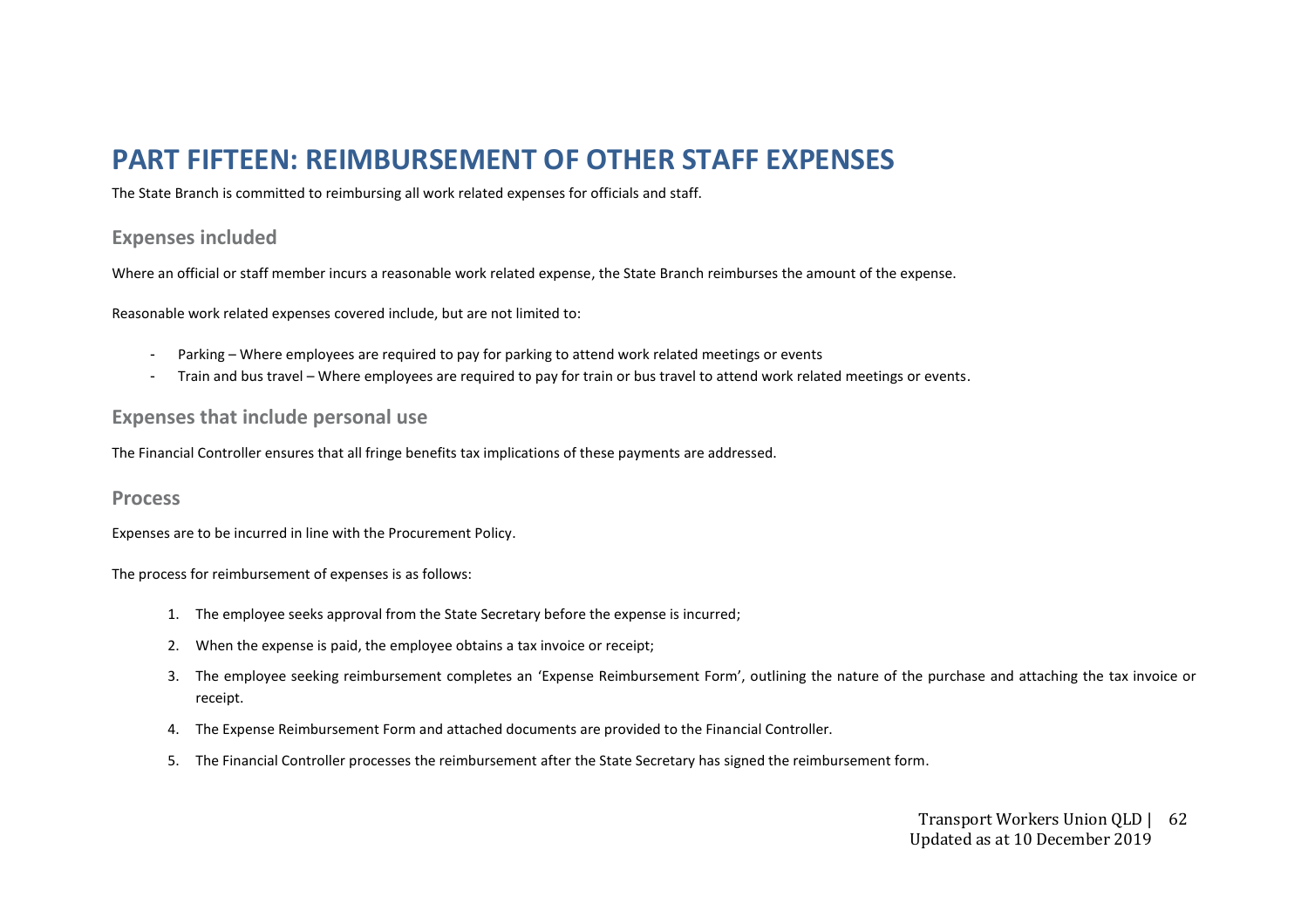# **PART SIXTEEN: INSURANCE**

The Qld Branch is committed to having appropriate insurance cover as a key risk mitigation strategy.

The Financial Controller ensures that the Qld Branch has the following insurances and that they are current:

- Building and Office Contents Insurance
- Public Liability Insurance
- Workers Compensation insurance
- Car insurance for all branch owned vehicles

The Financial Controller reviews insurance policies two months before they expire, and recommends to the State Secretary the appropriate insurance provider for the next period of insurance (in conjunction with the recommendations of the Branch's insurance broker). All insurance policies are purchased in accordance with the Procurement Policy.

Errors and omissions insurance cover has recently been purchased, due to changes arising from the Royal Commission into the banking and insurance sector. Parties such as the TWU QLD branch, who are offering insurance products to its members under a "group policy" underwritten by a third party insurance company must meet certain criteria and make particular undertakings and disclosures to maintain the group policy and preclude them from having to obtain their own Australian Financial Services (AFS) licence. Due to these undertakings and the TWU QLD branch's exposure to potential risk, 'errors and omissions' insurance cover has been purchased to help mitigate any future claims.

Any incidents that may give rise to an insurance claim must be notified to the Office Manager as soon as possible. These incidents may also be covered by alternate policies, for example the Vehicles and Equipment provided to Staff Policy and any Branch Office policies around work health and safety.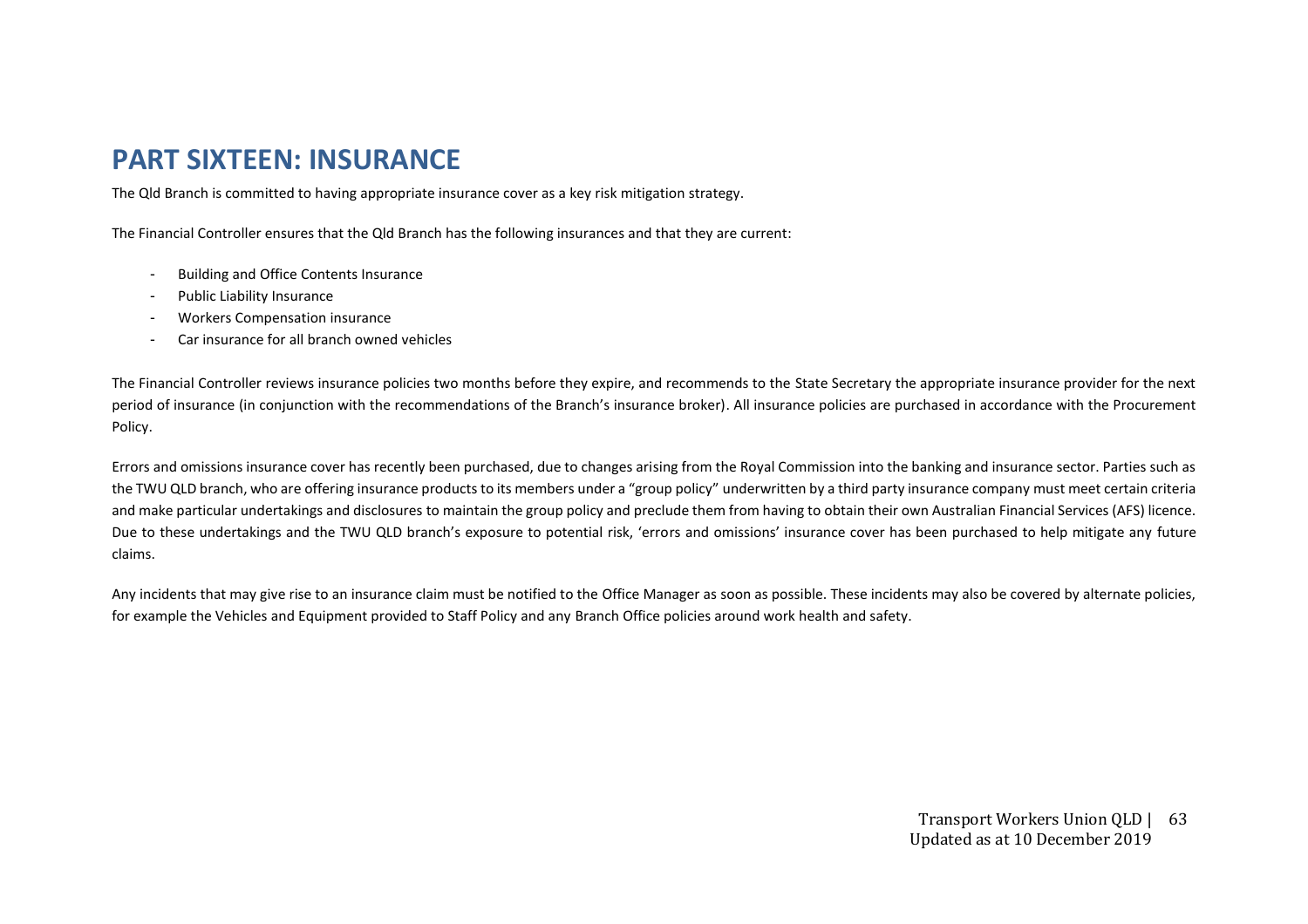# **PART SEVENTEEN: FINANCIAL DELEGATIONS TABLE**

This policy consists of a "Financial Delegations Table" which sets out the role of BCOM, the Trustees, the State Secretary (SS), the Assistant Secretary (AS), Financial Controller (FC), President (PRES) and Office Manager (OM) for each area covered by these Financial Policies and Procedures. More details are available in the individual policies.

Abbreviations: BCOM= Branch Committee of Management; SS = State Secretary; AS = Assistant Secretary; FC = Financial Controller; PRES=President; OM= Office Manager.

| <b>Activity</b>                                  | <b>BCOM</b>  | <b>Trustees</b> | <b>SS</b> | AS | <b>FC</b>    | <b>PRES</b> | OM | Comment                                                         |
|--------------------------------------------------|--------------|-----------------|-----------|----|--------------|-------------|----|-----------------------------------------------------------------|
| <b>Annual financial reports</b>                  |              |                 |           |    |              |             |    |                                                                 |
| Preparation                                      |              |                 |           |    | $\checkmark$ |             |    |                                                                 |
| Oversight of preparation                         |              |                 | ✓         |    |              |             |    |                                                                 |
| Approval of BCOM statement and final sign<br>off | $\checkmark$ |                 |           |    |              |             |    | SS & AS approve as part of BCOM                                 |
| Provision of reports to members                  |              |                 | ✓         |    | $\checkmark$ |             |    |                                                                 |
| Provision of reports to the ROC                  |              |                 | ✓         |    | ✓            |             |    | SS signs designated officer statement; FC liaises with the ROC. |
| <b>Budgets</b>                                   |              |                 |           |    |              |             |    |                                                                 |
| Preparation                                      |              |                 |           |    | ✓            |             |    |                                                                 |
| Oversight of Preparation                         |              |                 |           |    |              |             |    |                                                                 |
| Approval                                         | $\checkmark$ |                 |           |    |              |             |    |                                                                 |
| Monitoring                                       |              |                 |           |    | ✓            |             |    |                                                                 |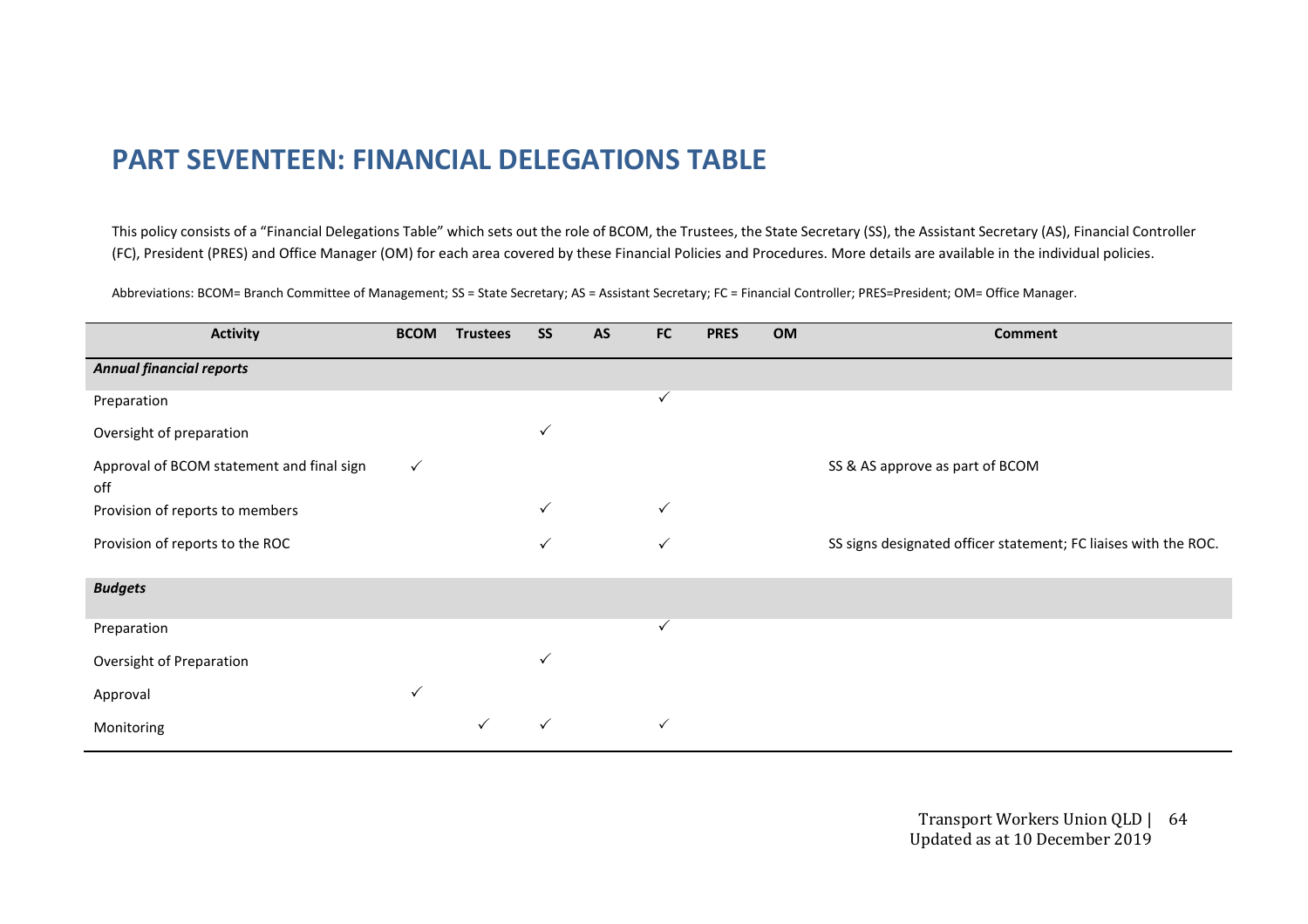| <b>Activity</b>                                                                          | <b>BCOM</b> | <b>Trustees</b> | <b>SS</b>    | <b>AS</b> | <b>FC</b> | <b>PRES</b>  | OM           | <b>Comment</b>                                      |
|------------------------------------------------------------------------------------------|-------------|-----------------|--------------|-----------|-----------|--------------|--------------|-----------------------------------------------------|
| Reviewing                                                                                |             |                 |              |           | ✓         |              |              |                                                     |
| <b>Banking</b>                                                                           |             |                 |              |           |           |              |              |                                                     |
| Administration of XERO, online banking and                                               |             |                 |              |           | ✓         |              |              |                                                     |
| cheques<br>Opening, closing and changing authoriser on<br>accounts                       |             |                 |              | ✓         |           |              |              | Need 2 authorisers - at least 1 Trustee             |
| Approval of invoices or bills for processing                                             |             |                 |              |           |           |              | $\checkmark$ | Depending on nature of invoice and amounts involved |
| Weekly authorisation of wages and urgent<br>invoices to allow for online banking payment |             |                 |              |           |           |              |              |                                                     |
| Monthly authorisation of invoices, and<br>oversight of payments, wages and               |             |                 |              |           |           |              |              |                                                     |
| Authorisation of online banking                                                          |             |                 |              |           |           |              |              |                                                     |
| Signing cheques                                                                          |             | ✓               |              | ✓         |           | $\checkmark$ |              | Need 2 authorisers                                  |
| Monthly review of payments including<br>Credit Card                                      |             |                 |              |           |           |              |              |                                                     |
| <b>Procurement &amp; purchasing</b>                                                      |             |                 |              |           |           |              |              |                                                     |
| Approval of purchases over \$25K                                                         | ✓           | $\checkmark$    | $\checkmark$ |           |           |              |              |                                                     |
| Approval of purchases not needing BCOM<br>approval                                       |             |                 |              |           |           |              | ✓            |                                                     |
| Approval of purchases up to \$5000                                                       |             |                 |              |           |           |              | ✓            |                                                     |
| Oversight of tender processes                                                            | ✓           |                 |              |           |           |              |              |                                                     |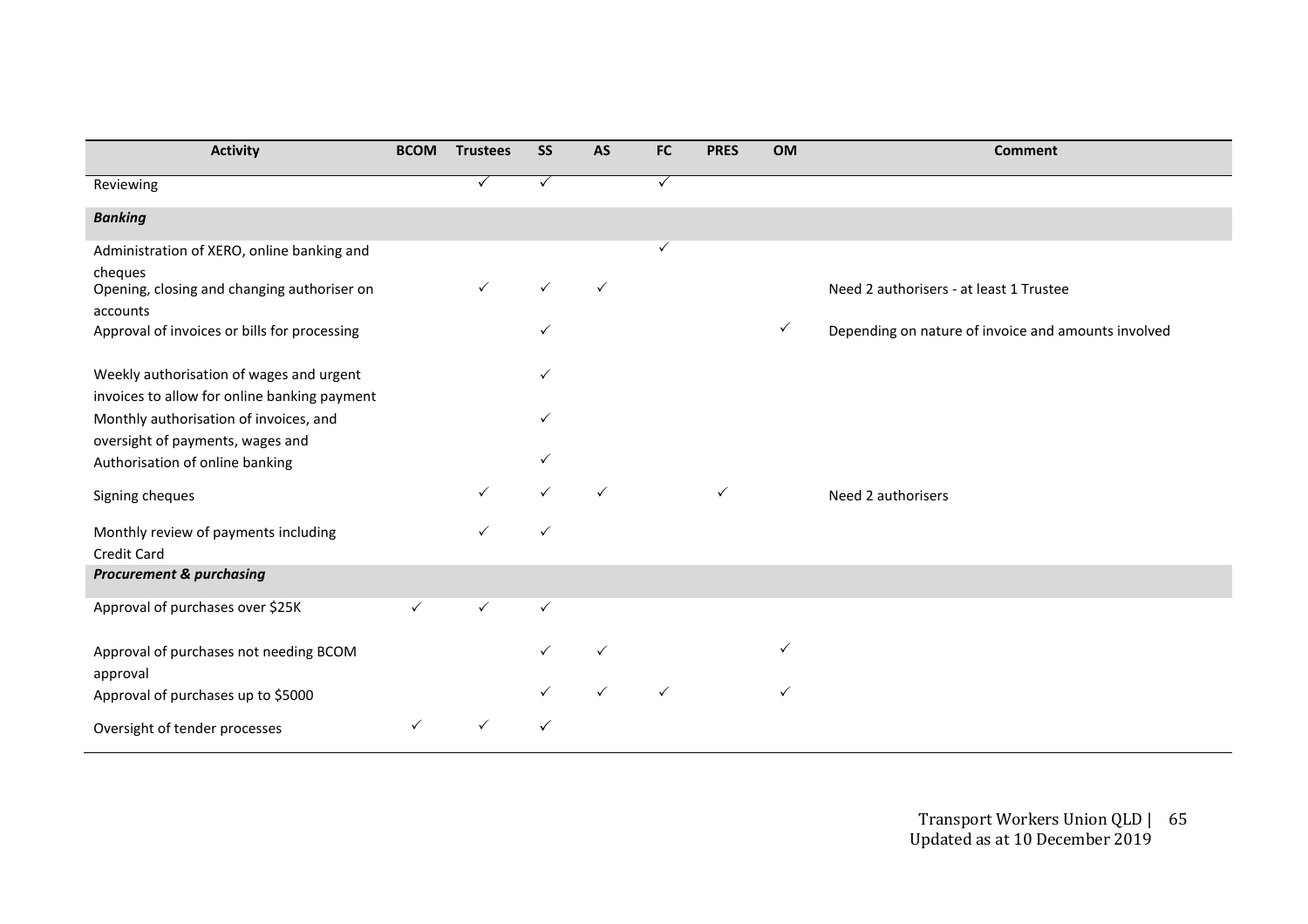| <b>Activity</b>                                                    | <b>BCOM</b>  | <b>Trustees</b> | SS           | AS | FC           | <b>PRES</b>  | OM           | <b>Comment</b> |
|--------------------------------------------------------------------|--------------|-----------------|--------------|----|--------------|--------------|--------------|----------------|
| Preparation and administration of tenders                          |              |                 | $\checkmark$ |    | $\checkmark$ |              | $\checkmark$ |                |
| Credit cards, fuel cards and cab charge<br>cards                   |              |                 |              |    |              |              |              |                |
| Approval of new credit cards                                       |              | ✓               | $\checkmark$ |    |              |              |              |                |
| Approval of new fuel cards                                         |              | ✓               | ✓            |    |              |              |              |                |
| Approval of cab charge cards                                       |              |                 |              |    |              |              |              |                |
| Oversight of card statements                                       |              | $\checkmark$    | $\checkmark$ |    |              |              |              |                |
| <b>Payroll</b>                                                     |              |                 |              |    |              |              |              |                |
| Approval of Time Sheets, and Holiday &<br><b>Allowances Sheets</b> |              |                 | $\checkmark$ |    |              |              |              |                |
| Processes payroll                                                  |              |                 |              |    | $\checkmark$ |              |              |                |
| <b>Petty cash</b>                                                  |              |                 |              |    |              |              |              |                |
| Administers petty cash                                             |              |                 |              |    | $\checkmark$ |              |              |                |
| Approval of petty cash purchases                                   |              |                 |              | ✓  |              |              |              |                |
| Approval of petty cash cheques                                     |              | $\checkmark$    | ✓            |    |              | $\checkmark$ |              |                |
| Asset management                                                   |              |                 |              |    |              |              |              |                |
| Maintains Assets Register and Depreciation<br>Schedule             |              |                 |              |    | ✓            |              |              |                |
| Approval of disposals of assets                                    |              |                 | $\checkmark$ |    |              |              |              |                |
| Approval of capital budgets                                        | $\checkmark$ |                 |              |    |              |              |              |                |